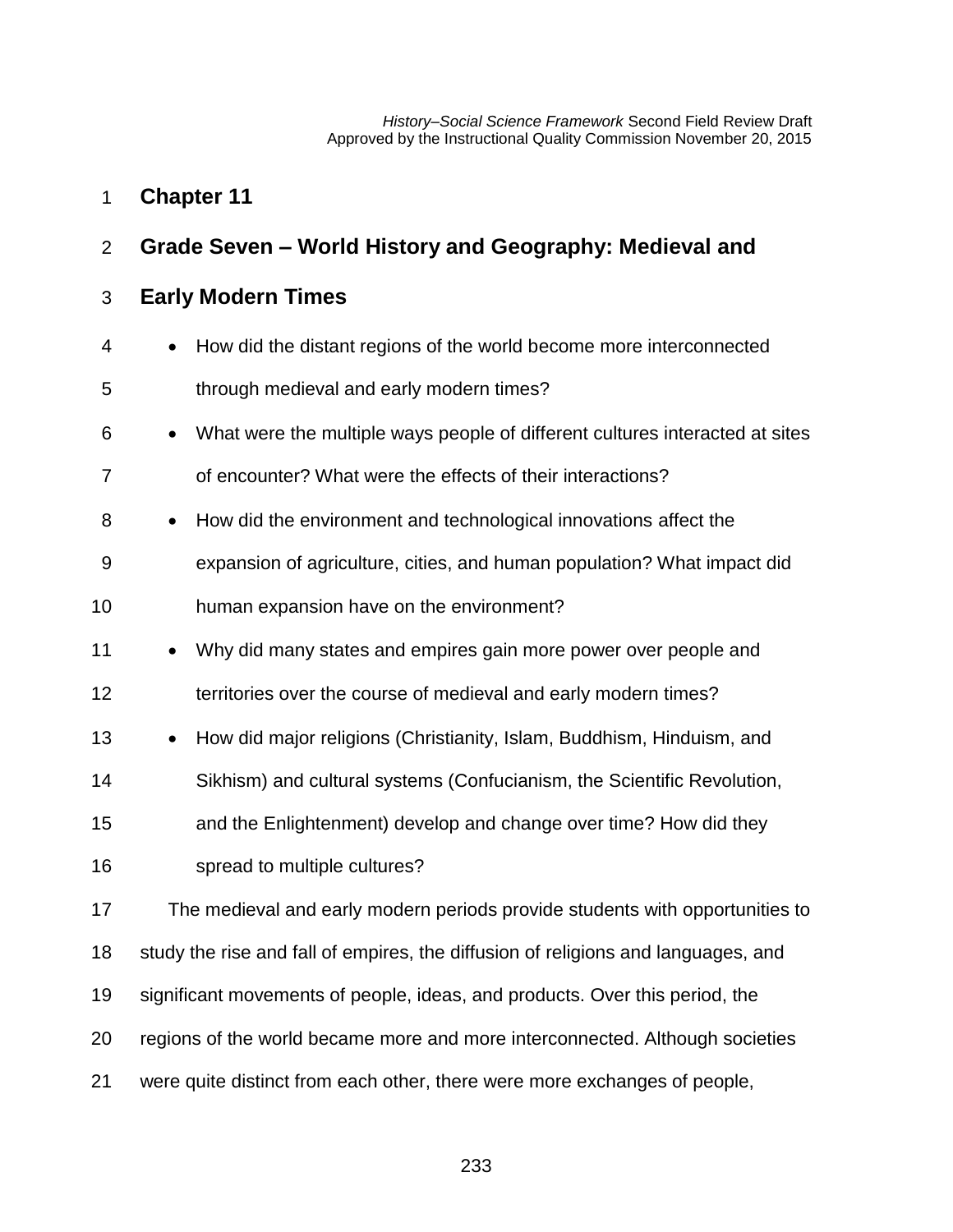| 22 | products, and ideas in every century. For this reason, world history in this period  |
|----|--------------------------------------------------------------------------------------|
| 23 | can be a bewildering catalog of names, places, and events that impacted              |
| 24 | individual societies, while the larger patterns that affected the world are lost. To |
| 25 | avoid this, the focus must be on questions that get at the larger world              |
| 26 | geographical, historical, economic, and civic patterns. To answer these              |
| 27 | questions, students study content-rich examples and case studies, rather than        |
| 28 | surveying all places, names, and events superficially. Students approach history     |
| 29 | not only as a body of content (such as events, people, ideas, or historical          |
| 30 | accounts) to be encountered or mastered, but as an investigative discipline. They    |
| 31 | analyze evidence from written and visual primary sources, supplemented by            |
| 32 | secondary sources, to form historical interpretations. Both in writing and           |
| 33 | speaking, they cite evidence from textual sources to support their arguments.        |
| 34 | The thematic questions listed above relate to the following major changes that       |
| 35 | took place during medieval and early modern times:                                   |
| 36 | Long-term growth, despite some temporary dips, in the world's population,<br>۰       |
| 37 | beyond any level reached in ancient times. A great increase in agricultural          |
| 38 | and city-dwelling populations in the world compared to hunters and                   |
| 39 | gatherers, whose numbers steadily declined.                                          |
| 40 | Technological advances that gave humans power to produce greater<br>$\bullet$        |
| 41 | amounts of food and manufactured items, allowing global population to                |
| 42 | keep rising.                                                                         |
| 43 | An increase in the interconnection and encounters between distant                    |
| 44 | regions of the world. Expansion of long-distance sea-going trade, as well            |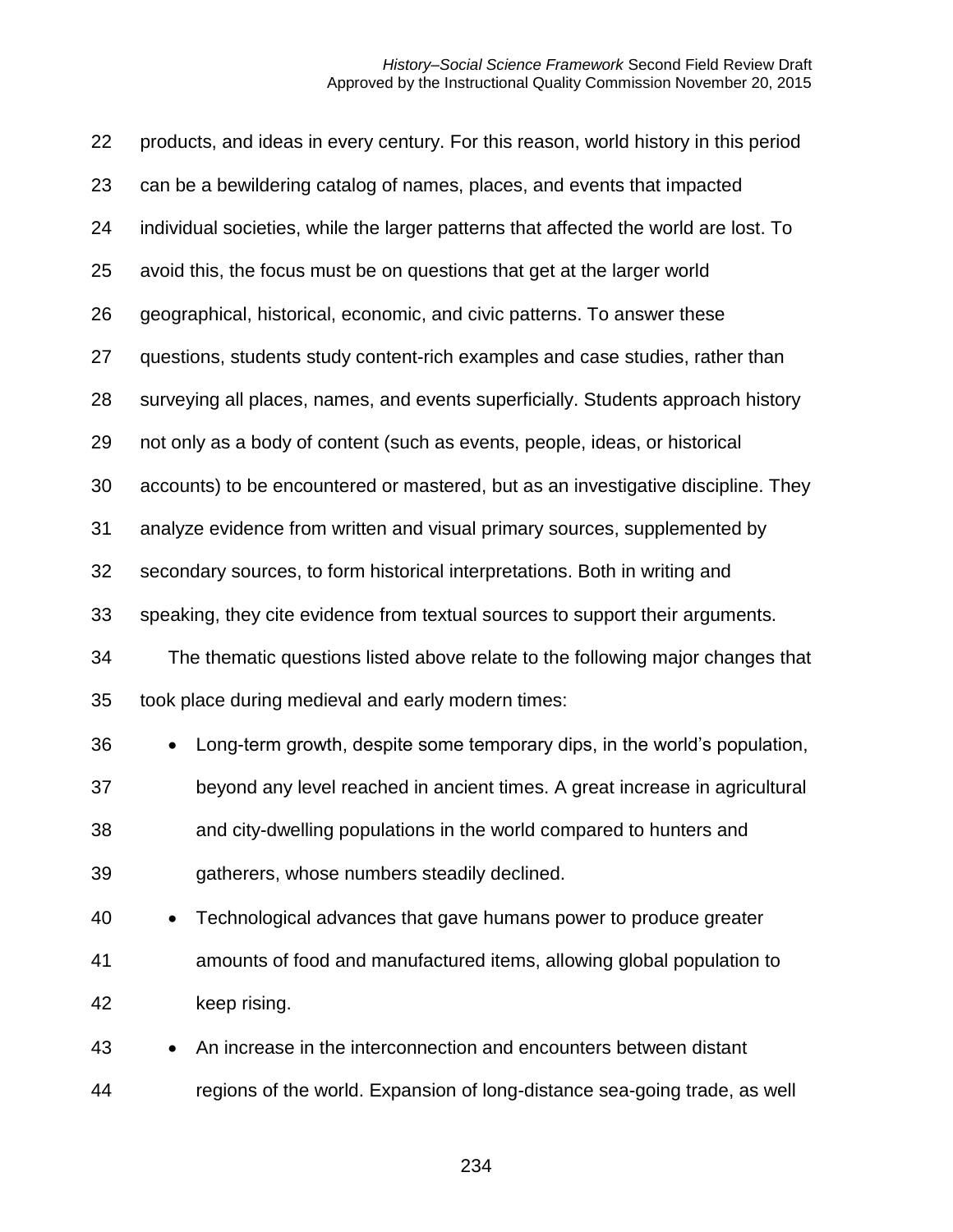#### *History–Social Science Framework* Second Field Review Draft Approved by the Instructional Quality Commission November 20, 2015

| 45 | as commercial, technological, and cultural exchanges. By the first                    |
|----|---------------------------------------------------------------------------------------|
| 46 | millennium BCE, these networks spanned most of Afroeurasia (the huge                  |
| 47 | interconnected landmass that includes Africa, Europe, and Asia). In the               |
| 48 | Americas, the largest networks were in Mesoamerica and the Andes                      |
| 49 | region of South America. After 1500 CE, a global network of                           |
| 50 | intercommunication emerged.                                                           |
| 51 | The rise of more numerous and powerful kingdoms and empires,<br>$\bullet$             |
| 52 | especially after 1450 CE, when gunpowder weapons became available to                  |
| 53 | rulers.                                                                               |
| 54 | Increasing human impact on the natural and physical environment,<br>$\bullet$         |
| 55 | including the diffusion of plants, animals, and microorganisms to parts of            |
| 56 | the world where they had previously been unknown.                                     |
| 57 | One of the great historical projects of the last few decades has been to shift        |
| 58 | from teaching Western Civilization, a narrative that put Western Europe at the        |
| 59 | center of world events in this period, to teaching world history. Decentering         |
| 60 | Europe is a complicated process, because themes, periods, narratives, and             |
| 61 | terminology of historical study was originally built around Europe. For example,      |
| 62 | the terms "medieval" and "early modern" were invented to divide European              |
| 63 | history into eras. Neither of the meanings of "medieval" - "middle" or "backward      |
| 64 | and primitive" – are useful for periodizing world history, or the histories of China, |
| 65 | India, Southeast Asia, or Mesoamerica. Students can analyze the term                  |
| 66 | "medieval" to uncover its Renaissance and Eurocentric biases, as a good               |
| 67 | introduction to the concept of history as an interpretative discipline in which       |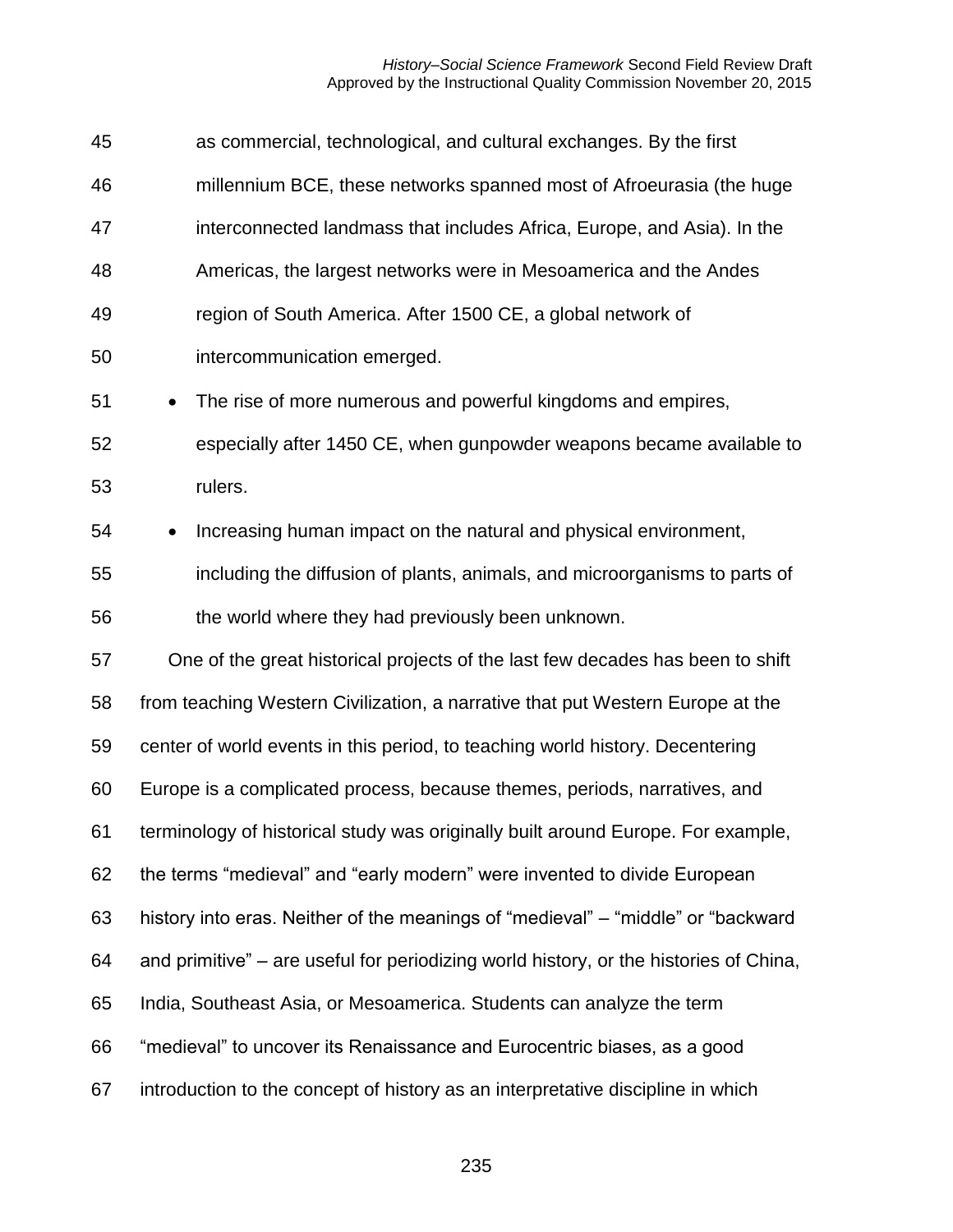historians investigate primary and secondary sources, and make interpretations based on evidence.

 Themes and large questions offer cohesion to the world history course, but students also need to investigate sources in depth. For this, a useful concept is the site of encounter, a place where people from different cultures meet and exchange products, ideas, and technologies. A site of encounter is a specific place, such as Sicily, Quanzhou, or Tenochtitlán/Mexico City, and students analyze concrete objects, such as a porcelain vase or the image of a saint, exchanged or made at the site. As students investigate the exchanges that took place and the interactions of merchants, bureaucrats, soldiers, and artisans at the site, they learn to consider not only what was happening in one culture but also how cultures influenced each other. They also gain fluency in world geography through maps. Although this framework covers the existing seventh grade content standards, it reorganizes the units. Each of the new units has investigative focus questions to guide instruction and concrete examples and case studies for in-depth analysis. The new units are: **1. The World in 300 CE** (Interconnections in Afroeurasia and Americas) **2. Rome and Christendom, 300 CE to 1200** (Roman Empire, Development and Spread of Christianity, Medieval Europe, Sicily)

 **3. Southwestern Asia, 300 to 1200; World of Islam** (Persia, Umayyad & Abbasid Caliphates, Development and Spread of Islam, Sicily, Cairo)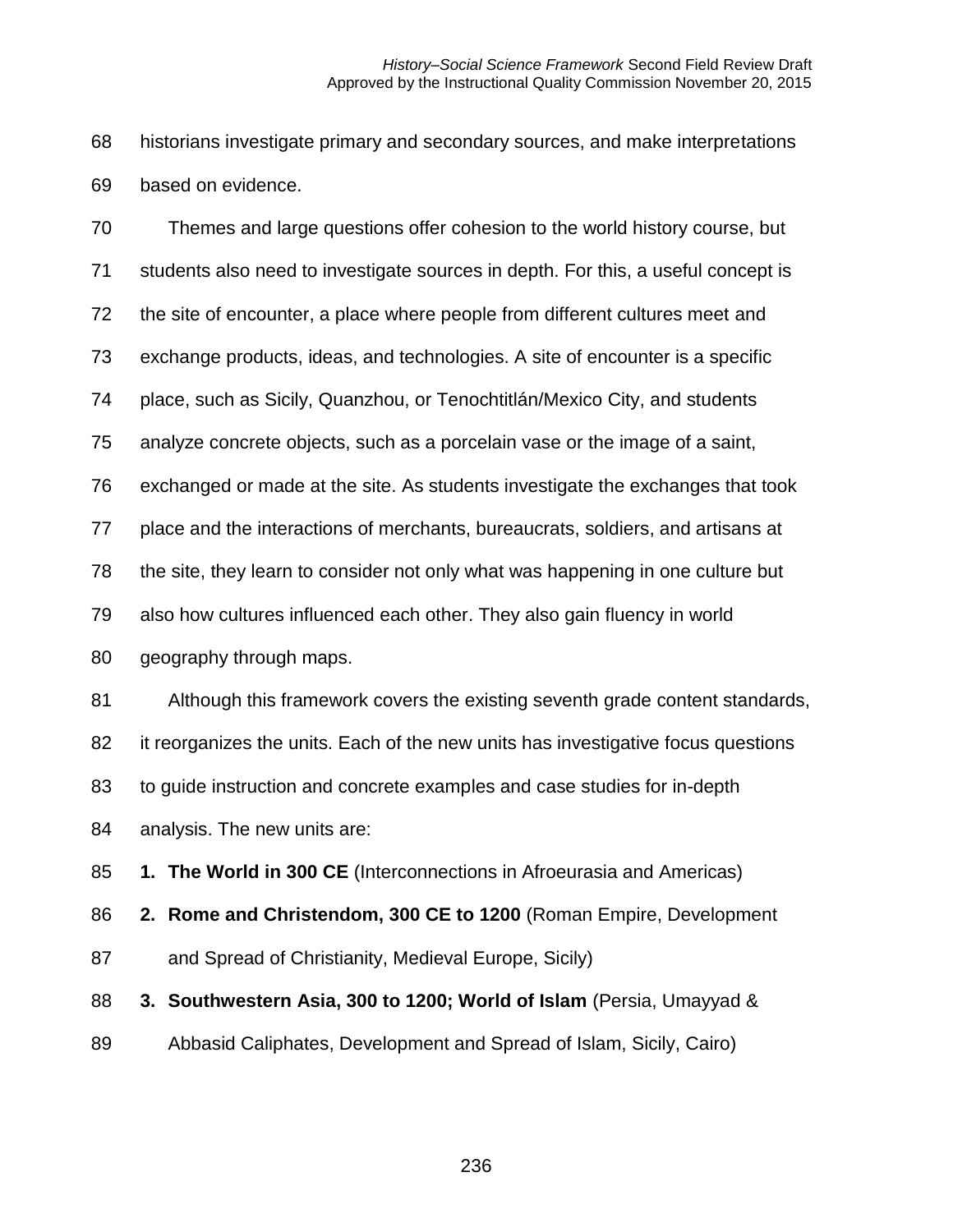- **4. South Asia, 300 to 1200** (Gupta Empire, Spread of Hinduism and Buddhism,
- Srivijaya)
- **5. East Asia, 300 to 1300 (**China during Tang & Song, spread of Buddhism,
- Korea & Japan, Quanzhou)
- **6. West Africa, 900-1400** (Ghana, Mali)
- **7. Americas, 300 to 1490** (Maya, Aztec, Inca)
- **8. Sites of Encounter in Medieval World, 1200-1490** (Mongols, Majorca,
- Calicut)
- **9. Global Convergence, 1450-1750** (Voyages, Columbian Exchange, Trade
- Networks, Gunpowder Empires; Colonialism in Americas & Southeast Asia,
- Atlantic World)
- **10.Impact of Ideas, 1500-1750 (**Spread of Religions; Reformation;
- Renaissance, Scientific Revolution, Enlightenment)
- 

# **The World in 300 CE**

105 • How interconnected were the distant regions of the world in 300 CE?

This unit serves an introduction to world regions and interconnections as of

the year 300 CE. The teacher explains that a central question of the seventh

grade world history course is: **How did the distant regions of the world** 

**become more interconnected through medieval and early modern times?** In

- this unit, they will study the interconnections of world cultures in 300 CE. The
- world's people were fundamentally divided into two regions: Afroeurasia or the
- Eastern Hemisphere, and the Americas, or the Western Hemisphere. In the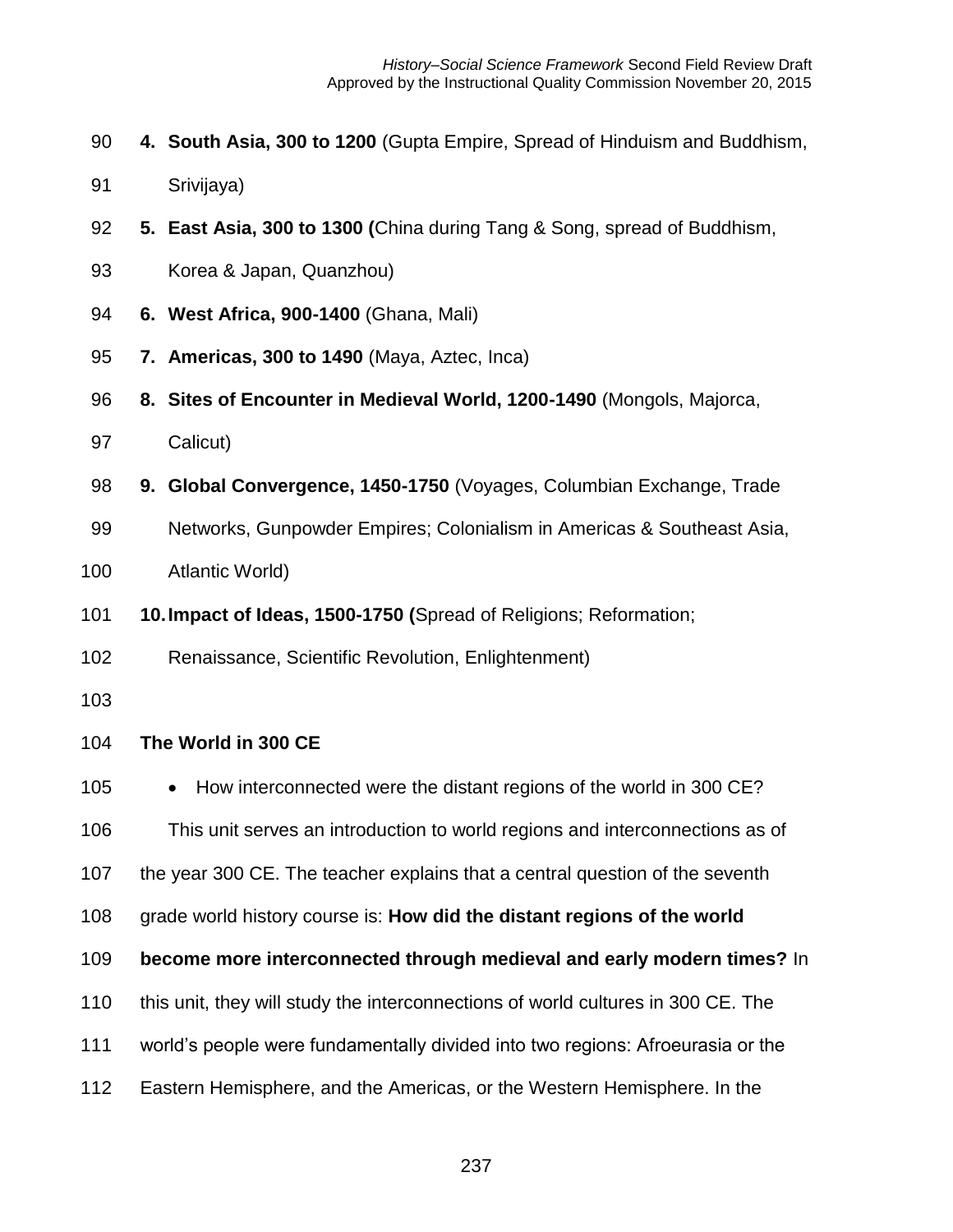Americas, there were many different cultures. In two areas, Mesoamerica and the area along the Andean mountain spine, there were states and empires with large cities supported by advanced agricultural techniques and widespread regional trade. In 300 CE, the Maya were building a powerful culture of city- states, and Teotihuacán in central Mexico was one of the largest cities in the world. These two centers traded with each other. In the Andes region, the state of Tiahuanaco extended its trade networks from modern-day Peru to Chile. While these two regions were probably not in contact with each other, trade routes crossed much of North and South America. Within Afroeurasia, there were many distinct cultures that spoke their own languages, followed distinct customs, and had little contact with other cultures. However, across the center of Afroeurasia, many cultures were connected by trade routes. These trade routes were across land, such as the Silk Road between Central Asia and China, and across seas, such as the Indian Ocean and the Mediterranean Sea. Luxury goods, such as silk from China or frankincense from the Horn of Africa, traveled from merchant to merchant across Afroeurasia from the Atlantic to Pacific Coasts, but the merchants themselves did not travel that far. A small group of elite people (wealthy, land-owning, ruling, noble, religious leaders) in each of those cultures bought imported luxury products. Besides trade goods, travelers on the trade routes carried ideas and technologies from one culture to other cultures. Missionaries of Buddhism and Christianity spread their religious ideas. In 300 CE, the regions of Afroeurasia were much more connected to each other than ever before. However, they were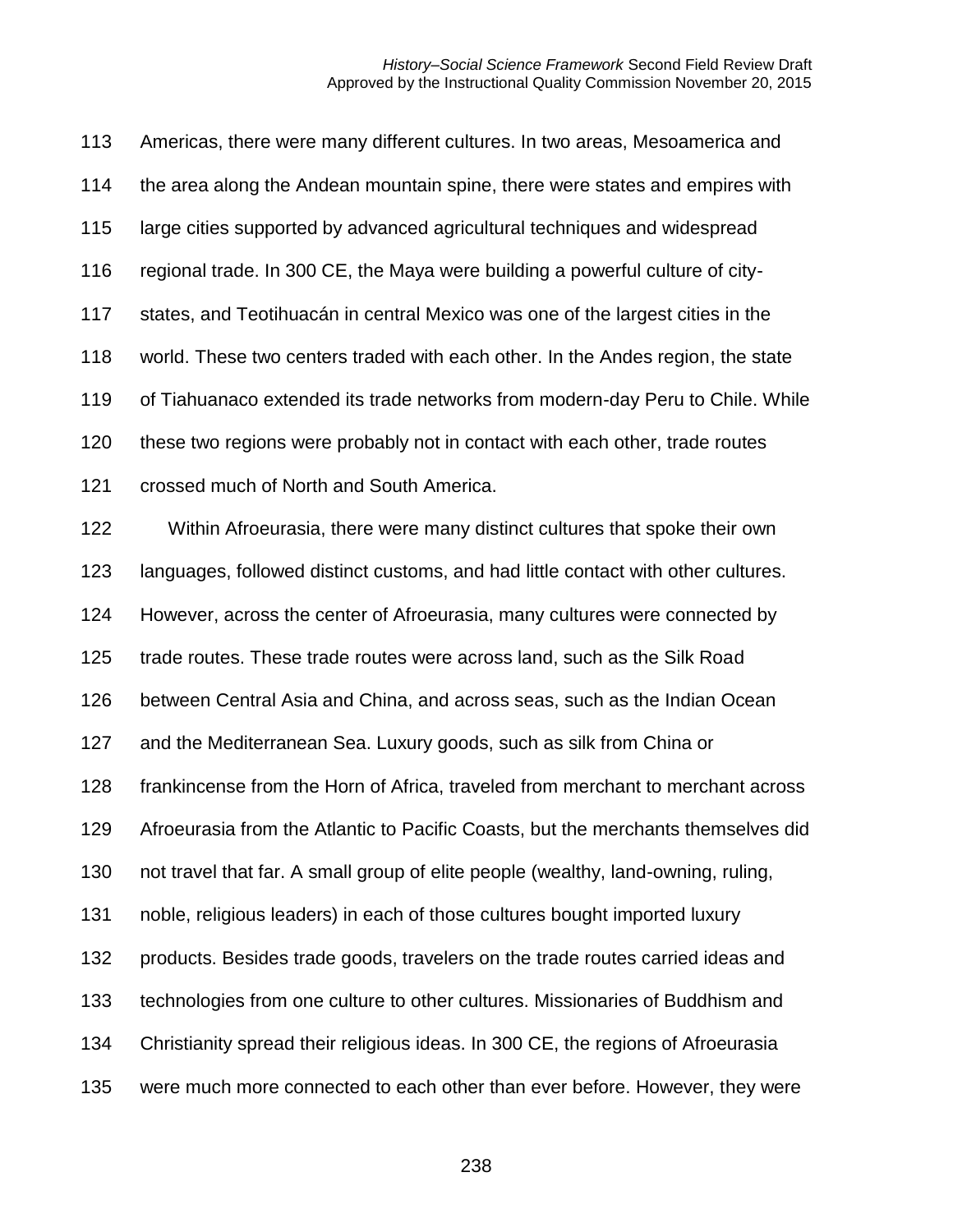not as connected and intertwined as they are today. In 300 CE, the most

important influences in each culture came from within that culture, rather than

from contacts with the outside world.

Although there were hundreds of different cultures in Afroeurasia, there were

four empires, states, and cultures that dominated the center of Afroeurasia.

These were the Roman Empire (Mediterranean Region and Europe), the

Sasanian Persian Empire (Southwestern Asia), Gupta Empire (South Asia), and

China (East Asia). Students analyze maps that show these empires across

Afroeurasia and trace the trade routes (on land and sea) that connected them.

Migrations continued to be important change factors. Along the northern edge

of the agricultural regions of China, India, Persia and Rome, in the steppe

grasslands, pastoral nomad societies moved east and west. Some formed

mounted warrior armies which attacked the empires of China, India, Persia, and

Rome and disrupted commerce on the silk roads and land trade routes across

Eurasia. In Oceania, Polynesian explorers used outrigger canoes and

navigational expertise to expand their settlement to new islands across the

Pacific. In Sub-Saharan Africa, Bantu-speaking farmers were expanding

southward and founding communities, mixing with or displacing older cattle-

herding and foraging populations and expanding town and trade networks.

Between 300 and 600 CE, the disruptions caused by the migrations and

attacks and the decline of some empires (such as Han China, Parthian Persia,

and the Western Roman Empire), made these turbulent times for many peoples

of the world. The number of big cities declined from an estimated 75 in 100 CE to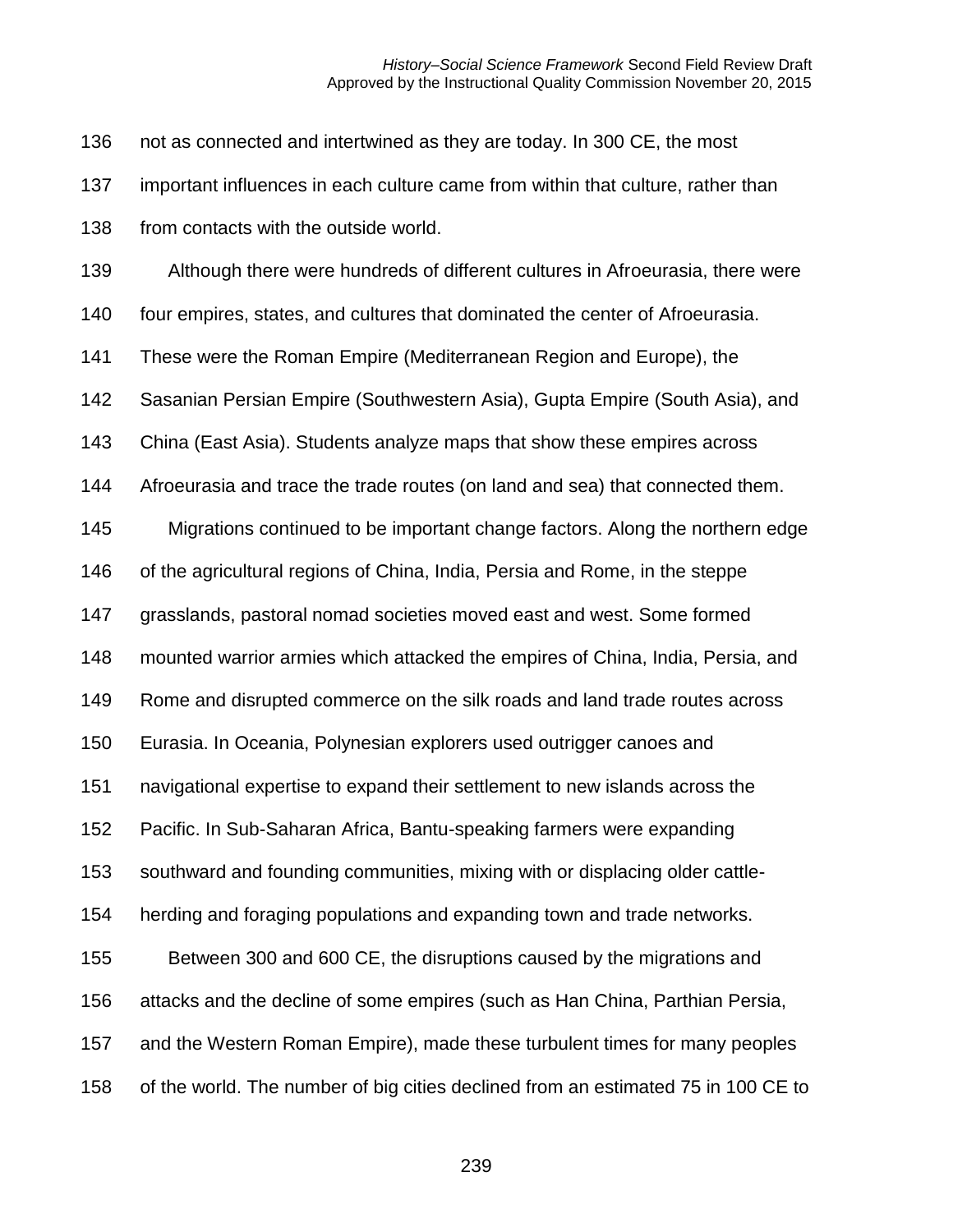| 159 | only 47 by 500 CE. But in other areas of the world, the networks of trade and        |
|-----|--------------------------------------------------------------------------------------|
| 160 | interconnection expanded. As trade across the Sahara increased, Ghana                |
| 161 | emerged as a new commercial kingdom along the southern edge of the desert.           |
| 162 | The routes expanded southward to Aksum in East Africa, which flourished as a         |
| 163 | center of Indian Ocean trade. In the seventh century, a dynamic period of trade      |
| 164 | and cultural interchange took hold across Afroeurasia. Trade and the spread of       |
| 165 | religious ideas between societies in Afroeurasia increased again.                    |
| 166 |                                                                                      |
| 167 | Rome and Christendom, 300 to 1200                                                    |
| 168 | How did the environment and technological innovations affect the growth<br>$\bullet$ |
| 169 | and contraction of the Roman Empire, the Byzantine Empire, and                       |
| 170 | Medieval Christendom? What impact did human expansion have on the                    |
| 171 | environment?                                                                         |
| 172 | How was Rome a site of encounter?<br>$\bullet$                                       |
| 173 | How did the Roman Empire gain and maintain power over people and<br>$\bullet$        |
| 174 | territories?                                                                         |
| 175 | Did the Roman Empire fall?                                                           |
| 176 | How did the religion of Christianity develop and change over time? How               |
| 177 | did Christianity spread through the empire and to other cultures?                    |
| 178 | How did the decentralized system of feudalism control people but weaken              |
| 179 | state power?                                                                         |
| 180 | This unit builds on the sixth-grade study of Roman civilization. Even if             |
| 181 | students did not study the Roman Republic in sixth grade, the seventh-grade          |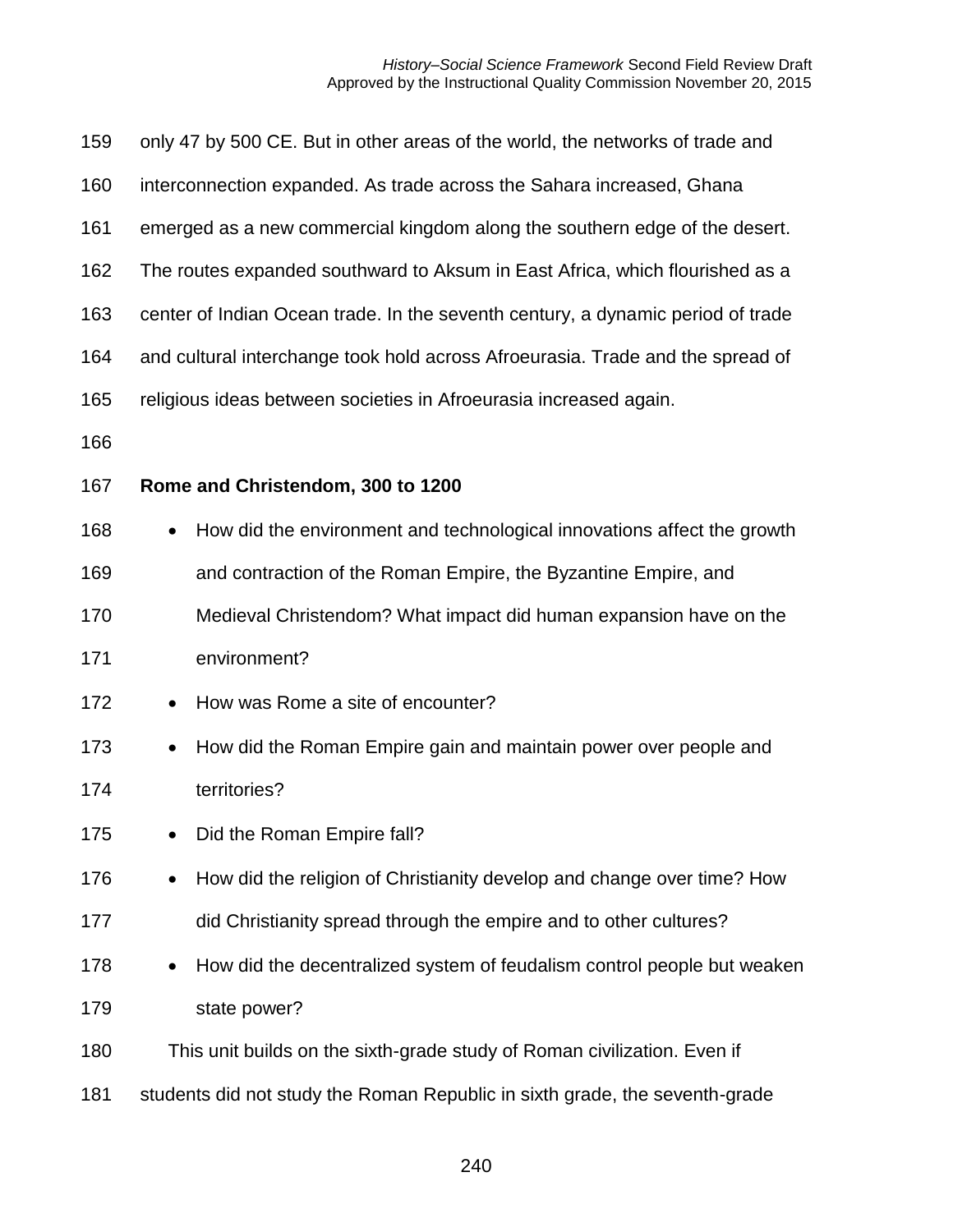teacher should not spend time reviewing that phase of Roman history. Instead the teacher should begin with the question: **How did the environment and technological innovations affect the growth and contraction of the Roman Empire?** Rome began on the Italian peninsula and spread around the Mediterranean Sea. At its greatest extent, the empire stretched from Britain to Egypt and from the Atlantic to Iraq. It united the entire Mediterranean region for the first (and only) time. Although the Romans did conquer northwestern Europe, they were more at home in the warm, dry climate around the Mediterranean Sea. Geographically, northern Europe lies within the temperate climatic zone that in ancient and early medieval times was heavily forested. Atlantic westerly winds bring high rainfall, mostly in winter, to ocean-facing Europe. Deeper into Eurasia, however, these latitudes become drier and colder. In Mediterranean Europe, mild, rainy winters and hot, dry summers prevail. Beginning in ancient times, farmers converted forests of southern Europe into wheat fields, olive orchards, and vineyards. Farming advanced more slowly in the dense woodlands and marshes of the north. The California EEI Curriculum Unit, "Managing Nature's Bounty," has a map of the physical features and natural regions of Europe and lesson 4 explores the products of different European regions. Students analyze what effect geographic location had on the Roman Empire and on the Germanic peoples who lived in the northern forests beyond the Danube and Rhine rivers. Students map the extent of the empire and label the most important provinces (Egypt, Spain, Gaul, Greece, Syria, Palestine) and bodies of water. They also examine Roman buildings and roads to see the application of the two most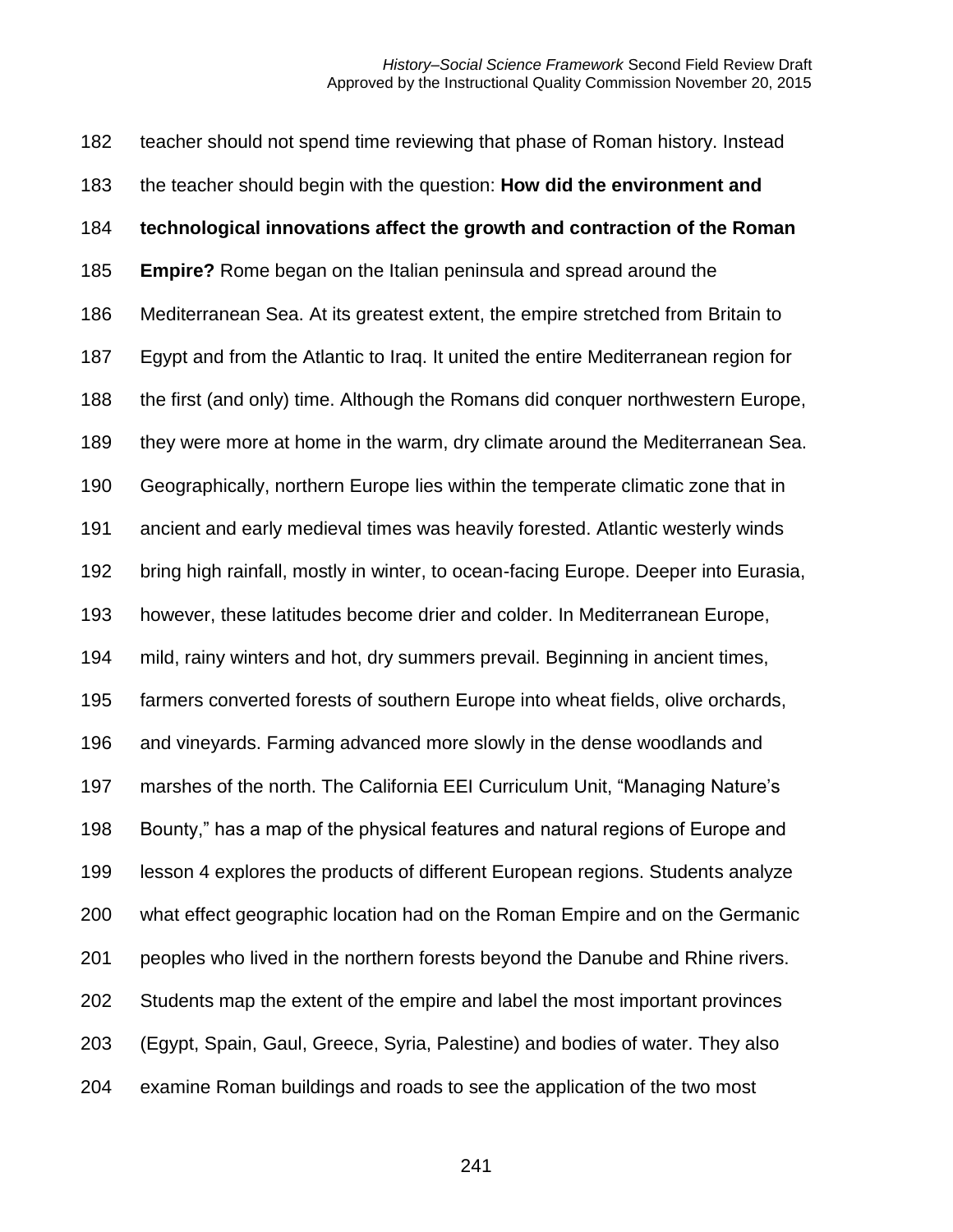important Roman technological innovations: the arch and cement. Studying maps of roads, trade routes, and products traded within the empire shows that the Roman Empire was based on a network of cities. Those cities were dependent on trade with other regions of the empire. This is common today, but in the ancient world, it was not.

 The teacher does not review the Roman Republic, but begins with the Roman Empire at its height, with the question: **How was Rome a site of encounter?** A site of encounter is a place where people of different cultures meet and exchange products, ideas, and technologies. At the site of encounter, new products, ideas, and technologies are often created because of the exchange. Rome was a multicultural empire. Romans spoke Latin, but they conquered Egyptians, Greeks, Syrians, Jews, Celts and Gauls, people who spoke Greek, Aramaic, and hundreds of other languages, and followed dozens of religions. Roman emperors built up the city of Rome to bring together the best from their empire and the world. Through studying Rome as a site of encounter, students explore the character and contributions of Roman civilization at its height. Residents benefited from sophisticated art, architecture, and engineering. For example, the Romans constructed huge aqueducts to bring water to cities from many miles away. Imports of grain and olive oil fed the city of between one and two million people at its height. The city featured a Colosseum for gladiatorial contests, a race track, theaters, baths (for both bathing and socializing), and elegant forums with markets and law courts. Many great thinkers and writers, such as the Pliny the Elder, Juvenal, Plutarch, and Virgil (or Vergil), lived and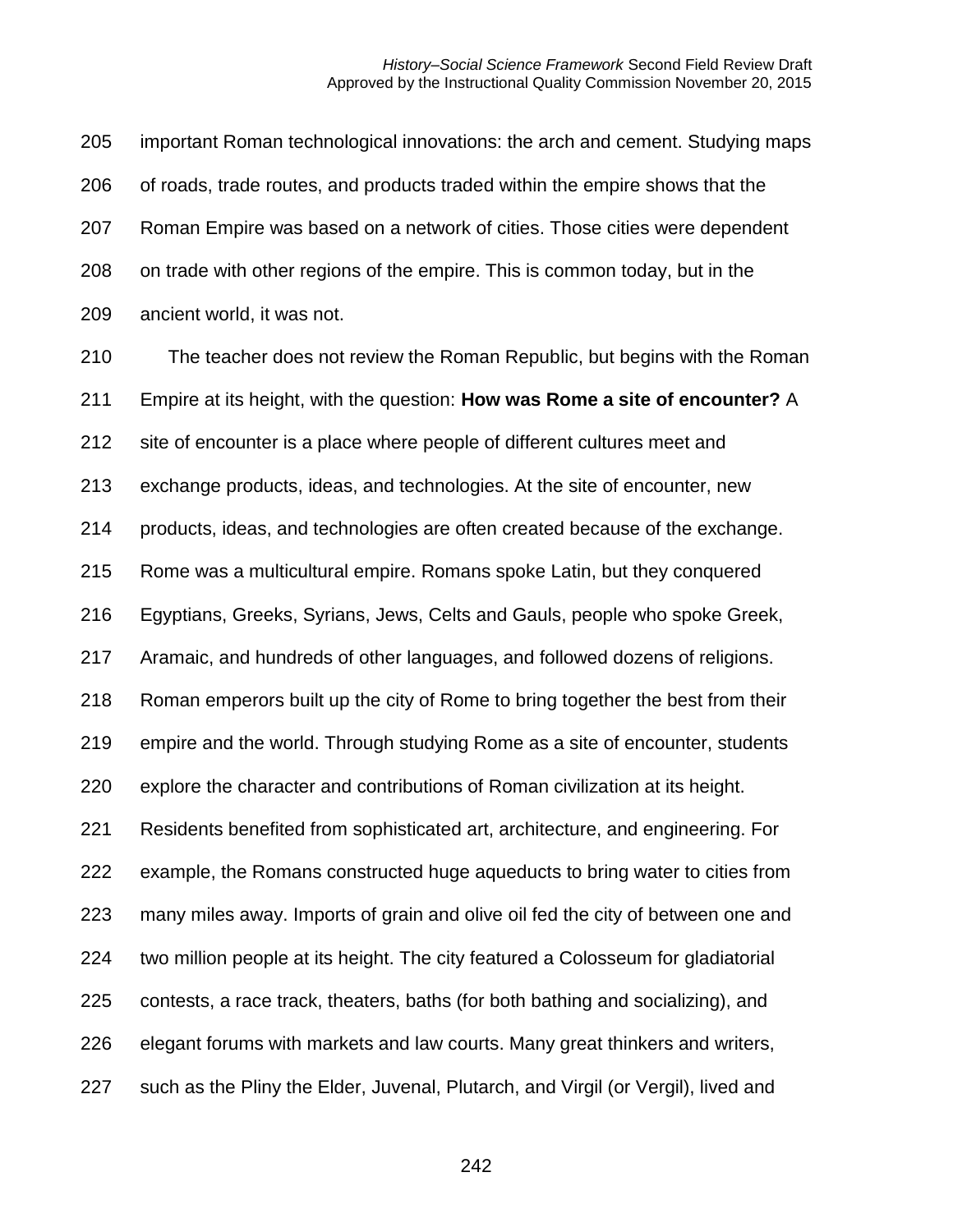wrote during the Roman Peace (Pax Romana), the two centuries of prosperity that began with the reign of Augustus Caesar (27 BCE-14 CE). However, this prosperity was based on riches from conquest and slave labor on large agricultural estates that provided food and luxuries for the cities. Wealthy Romans also purchased luxuries, such as silk from China, medicines and jewels from India, and animals from sub-Saharan Africa, brought into the empire by merchants on the Silk Road and other Afroeurasian trade routes. Next students examine the question: **How did the Roman Empire gain and maintain power over people and territories?** After Augustus, Rome was ruled by an emperor who theoretically had total power. However, in practice, the power of the emperor was limited by the lack of an effective administration, except in the military. The Roman legions were the source of imperial authority. For civilian government, the empire relied on attracting local elites (landowners, wealthy and/or powerful people, religious leaders) to become local administrators. Corruption was a huge problem, and military leaders had too much power. However, the unity of Rome and the power of its culture gave many people a strong reason to support the empire. Roman citizenship was initially given to people from the provinces as a reward for service, for example, to retired auxiliary soldiers. They and their sons then had the right to vote. Gradually, everyone in the provinces gained citizenship, except for slaves. Broadening citizenship was a deliberate policy of certain emperors, who believed it would cause more people to support the empire and help it run smoothly. Roman laws also helped solidify the empire. A body of laws was passed down through the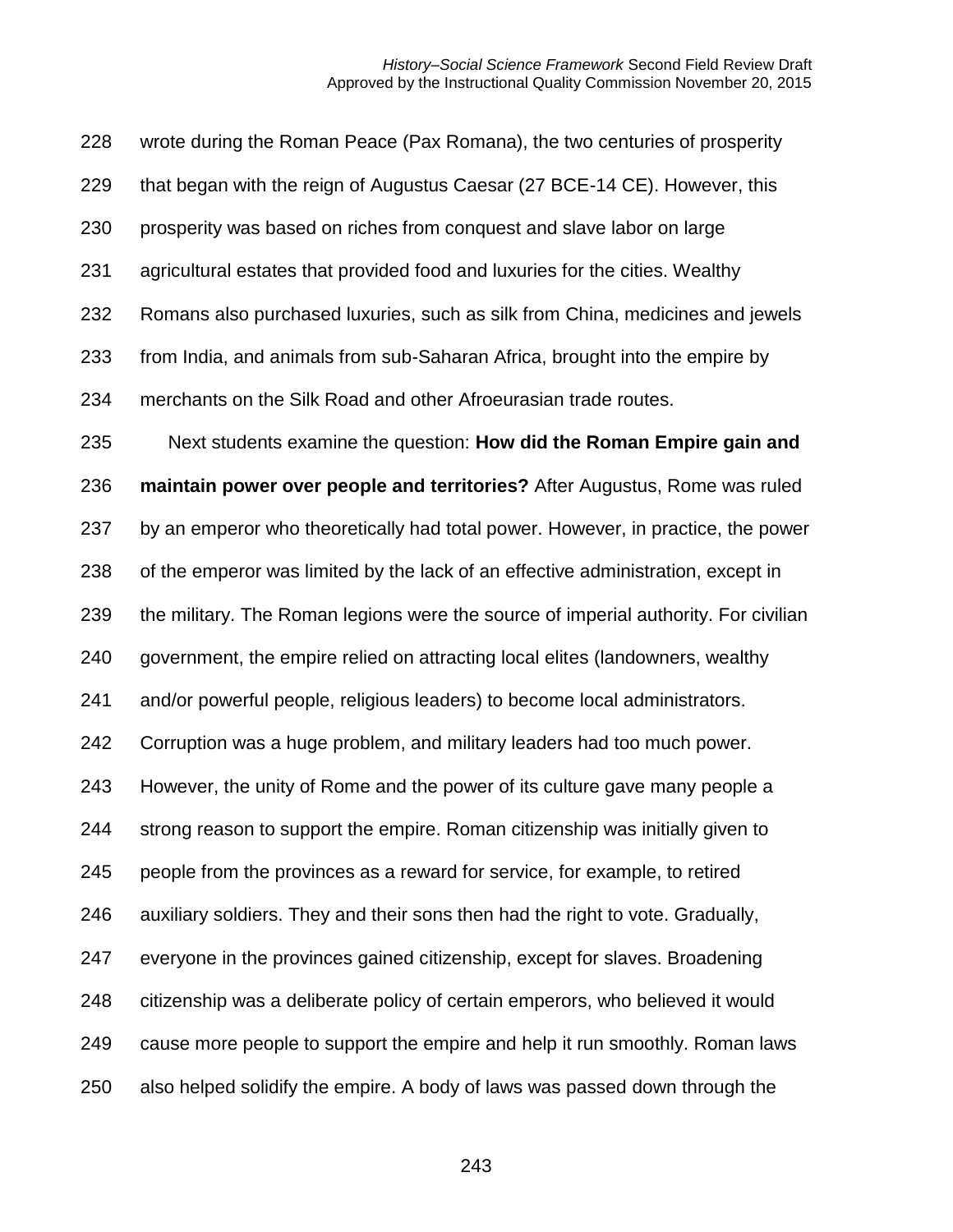- 251 centuries and ultimately influenced legal systems in modern states such as
- 252 France, Italy, and Spain, as well as Latin American countries.

## **Grade Seven Classroom Example: The Roman Empire**

To understand the Roman perspective on the empire's power over other people and territories, students do a close reading of an excerpt from Vergil's *Aeneid* (Book VI, lines 845-853). Mr. Taylor gives students a copy of the excerpt with the guiding question: **What did the poet Vergil think about the Roman Empire's power over people and territories?** The handout also has a sentence deconstruction chart for the excerpt and a source analysis template.

For the first reading, the students read the excerpt to themselves and then discuss these questions: **Did Vergil think Roman power was good or bad for the conquered people? What words support your answer?** For the second reading, Mr. Taylor guides the students through a sentence deconstruction chart, pointing out the parallel phrases describing the "others" (the Greeks and Persians) and "you" (the Romans). The students also complete the source analysis template, with information from the textbook or teacher notes. They learn that Vergil was a Roman poet in the first century BCE. His patron was Augustus Caesar, the founder of the Roman Empire.

The historical context for the writing of the *Aeneid* was the beginning of the Roman Empire. In fact, Vergil wrote this poem to glorify the new empire and Augustus as its leader. For the third reading, Mr. Taylor divides the students up into pairs. Each pair marks up the text with cognitive markers and annotates it in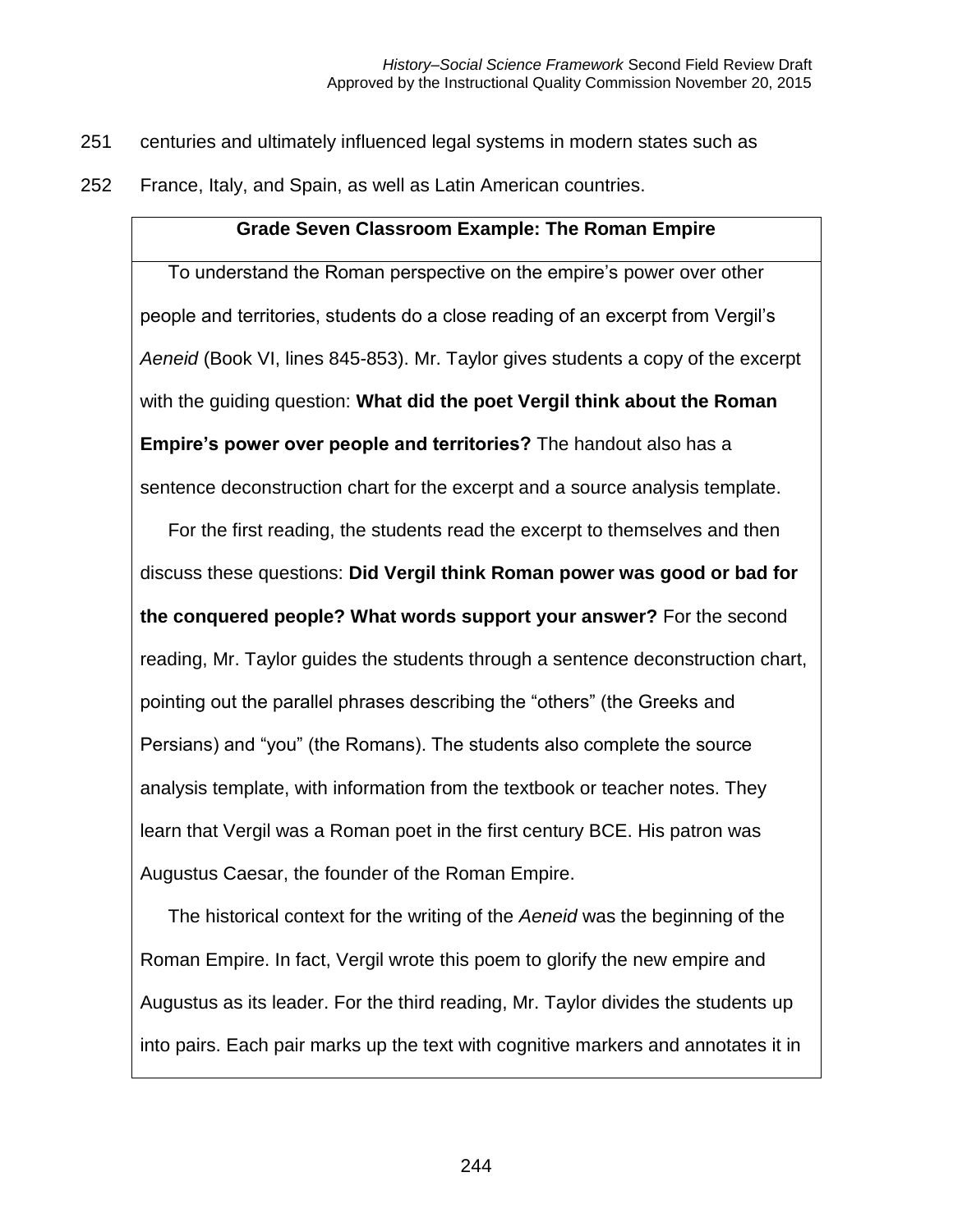the margins. He then displays several of the pairs' annotated texts on the elmo, explains difficult points, and answers questions. For the fourth reading, students answer text-dependent questions. For the final question, Mr. Taylor calls for an interpretation to answer the focus question.

# **CA HSS Standards:** 7.1.1

**CA HSS Analysis Skills (6–8):** Research, Evidence, and Point of View 5,

Historical Interpretation 1

**CA CCSS for ELA/Literacy:** RH.6–8.1, 2, 6, SL.7.1, L5a

**CA ELD Standards:** ELD.PI.7.1, 6a

| 254 | In the late second century, the Romans came up against limits. Roman               |
|-----|------------------------------------------------------------------------------------|
| 255 | armies could not defeat the Persian Empire in the east, and there was little       |
| 256 | reason to expand into the rural communities and forests of northeastern Europe.    |
| 257 | Deprived of its income from conquest, Rome still had to defend its frontier on the |
| 258 | Rhine and Danube rivers from the Germanic peoples and its border with the          |
| 259 | Persian Sasanian Empire in the east. In the third century, the emperors            |
| 260 | Diocletian and Constantine separated the Roman Empire into two halves and          |
| 261 | reformed the empire to focus its resources on military defense. Constantine        |
| 262 | established a new capital for the Eastern Roman Empire at Byzantium, which he      |
| 263 | renamed Constantinople.                                                            |
| 264 | At this point, the teacher shifts to the development of Christianity. In the early |
| 265 | years of the Roman Empire, Christianity began as a sect of Judaism in Palestine,   |
| 266 | a province of the Roman Empire. The teacher focuses on the question: How did       |
|     |                                                                                    |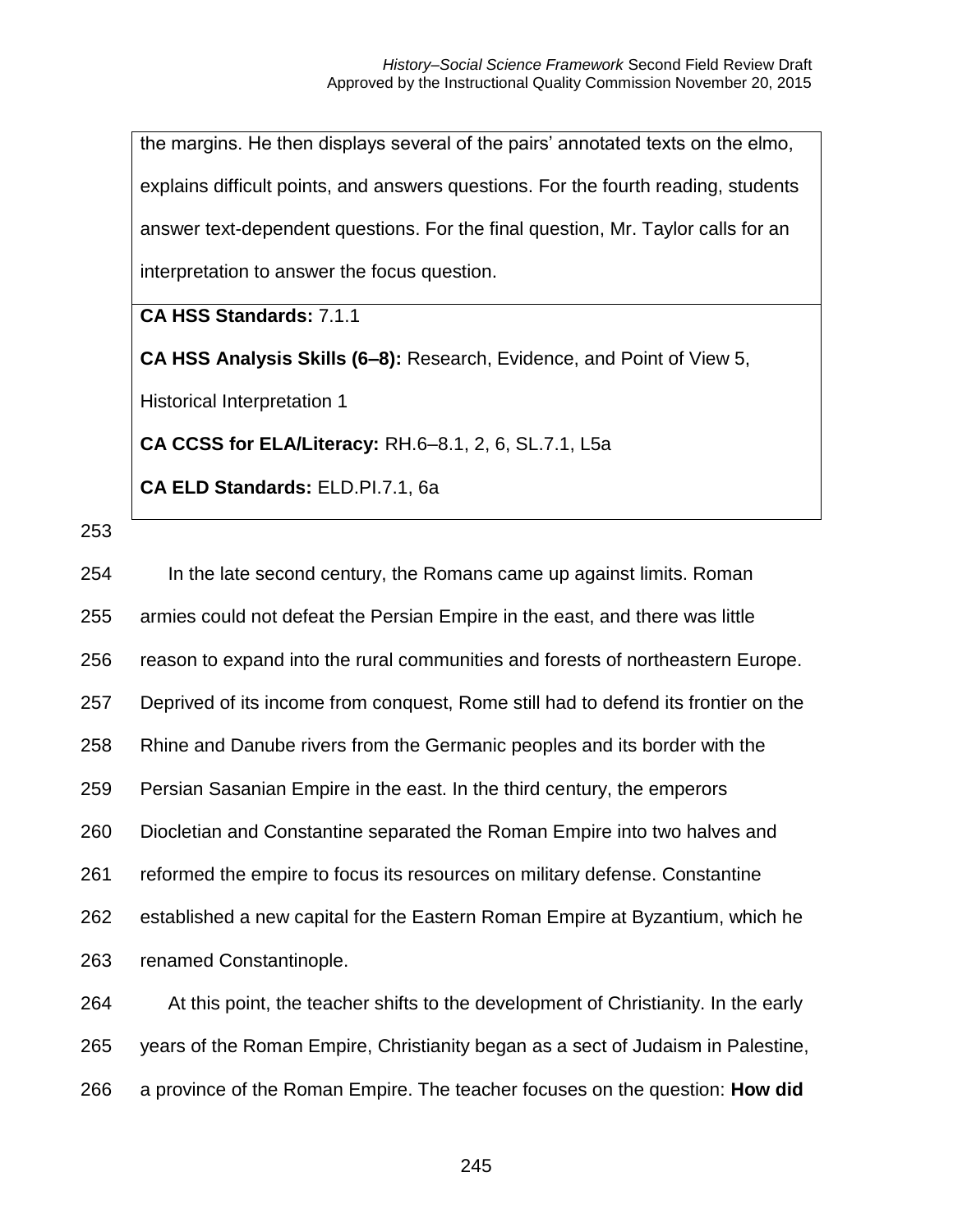**the religion of Christianity develop and change over time? How did Christianity spread through the empire and to other cultures?** According to the New Testament of the Christian Bible, Jesus, a Jewish carpenter from the small Judean city of Nazareth, began to preach a message of peace and divine salvation through love. He taught that God loved all his creation, regardless of status or circumstance, and that humans should reflect that love in relations with one another. Jesus confirmed the Jewish belief in one God, but he added the promise of eternal salvation to believers. The Roman authorities in Judea executed Jesus. But under the leadership of his early followers, notably Paul, a Jewish scholar from Anatolia, Christians took advantage of Roman roads and sea lanes to travel widely, preaching to both Jews and others. As missionaries spread Christianity beyond the Jewish community, they abandoned some Jewish customs, such as dietary laws, to make the new religion more accessible to non- Jews. Christian communities multiplied around the Mediterranean, through Persia, and into Central Asia. The church communities welcomed new converts without consideration of their political or social standing, including the urban poor and women. Upper class and influential Romans who converted appear to have been predominantly women, and some of them assumed leadership positions. Many Jews did not convert to Christianity, and Judaism and Christianity split into two separate religions. The Romans had an official state religion (Jupiter, Juno, deified former emperors) but they allowed people they had conquered to follow other religions.

However, after some Jews rebelled against Roman rule, the Romans exiled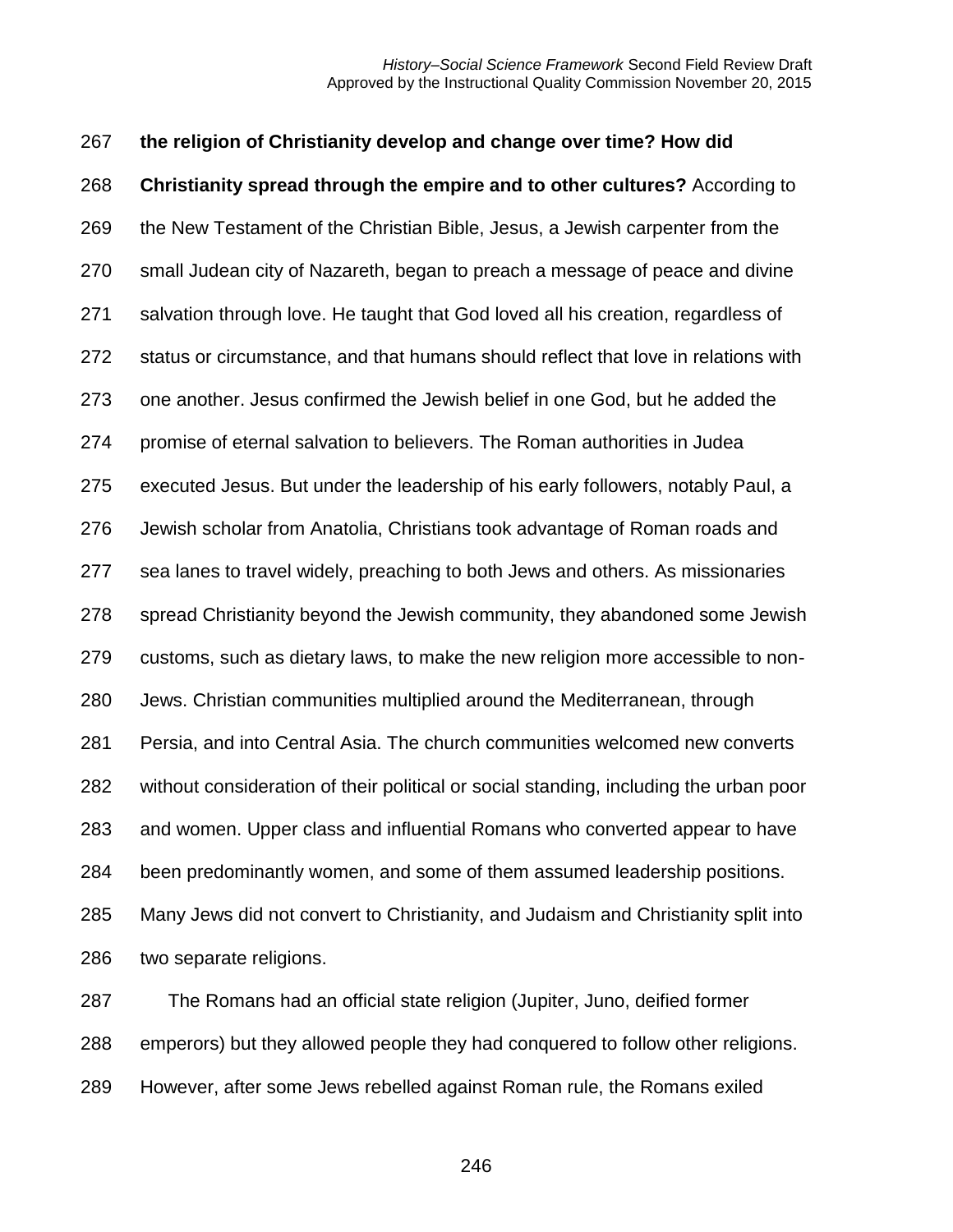many Jews from Palestine, which led to the diaspora, or spreading out, of Jewish communities across Afroeurasia. Christians also got into trouble with Roman authorities because Christians refused to attend the official sacrifices to the Roman gods. The Roman authorities sometimes persecuted Christians and executed them, but at other times, Christians were left alone. In the fourth century CE, Emperor Constantine legalized the religion of Christianity, and soon after, it became Rome's state religion. Constantine wanted 297 the Christian Church to unify and support the now divided Roman Empire. As it became a state religion, Christianity changed. The bishops who had been leaders of semi-secret, persecuted communities were now charged with supporting the Roman Empire. Constantine insisted that the bishops hold a council at Nicaea and agree on one set of Christian beliefs, summarized in the Nicene Creed. Church leaders selected certain texts (gospels and letters) for the official Christian Bible, which was translated into Latin. They organized the Christian Church with a Roman structure and gave their support to Roman authorities. Church leaders then vigorously tried to convert everyone to Christianity. As the Western Roman Empire shrank, Christian bishops often took over administration and defense of Roman cities. The teacher points out that all religions change over time. In the historical context of 203 CE, when Christians were sometimes persecuted by the Romans, martyrs were very admired and made into saints of the early church. When Christianity became the official religion of the Roman Empire, the religion changed again, and the new emphasis was on obeying Roman authorities,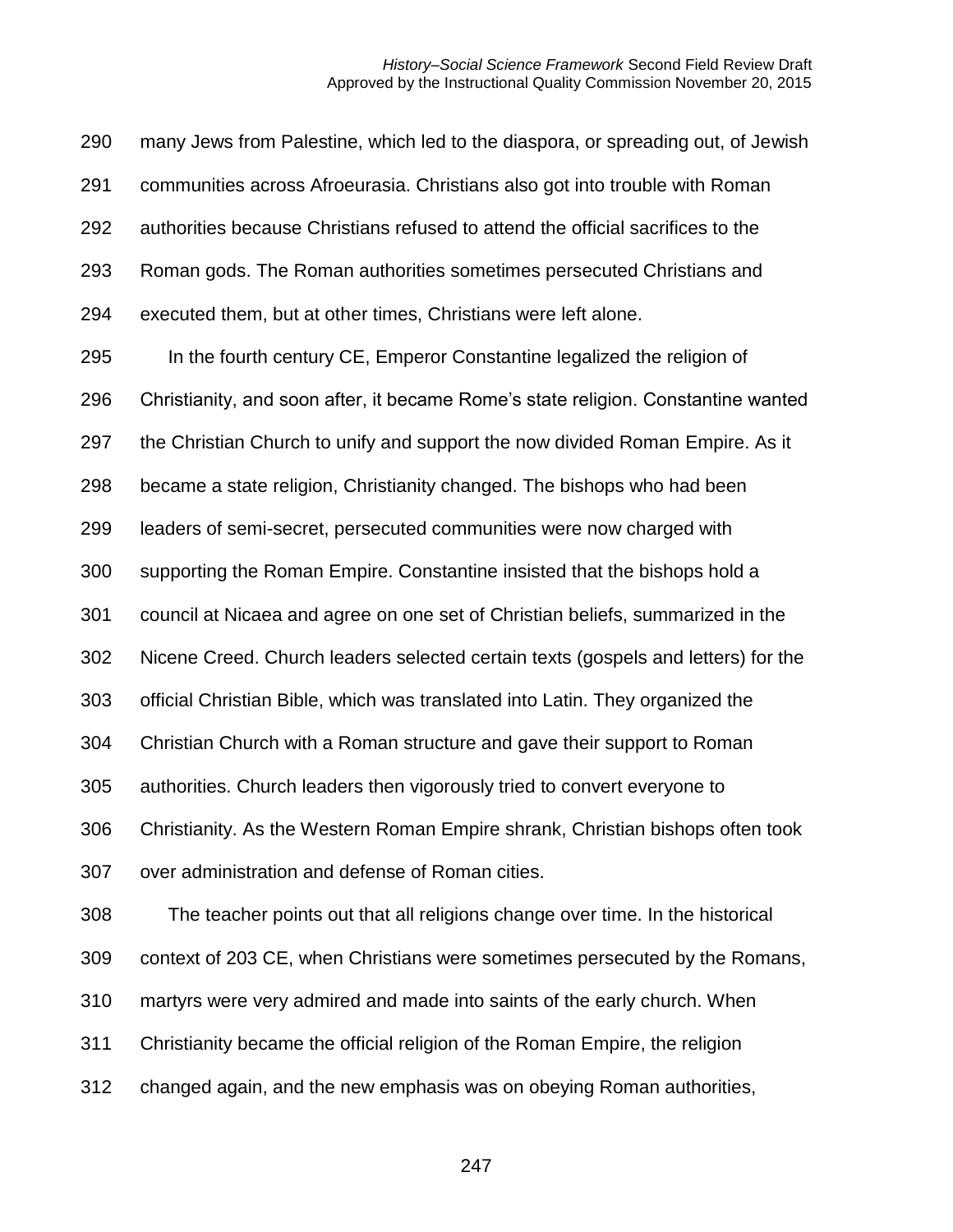behaving well, and converting non-believers to Christianity. The teacher

concludes by telling students that they will return to this question about the

development and changes in Christianity later in the unit.

 Teachers now introduce students to the question: **Did the Roman Empire fall?** In 476 CE, the empire in the west disappeared, though the eastern half continued to thrive. As the Byzantine Empire, this Greek-speaking Roman state survived until 1453. Students examine the evidence (from the textbook or teacher notes) and form their own interpretations to answer the lesson question. They examine factors that might have contributed to the collapse of western Rome: declining financial resources, political corruption and insubordinate military groups, excessive reliance on slave labor, depopulation from epidemics, and worsening frontier assaults, as the Huns migrated westward and pushed waves of Germanic tribes into the empire. By the time the Western Roman Empire ended in 476 CE, it had already shrunk into a small area, a shadow of its former extent. The teacher may point out that mounted warrior armies from Central Eurasia caused problems for China, India, and Persia as well, and contributed to a decline of trade on the silk roads and other land routes across Eurasia between 300 and 600 CE. The teacher has students meet together in groups to discuss the question and use their notes to make a T-chart of the reasons and evidence that support the "fall" of Rome, and the reasons and evidence that contradict the "fall" of Rome. Then the groups evaluate the reasons and evidence and formulate a one-sentence interpretation answering the question: **Did the Roman Empire fall?** The teacher also explains that if they argue that Rome did not fall,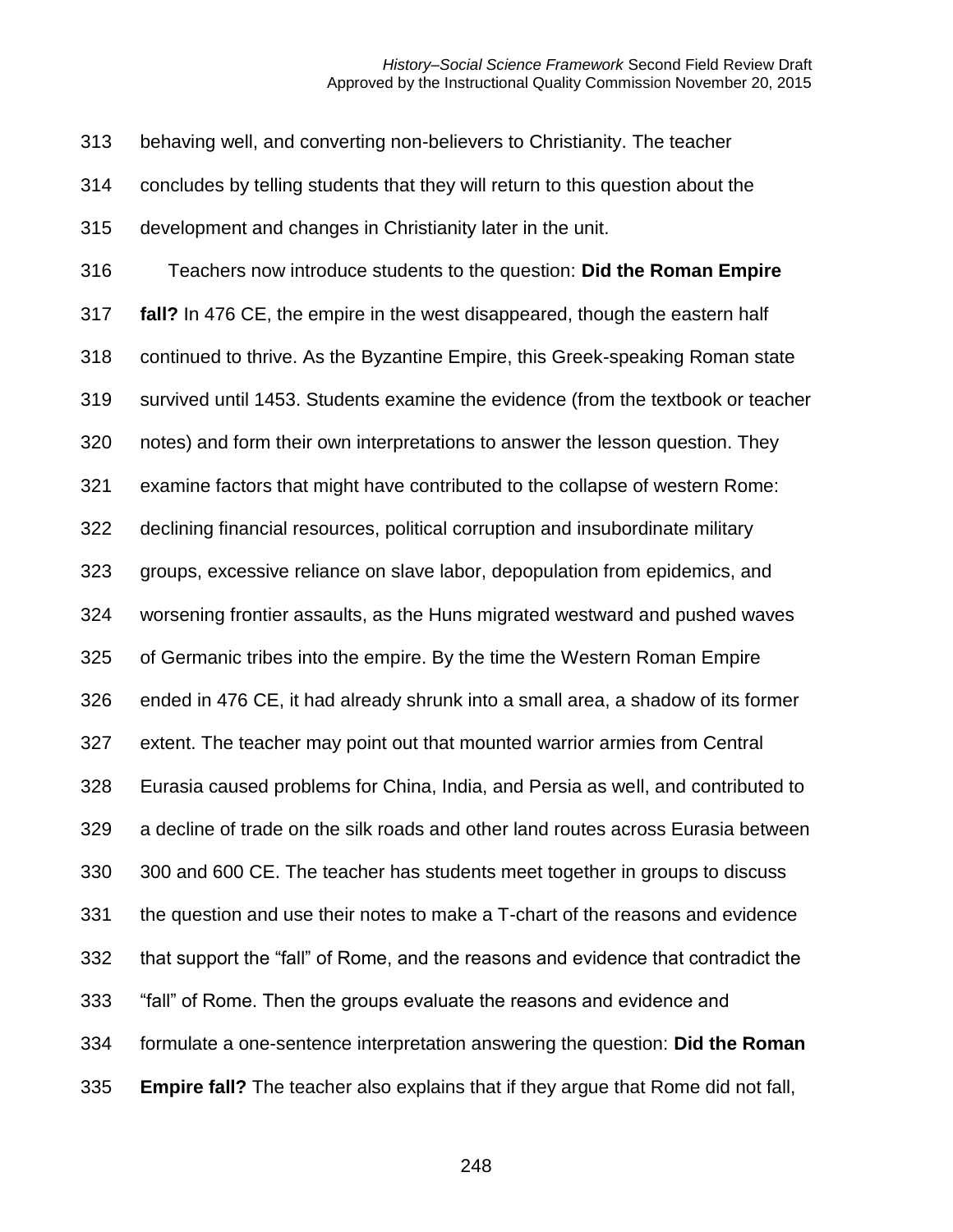they should choose another word to characterize the end of the Western Roman Empire and the transition to the Byzantine Empire in the east. After student groups prepare their T-charts and write their interpretations, a student volunteer from each group writes the group's interpretation on the board. Groups share their reasons and evidence for and against, as the teacher records it on a T-chart on the board. Then the teacher and students review and discuss each of the interpretations. The teacher instructs student groups to review and revise their interpretations if necessary and identify the two pieces of evidence that best support their interpretation. The teacher explains that evidence must be specific. After students have selected the evidence in groups, each student writes a paragraph answering the question: **Did the Roman Empire fall?** They must include the two pieces of evidence. To support English Learners, the teacher provides a paragraph frame that starts each sentence with appropriate academic historical language. Next students study the Byzantine Empire, with the question: **How did the environment and contact with other cultures affect the growth and contraction of the Byzantine Empire?** The Eastern Roman Empire was stronger than the Western portion. It had more people, more cities, greater

manufacturing and commerce, more tax revenues, and more effective defenses

against mounted warrior attacks from the north. Its military strength and wealth

from the Afroeurasian luxury trade caused a flowering culture in the period

between 600 and 1000 CE. The Byzantine Empire, as the eastern lands became

known, had strong historical connections to earlier Hellenistic civilization. Its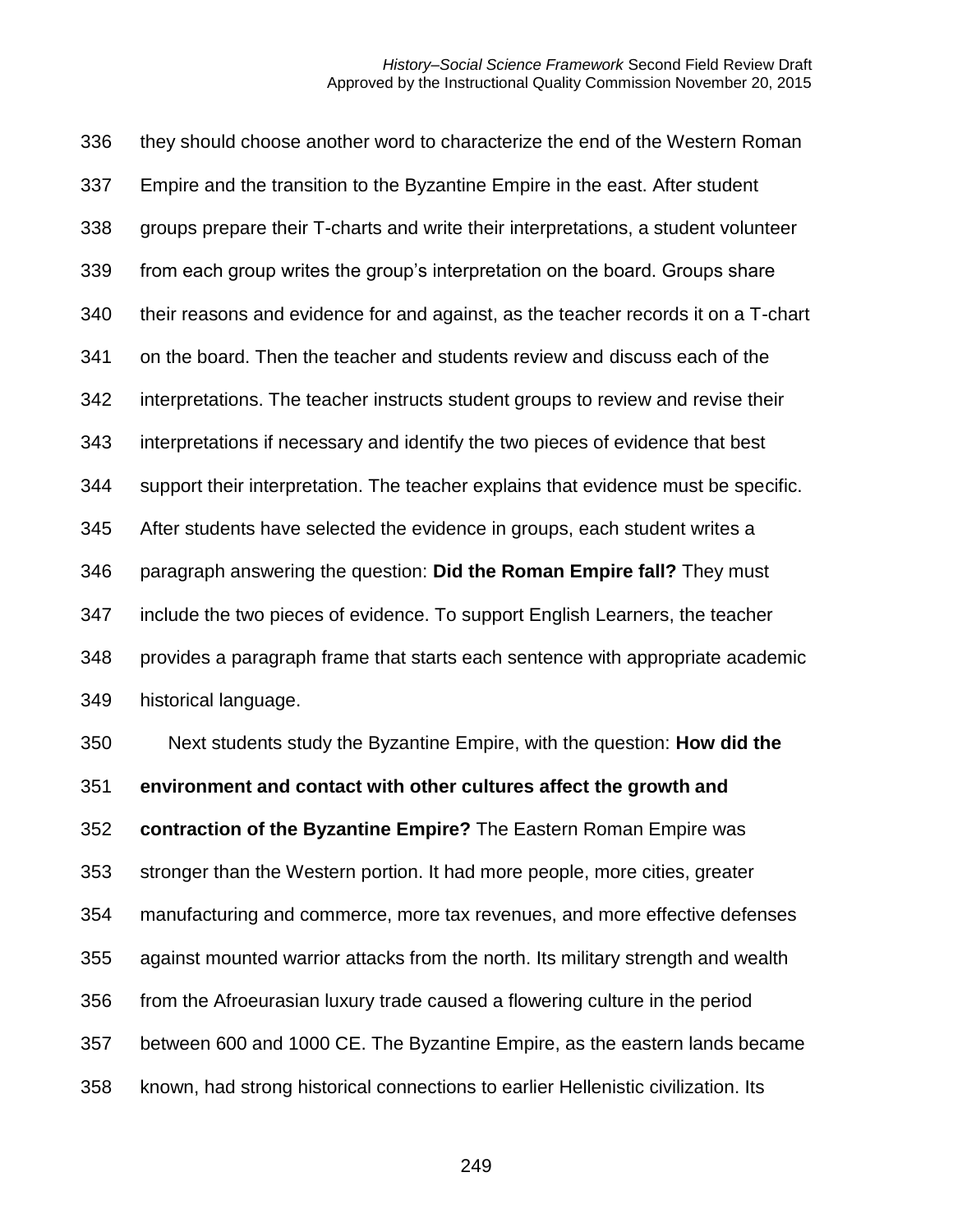language was Greek, not Latin. This state was highly centralized around its capital of Constantinople and the rule of the emperor and his officials. The Christian church in the Byzantine Empire was closely connected to the emperor and his administration. The Byzantine Empire continued the Roman Empire's conflicts with the Persians along the eastern frontier. This long conflict weakened both empires and left them vulnerable when Muslim armies attacked in the mid-seventh century. While Muslim Arabs conquered the Sasanid Empire, the Byzantine Empire survived, but lost huge territories in North Africa and western Asia. The Byzantine Empire shrank but it did not fall until 1453. In the fourth and fifth centuries, the Western Roman Empire fragmented, causing population to fall, cities to shrink, and agriculture to contract. As the empire shrank, Germanic armies and migrants overran Europe, dividing the region into small rudimentary kingdoms. The teacher begins to prepare students for the question: **How did the decentralized system of feudalism control people but weaken state power?** The teacher points out that early medieval kingdoms did not have strong authority. Local leaders and landholders were much more effective rulers of their small territories. In the Middle Ages, all power was local, not centralized in a state. Over the next few centuries, there was little trade, and most cities disappeared. In the eighth century, a Muslim dynasty founded a strong state in Iberia. Charlemagne (768-814), was an exceptionally strong Christian king, who temporarily united a large part of Europe in the late eighth century and contributed much to the advancement of Latin literacy,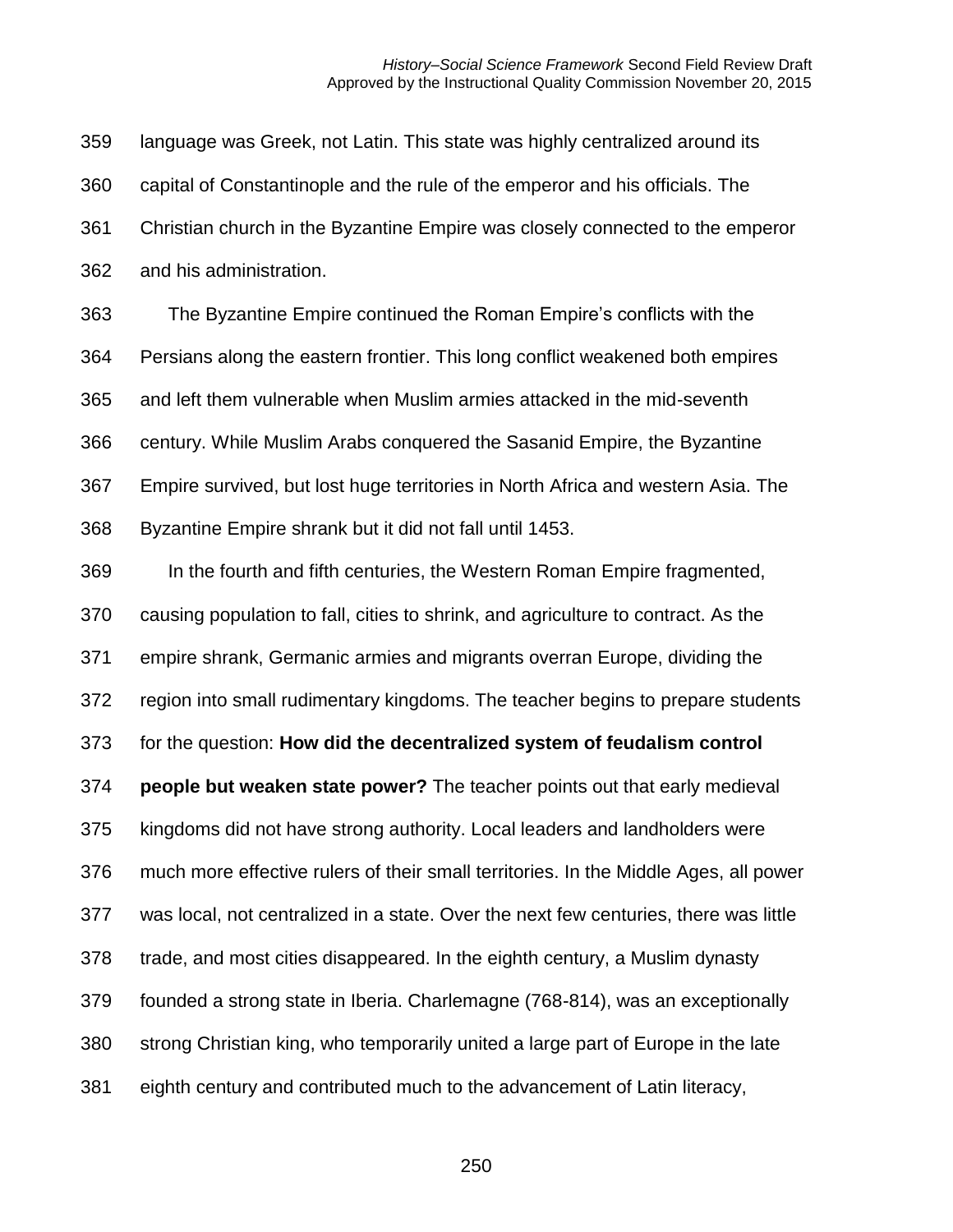learning, and the arts. Students may read excerpts from Einhard's *Life of* 

*Charlemagne* to analyze the factors that made Charlemagne's rule so

successful.

 After Charlemagne, political order was again fragmented by Viking, Magyar, and Muslim invasions. Local power, established in parts of Western Christendom through feudal relations, was the key to defeating the invaders. In feudalism, kings and powerful regional rulers offered protection and farm estates, or manors, to less powerful knights in return for loyalty and military service. The manors provided the income needed for a knight's horses, armor, and training. Knights, as lords of the manors, also controlled the serfs, peasants who were tied permanently to manor and obligated to give their lord labor and crops in return for security. Knights, regional lords, and aristocrats gained rights to hand down fiefs to heirs. Mothers and prospective wives often exerted great influence over marriages and family alliances. Gradually the elite mounted warriors began to be known as nobles.

 These nobles wanted to keep control over local areas rather than to give power to the king and central government. Students learn about the conflict between King John and the great nobles in England, who forced the king to grant the Magna Carta. This document guaranteed trial by jury of one's peers and the concept of no taxation without representation. From this root, other medieval developments in England, such as common law and Parliament, gradually limited the king's power and laid the foundations of English constitutional monarchy.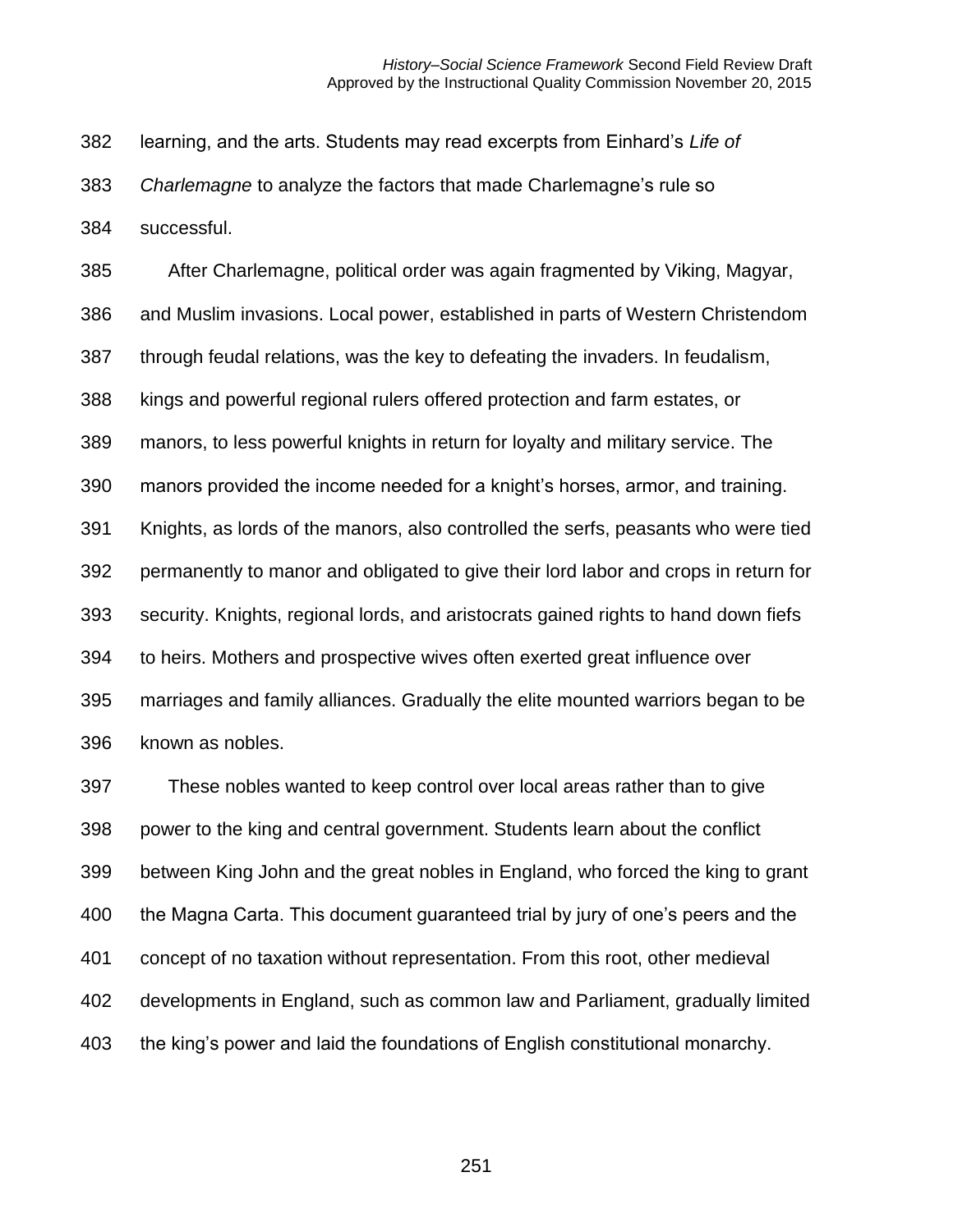In addition to considering the political aspects of feudalism, students look at these questions: **How did the environment and technological innovations affect the growth of Medieval Christendom? What impact did human expansion have on the environment?** In the tenth century, serfs and free peasants employed new technologies, such as the moldboard plow and the horse collar, to cultivate new farmland and boost agricultural production. Around 1000 CE, these innovations caused an agricultural revolution in Western Christendom, which caused the population to increase, trade to expand, and cities to grow again. In this expansion, many of the forests of northern Europe were cut down, as humans used wood for heating and cooking and cleared land for farming. Lessons 2 and 3 of the California EEI Curriculum Unit, "Managing Nature's Bounty: Feudalism in Medieval Europe," analyze how feudal relations and the manor system allocated ecosystem resources, and how physical geography influenced feudal administrative positions and resource management. As students return to study of Christianity, they return to the question: **How did the religion of Christianity develop and change over time?** First, they trace on a map the spread of Christianity across Europe and Afroeurasia (as far east as Central Asia). In the Middle Ages, people called the Christian parts of Europe "Christendom," which shows that an important part of their identity was being Christian. Since kings and states were so weak, the Church, whose hierarchy of clerics extended from the Pope down to the village priest, became the largest, most integrated organization in Europe. The Church followed a hierarchy adopted from the Roman Empire. Missionaries spread out to convert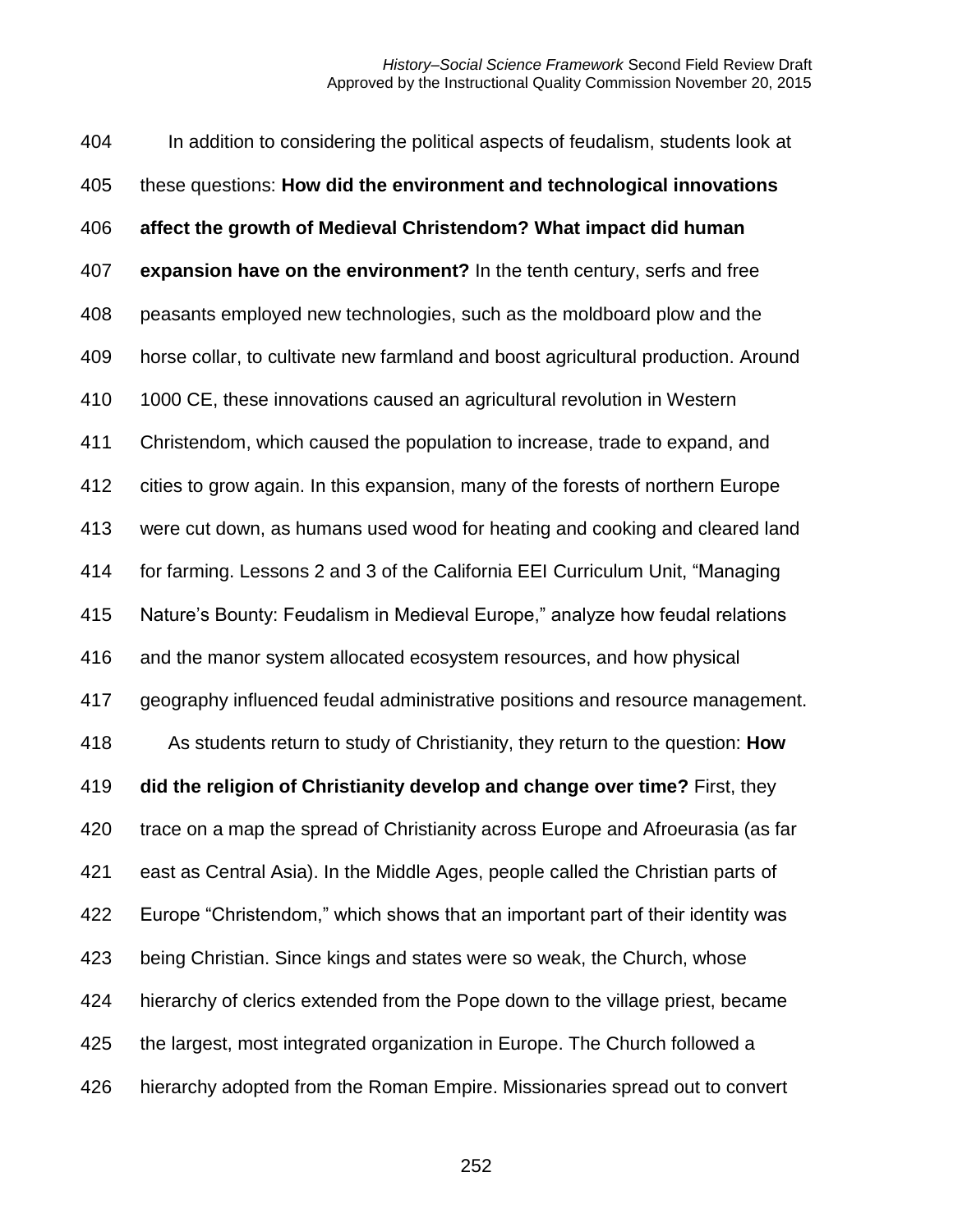Germanic and Slavic people to Christianity. Christianity spread in Central and Eastern Europe, facilitating formation of states such as Poland in 966. Although most of the conversions were voluntary, some Christian kings forced people to convert to Christianity, as Charlemagne did to the Saxons in early 800s. Wealthy Christians donated land to monasteries, filled with monks and nuns who pledged themselves to live separately from the world. These monks and nuns were the only educated people, and they devoted themselves to copying Roman and Christian texts. Around 900, popes began to assert their control over the church hierarchy, which brought them into conflict with secular monarchs. Students learn about the split between the Orthodox Church, which acknowledged the leadership of the patriarch of Constantinople, and the Catholic Church, which recognized the authority of the pope in Rome. Churches in Eastern Europe (Russian, Greek, Serbian) followed the Orthodox or Greek Church, since missionaries led by Constantinople had converted their people to Christianity. Because missionaries led by Rome had converted people in Western, Central and Northern Europe, these remained in "the Church," also called the Latin Church and, later, the Roman Catholic Church.

### **Southwestern Asia, 300-1200: Persia and the World of Islam**

 • How did the environment affect the development and expansion of the Persian Empire, Muslim empires, and cities? What impact did this expansion have on the environment?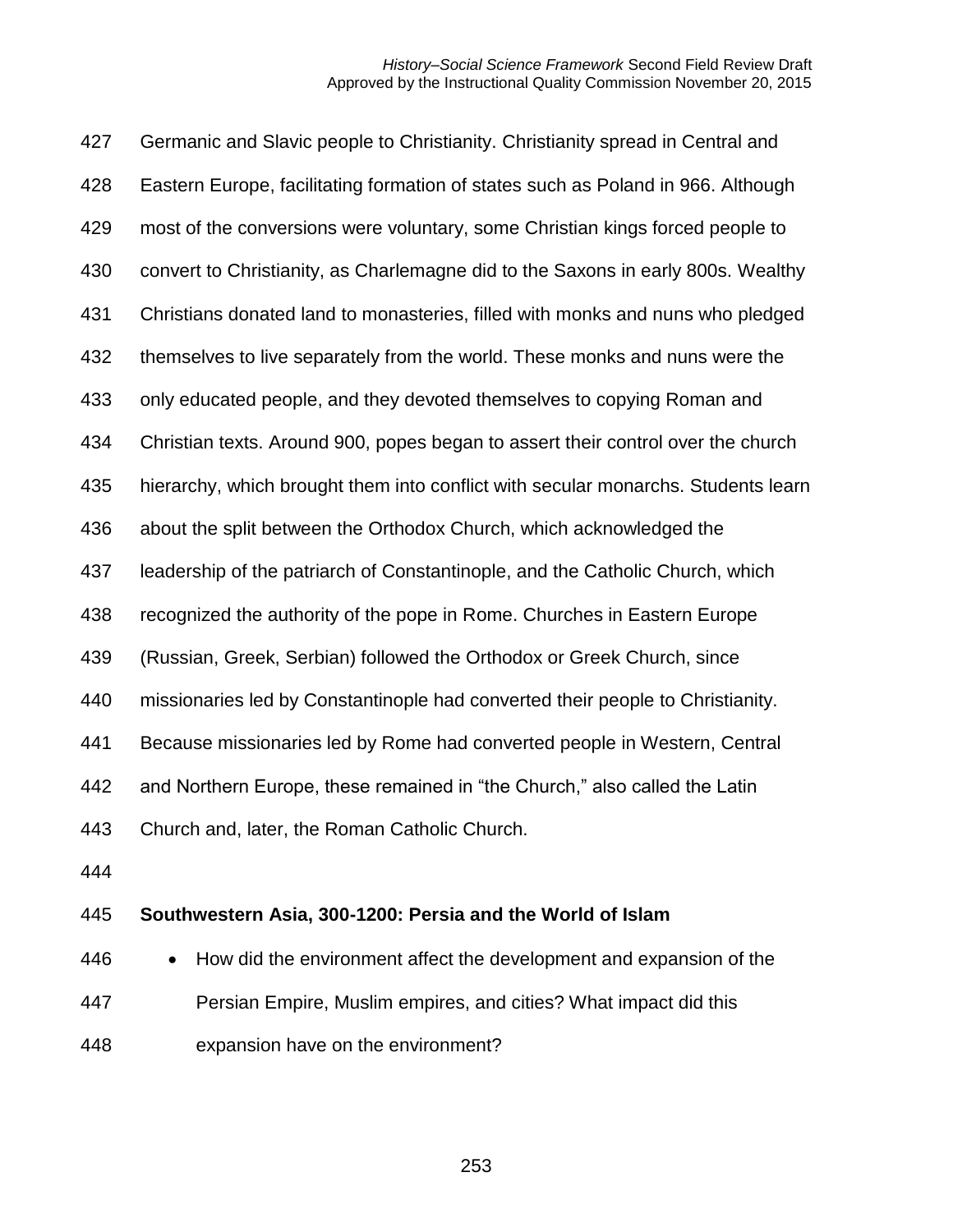*History–Social Science Framework* Second Field Review Draft Approved by the Instructional Quality Commission November 20, 2015

| 449 | How did Islam develop and change over time? How did Islam spread to<br>$\bullet$        |
|-----|-----------------------------------------------------------------------------------------|
| 450 | multiple cultures?                                                                      |
| 451 | What were the multiple ways people of different cultures interacted at the<br>$\bullet$ |
| 452 | sites of encounter, such as Baghdad?                                                    |
| 453 | Why was Norman Sicily a site of encounter?<br>$\bullet$                                 |
| 454 | What were the effects of the exchanges at Cairo?<br>$\bullet$                           |
| 455 | How did the Muslim empires and institutions help different regions of<br>$\bullet$      |
| 456 | Afroeurasia become more interconnected?                                                 |
| 457 | This unit examines the geography of Southwestern Asia (including the Middle             |
| 458 | East), the Persian Sasanian Empire, the emergence and development of Islam,             |
| 459 | the Umayyad and Abbasid Caliphates, and the spread of Islam, and interactions           |
| 460 | at three sites of encounter, Baghdad in the eighth century, Sicily in the twelfth       |
| 461 | century, and Cairo in the fourteenth century. The teacher begins with introducing       |
| 462 | the question: How did the environment affect the development and                        |
| 463 | expansion of the Persian Empire, Muslim empires, and cities? What impact                |
| 464 | did this expansion have on the environment? A climatic map of Southwestern              |
| 465 | Asia shows that much of this area falls within a long belt of dry country that          |
| 466 | extends from the Sahara Desert to the arid lands of northern China. In lesson           |
| 467 | one of the California EEI Curriculum Unit, "Arabic Trade Networks," students            |
| 468 | examine the physical features and natural systems of the Arabian Peninsula and          |
| 469 | the human improvements to farming practices which increased supplies of food.           |
| 470 | Across this dry zone, including Arabia, pastoral nomads herded camels and other         |
| 471 | animals, and oasis cities sheltered farmers, artisans, and merchants. North of the      |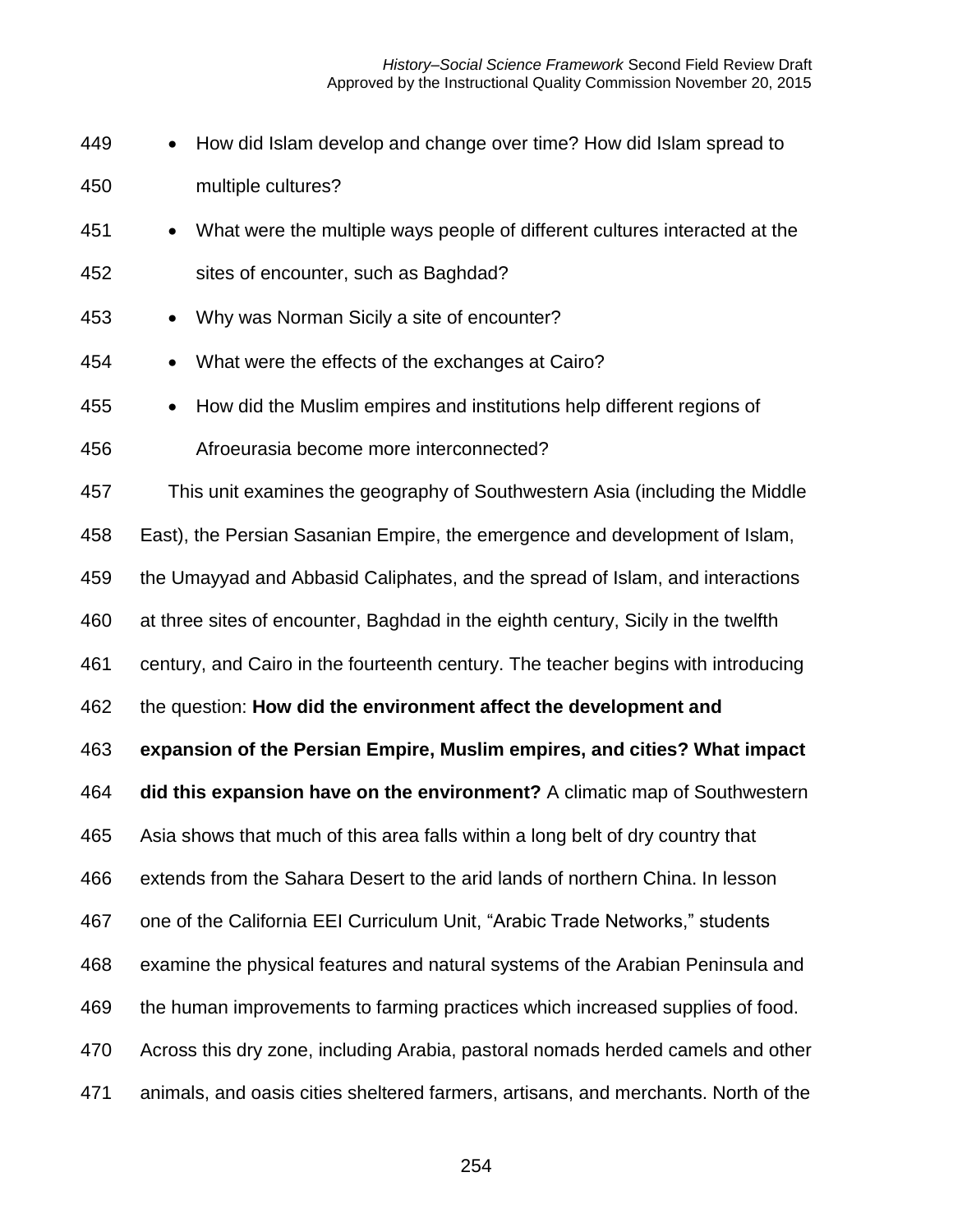Arabian peninsula is the lush agricultural land of Mesopotamia and Persia. Here settled farmers had supported an advanced civilization going back to ancient Mesopotamia. A map of the eastern hemisphere also shows students that Southwestern Asia, Persia, Arabia, the Red Sea, and the Persian (Arabian) Gulf were natural channels for land and sea trade in spices, textiles, and many other goods between the Indian Ocean world and the Mediterranean area. These geographical factors put Southwestern Asia and Arab, Persian, and Indian merchants and sailors at the center of the Afroeurasian trade networks, which began to grow dynamically after the seventh century. The teacher turns briefly to the Persian Sasanian Empire from 300 to 651, when it was conquered by Muslim armies. The teacher reminds students that the Persian Empire (under different names, which aren't important for the students to memorize) had existed from about 550 BCE and was the heir to the ancient civilization of Mesopotamia. It was the most important state in Southwestern Asia and Rome and the Byzantine Empire's great rival for power in the eastern Mediterranean and western Asia. In the sixth century, the Sasanians ruled an empire that began at the Euphrates River and covered modern Iraq, Iran, Afghanistan, and parts of central Asia. Their ruler was called by the title "King of Kings." The official religion of Persia was Zoroastrianism, but they practiced religious toleration. Many Jews and Christians lived in the Persian Empire. Every land trade route across central Eurasia passed through the Persian Empire, and the tax income from the trade made the Persians wealthy. Continued warfare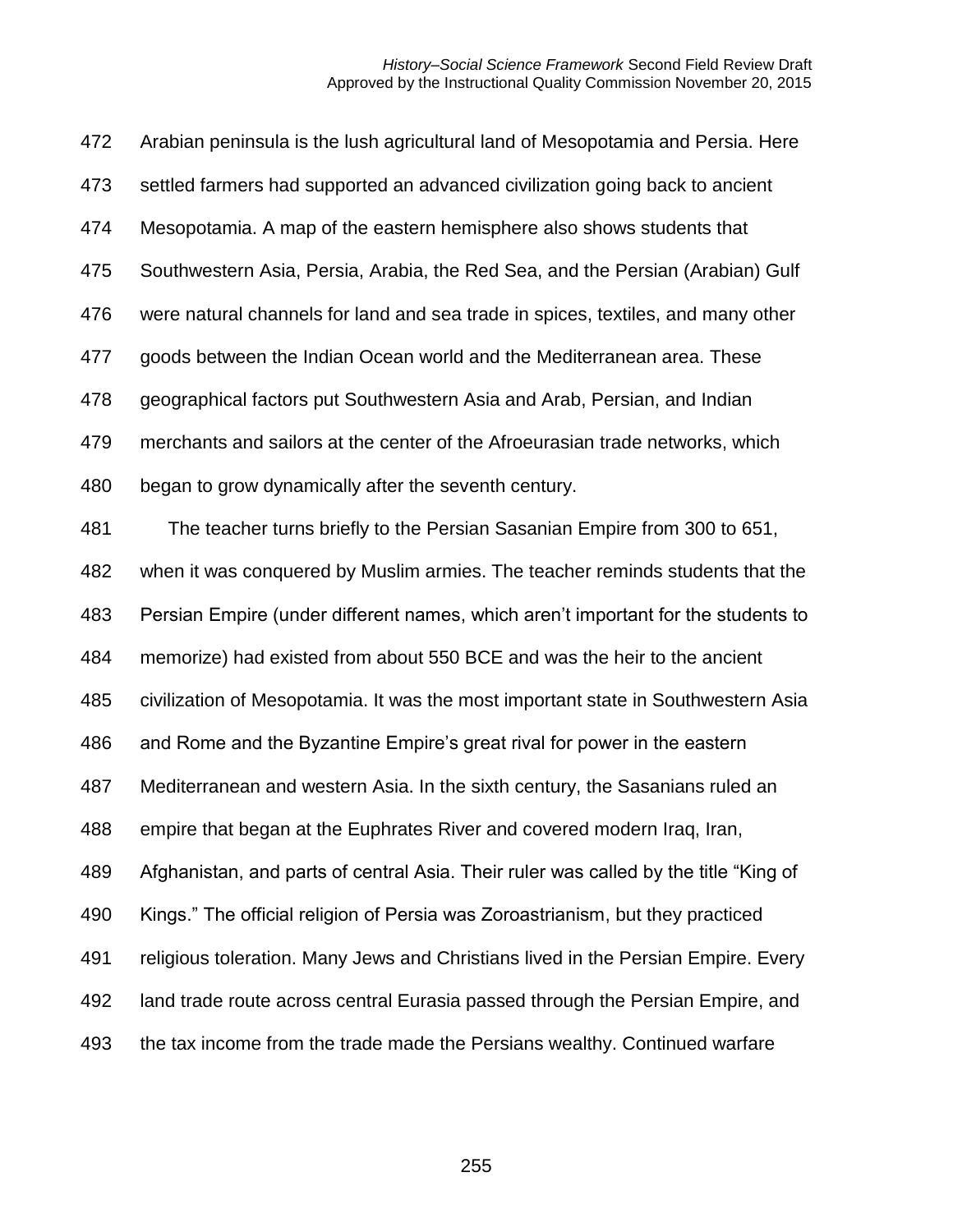against the Byzantine Empire weakened the Sasanian Persian Empire in the mid-seventh century and contributed to its fall to Muslim armies.

 The students now turn to the emergence of the religion of Islam, as they study the question: **How did Islam develop and change over time? How did Islam spread to multiple cultures?** Along with Judaism and Christianity, Islam is an "Abrahamic" religion, that is, a faith built on the ancient monotheism of Abraham. Beginning in 610, Muhammad (570-632 CE), a resident of the small Arabian city of Mecca, preached a new vision of monotheistic faith. According to Muslim tradition, Muhammad, an Arabic-speaking merchant, received revelations from God, which were written down in the *Qur'an*. This message declared that human beings must worship and live by the teachings of the one God and treat one another with equality and justice. Divine salvation will come to the righteous, but those who deny God, "Allah" in Arabic, will suffer damnation. God's commandments require all men and women to live virtuously by submitting to Allah and following the Five Pillars. Like Christianity and unlike Judaism, there is an afterlife in Islam; faithful believers are promised paradise after death. Islamic teachings are set forth principally in the *Qur'an* and the *Hadith*, the sayings and actions of Muhammad. These were the foundation for the Shariah, the religious laws governing moral, social, and economic life. Islamic law, for example, rejected the older Arabian view of women as "family property," declaring that all women and men are entitled to respect and moral self-governance, even though Muslim society, like all agrarian societies of that era, remained patriarchal, that is, dominated politically, socially, and culturally by men.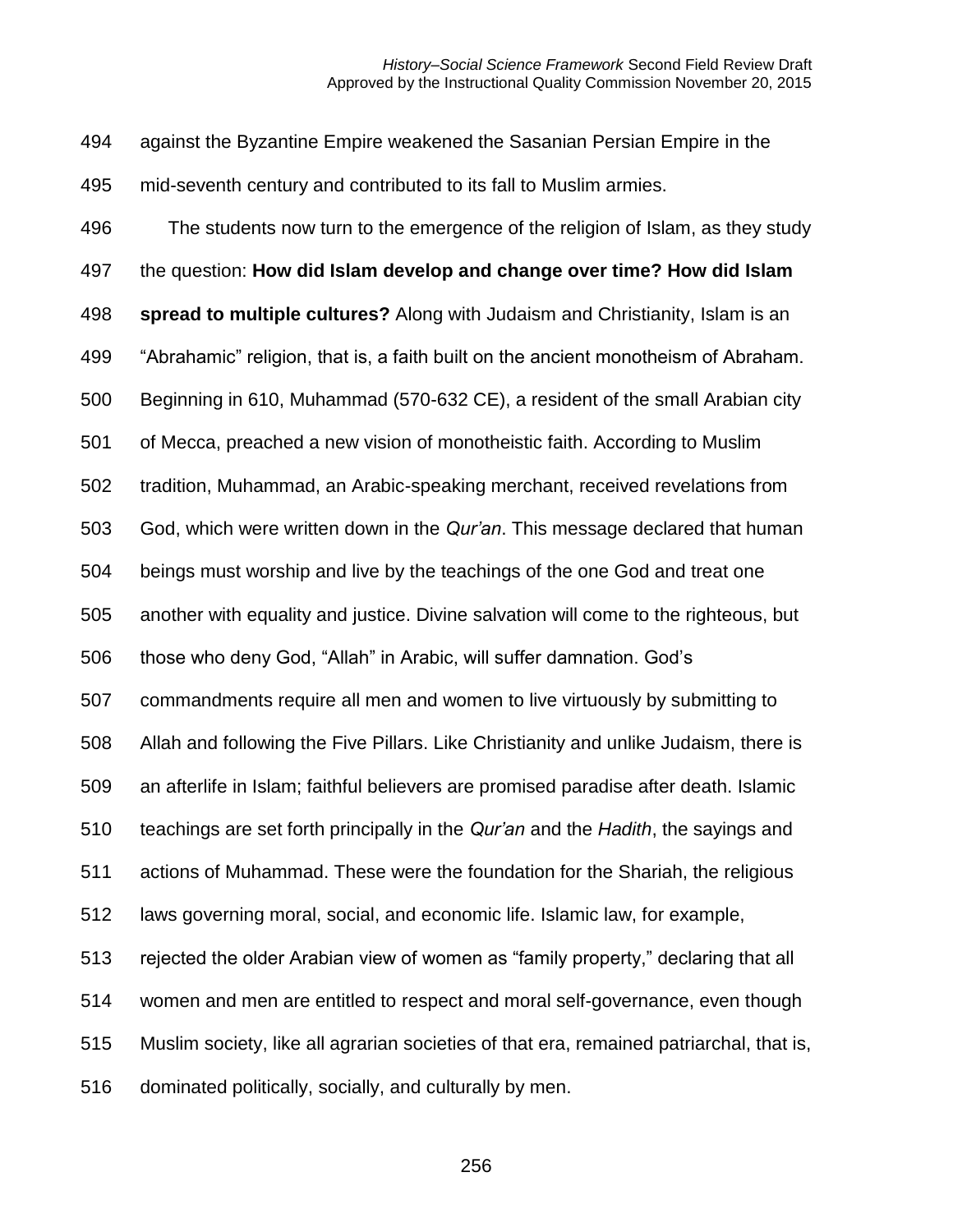Muhammad also founded a political state in order to defend the young Muslim community. He led armies of desert tribes to take over all of the Arabian peninsula. After his death, the leaders of the Muslim community chose one of his followers to be their new leader, with the title "caliph." The caliphs sent armies northward to conquer part of the Christian Byzantine Empire and all of the Persian Sasanian Empire. As the Muslim conquests multiplied, the Umayyad dynasty of caliphs ruled an empire called the Umayyad Caliphate. Muslim armies continued to conquer land until by 750 CE, the Umayyad Caliphate extended from Spain to northern India. Muslims did not force Christians or Jews, "people of the book," to convert, but people of other religions were sometimes forced to convert. Non-Muslims had to pay a special tax to the caliphate. Gradually more and more people in the caliphate converted to Islam, and Arabic, the language of both the conquerors and the *Qur'an*, achieved gradual dominance across much of Southwestern Asia (except in Persia) and North Africa. The Umayyad caliphate broke into several states after 750, but most of the Middle East remained unified under the caliphs of the Abbasid dynasty (751-1258) with its capital in Baghdad. The teacher introduces the new capital of Baghdad as the next site of encounter, with the question: **What were the multiple ways people of different** 

**cultures interacted at sites of encounter, such as Baghdad?** The teacher

asks students to think about what they have just studied about the spread of the

Muslim Empire as one way people of different cultures interact. That is, Arabs,

who were nomadic tribesmen from Arabia, converted to a new religion, and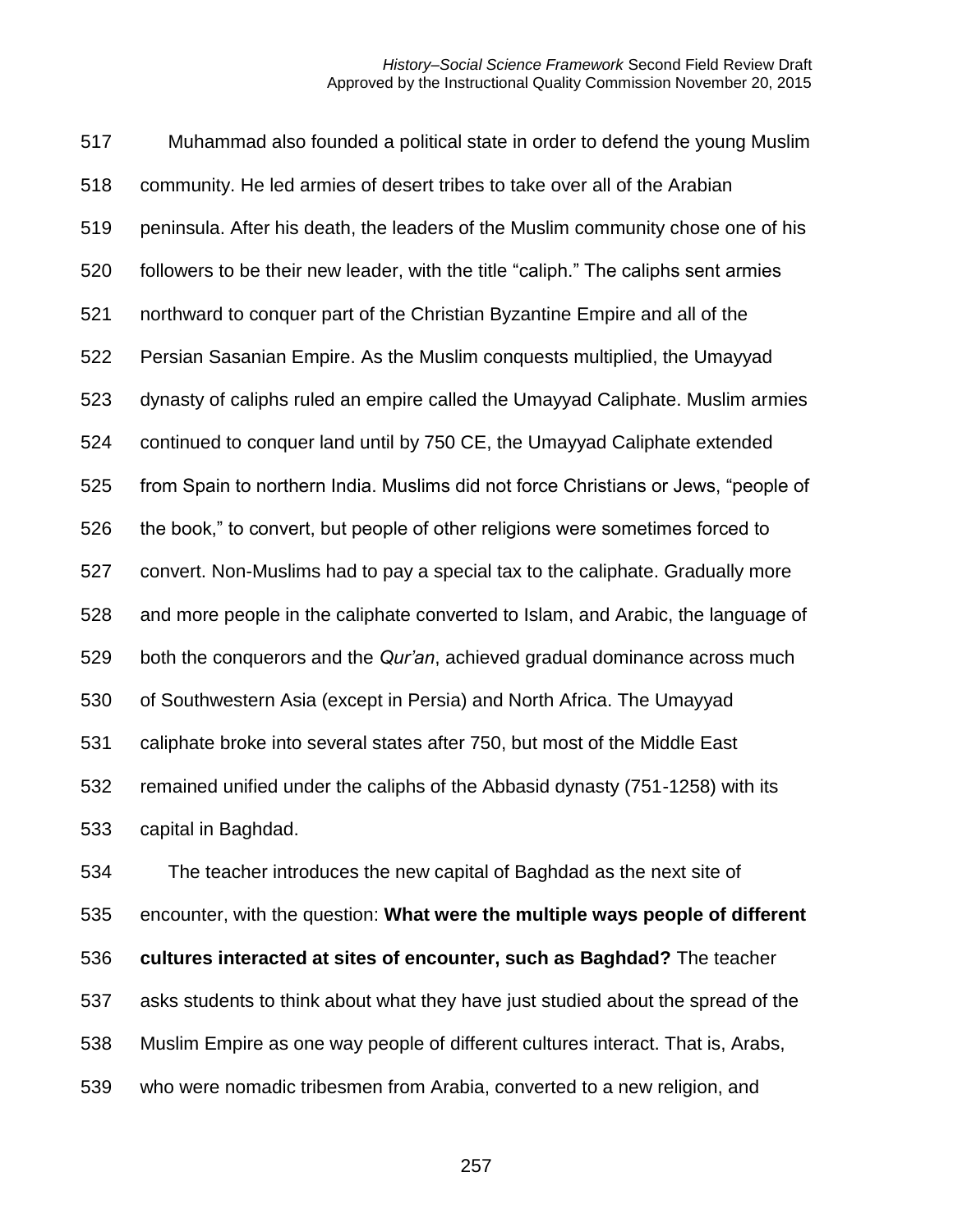inspired by that religion, fought wars against other cultures. One type of cultural interaction is war. After the conquest, people of other cultures had to live under Umayyad Muslim rule and pay special taxes if they belonged to another religion. This type of cultural interaction is called coexistence in communities. Another type is adoption and adaptation. Some of these conquered people adopted the new religion for various reasons, such as religious conversion, access to political power, and socio-economic advantages. As they converted, they changed their names, their social identity, and associated with Muslims in their area, rather than with their home group of Jews, Christians, or others. Over time, they adopted more of Arab culture as well. However, as they adopted the Muslim religion and Arab culture, they also adapted religious and cultural practices to accommodate local customs. For example, the custom of secluding elite women inside a special part of the house and only allowing them to go out when their hair and most of their bodies were covered predates the religion of Islam. It was actually a Persian and Mediterranean (and ancient Athenian) custom. Before Islam, Arabian women were not confined to the household. The Persians and Mediterranean people who converted to Islam adapted social practices to include their custom. This is just one example of the cultural adaptation process. Under the Abbasids, Baghdad grew from an insignificant village to one of the leading cities of the world. The city's culture was a mix of Arab, Persian, Indian, Turkish, and Central Asian culture. The Abbasids encouraged the growth of learning and borrowing from Greek, Hellenistic, and Indian science and medicine. They built schools and libraries, translated and preserved Greek philosophic,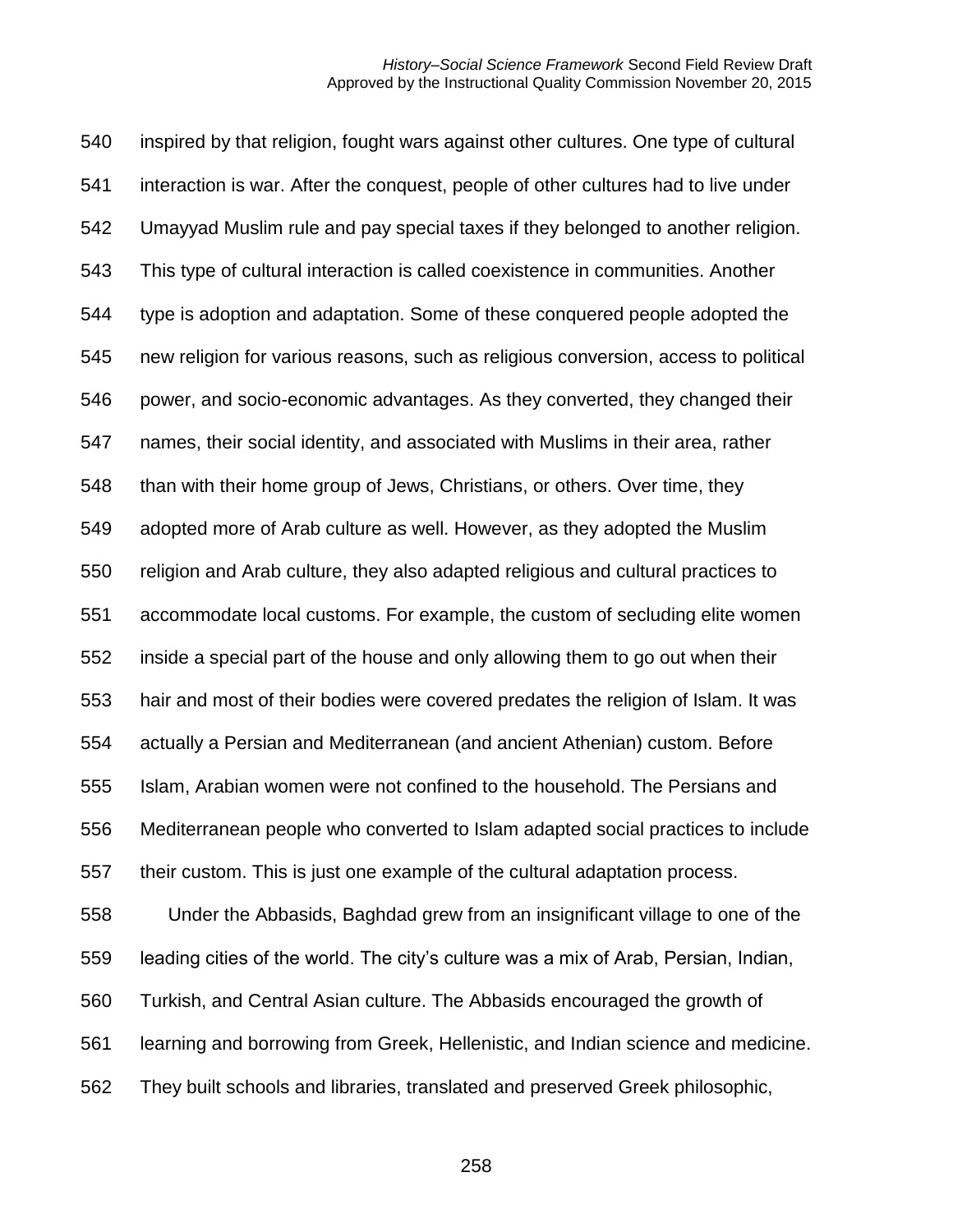scientific, and medical texts, and supported scientists who expanded that knowledge. In Baghdad and other Muslim-ruled cities, Muslim, Christian, and Jewish scholars collaborated to study ancient Greek, Persian, and Indian writings, forging and widely disseminating a more advanced synthesis of philosophical, scientific, mathematical, geographic, artistic, medical, and literary knowledge. To investigate the question: **What did the interaction of Arab, Persian, Greek, Hellenistic, and Indian ideas and technologies at Baghdad (and the Abbasid caliphate) produce?** students analyze visuals of libraries, schools, and scientific drawings from Muslim manuscripts, the circulation of "Arabic" numerals, and words of Arabic origin (such as algebra, candy, mattress, rice). The teacher sets up a gallery walk and provides student groups with a source analysis template. The template asks students to record source information, describe the contents of the visual, and cite evidence from the visual that answers the lesson question. Students share some of their observations and answers to the whole class, as the teacher lists the products on the board. Then the teacher guides students through developing a one-sentence interpretation that answers the question. The students then return to their groups to discuss the evidence they have gathered. The teacher stresses that they should choose the best two pieces of evidence from their gallery walk. The group chooses two pieces of evidence and each group member completes an evidence analysis chart (with columns for evidence, meaning, significance, and source). The teacher displays several group charts on the elmo, clears up any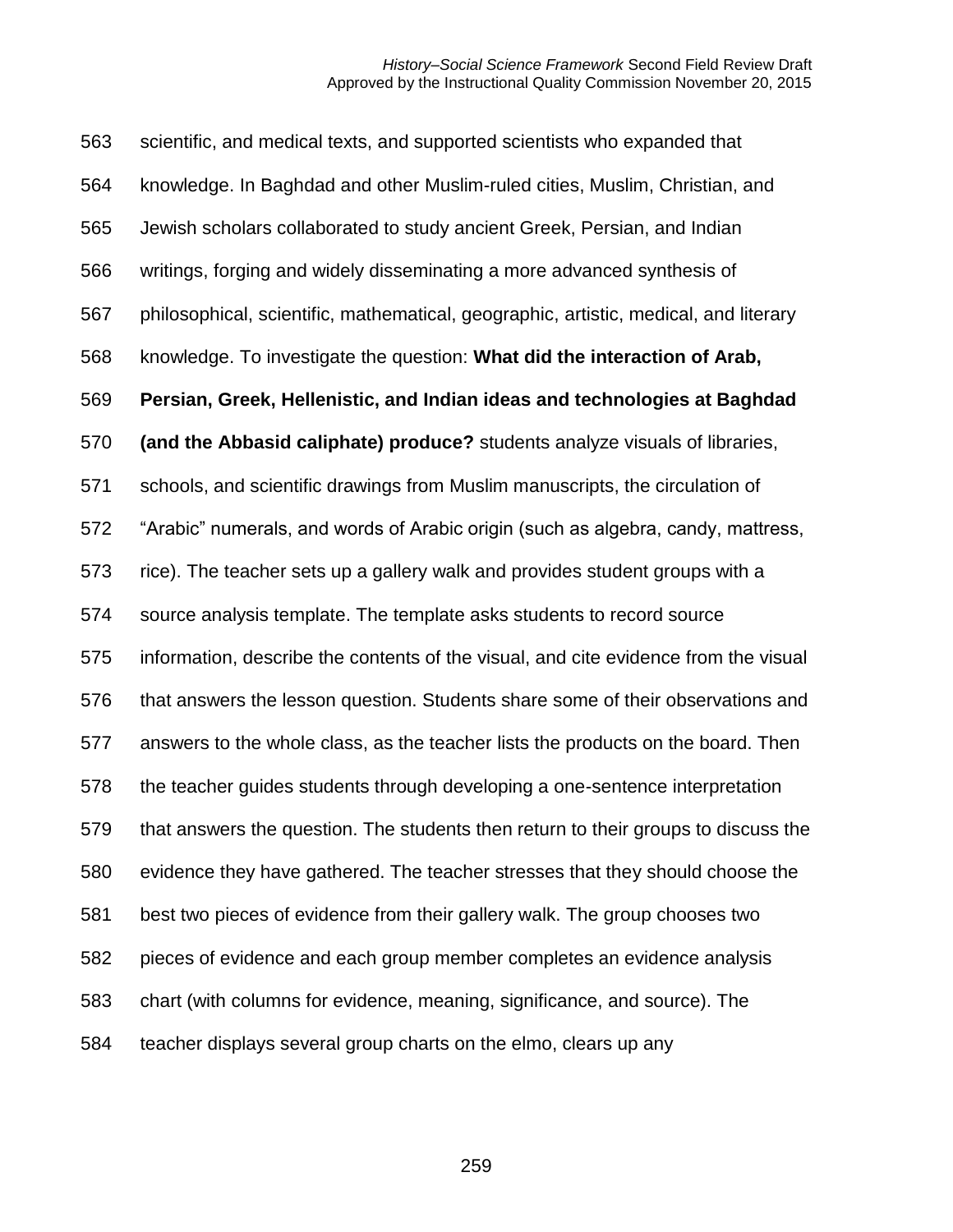- 585 misconceptions, and showcases examples of good evidence choices, analyses, 586 and citations.
- 587 After 900, the Abbasid Empire began to fragment into many smaller states.
- 588 However, the common knowledge of Arabic, the pilgrimage to Mecca, and
- 589 extensive trade and travel unified the Muslim world. Islam continued to spread,
- 590 sometimes by conquest, but also by the missionary work of Sufis and traveling
- 591 Muslim merchants. Sufi saints and teachers combined local and Islamic
- 592 traditions, and inspired common people on the frontier areas of the Muslim world
- 593 east Africa, Southeast Asia, and India to convert.

The History Blueprint is a free curriculum developed by the California History-Social Science Project [\(http://chssp.ucdavis.edu\)](http://chssp.ucdavis.edu/), designed to increase student literacy and understanding of history. Three units are available for free download from the CHSSP's website, including Sites of Encounter in the Medieval World, a comprehensive standards-aligned unit for seventh-grade teachers that combines carefully selected and excerpted primary sources, original content, and substantive support for student literacy development. For more information or to download the curriculum, visit:

[http://chssp.ucdavis.edu/programs/historyblueprint.](http://chssp.ucdavis.edu/programs/historyblueprint)

- 595 The teacher now tells students that they are going to look at Western
- 596 Christendom and the World of Islam together through studying the site of
- 597 encounter in twelfth-century Norman Sicily, using the History Blueprint's Sites of
- 598 Encounter in the Medieval World unit, starting with the question: **Why was**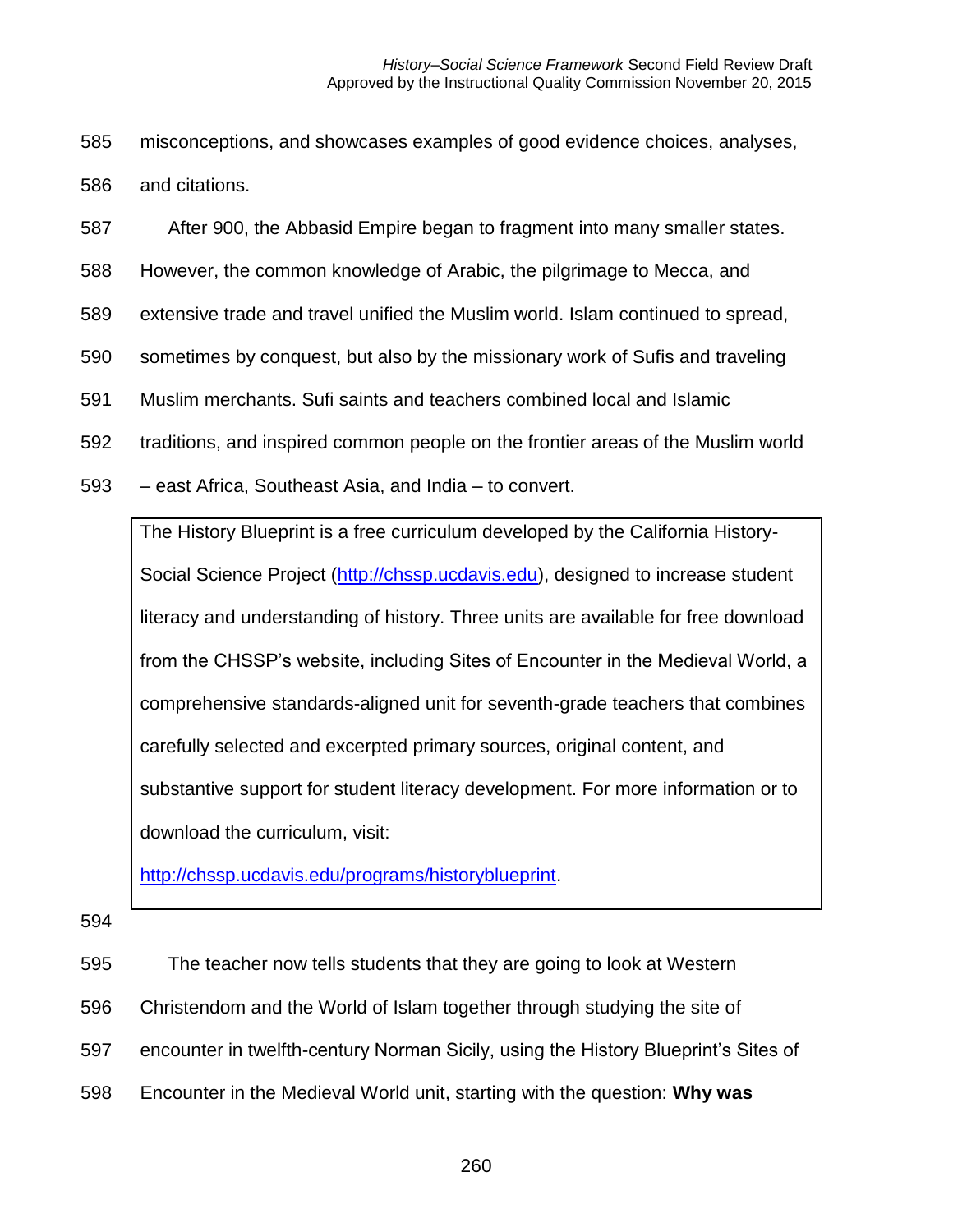**Norman Sicily a site of encounter?** Because of its geographical location, multicultural population and tolerant rulers, the Norman kingdom of Sicily was a major site of exchange among Muslims, Jews, Latin Roman Christians, and Greek Byzantine Christians in the twelfth century. At the same time, Latin Christian crusaders were battling with Syrian, Arab, Egyptian, and North African Muslim warriors over territory and religious differences. Whereas in the past historians placed emphasis on religious differences and the Crusades, historians now emphasize the common features of these Mediterranean cultures and the many ways in which Christians, Muslims, and Jews interacted. The Sicily lesson reflects this new world history approach to the medieval Mediterranean. Rather than directly teaching one interpretation, the teacher presents the primary sources, guides students through analyzing them and gathering evidence, and asks students to form their own interpretation to answer the question: **Was there more trade (with peace and tolerance) or conflict (especially conflict between religious groups)?** Students investigate Al-Idrisi's world map, excerpts from Geoffrey Malaterra and Ibn Jubayr, documents from the Cairo Geniza and the Venetian archives, lists of trade goods, and visuals of objects created and sold in Sicily through map activities, close readings, a gallery walk, and discussion. Students analyze the content of the lesson in a graphic organizer that also introduces them to the concept of cause-and-effect historical reasoning. The central position of Islamic world in Afroeurasia became increasingly important as trade and exchange expanded. Muslim merchants, scholars and Sufis traveled between the great cities, such as Córdoba, Damascus and Cairo,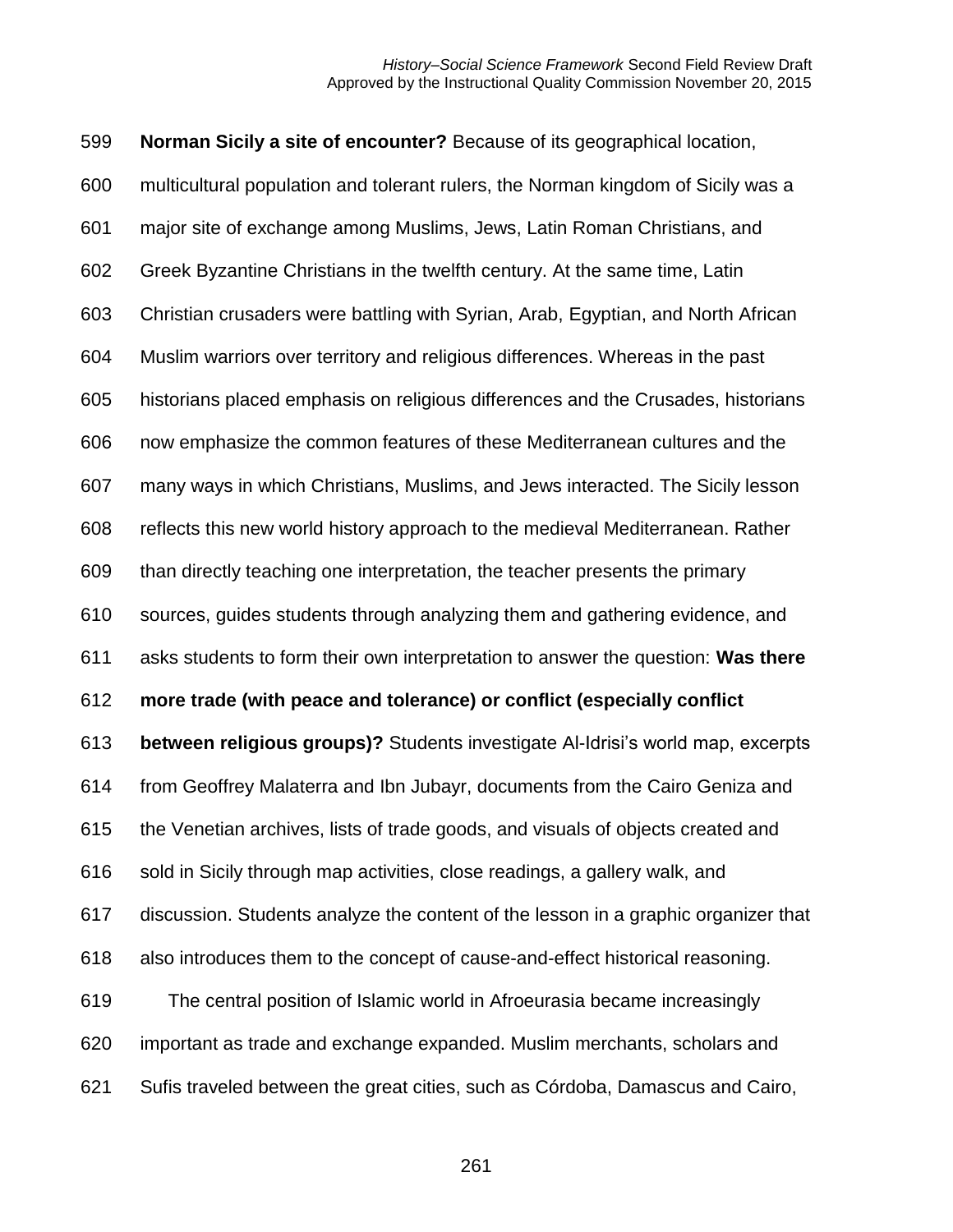which produced luxury goods such as steel swords and embroidered silk capes.

Students investigate the question: **How did the Muslim empires and** 

#### **institutions help different regions of Afroeurasia become more**

**interconnected?** through the second site of encounter in the History Blueprint

lesson, Cairo in the fourteenth and fifteenth centuries. Cairo was at the center of

the network of roads, sea routes, and cities that supported trade and pilgrimage

in the Islamic world, making it one of the most important trade cities in

Afroeurasia. Students work with the Sites of Encounter in the Medieval World

interactive map either online or through the teacher's projection to make an

interpretation about the question: **Looking at its geographic position, what** 

**advantages did Cairo have as a trade city?** Either individually or in pairs,

students read a secondary informative text, "Cairo Background Reading," answer

text-dependent questions, and, in a group, summarize the main ideas of the text

in a cause-and-effect graphic organizer around the question: **What were the** 

**effects of the exchanges at Cairo?** The Islamic world was a network of cities

that was tied together by common religion, pilgrimage, trade, and intellectual

culture. Islamic institutions, such as the pilgrimage (or hajj), caravans,

caravanserais, funduqs, souqs, and madrassas, and favorable policies of city

and state governments provided major assistance to merchants and travelers. In

a gallery walk of primary-source visuals of and text excerpts about these

institutions, students gather and analyze evidence using an evidence analysis

chart. The same routes also transmitted technologies and food plants. For

example, paper-making technology reached the Southwestern Asia from China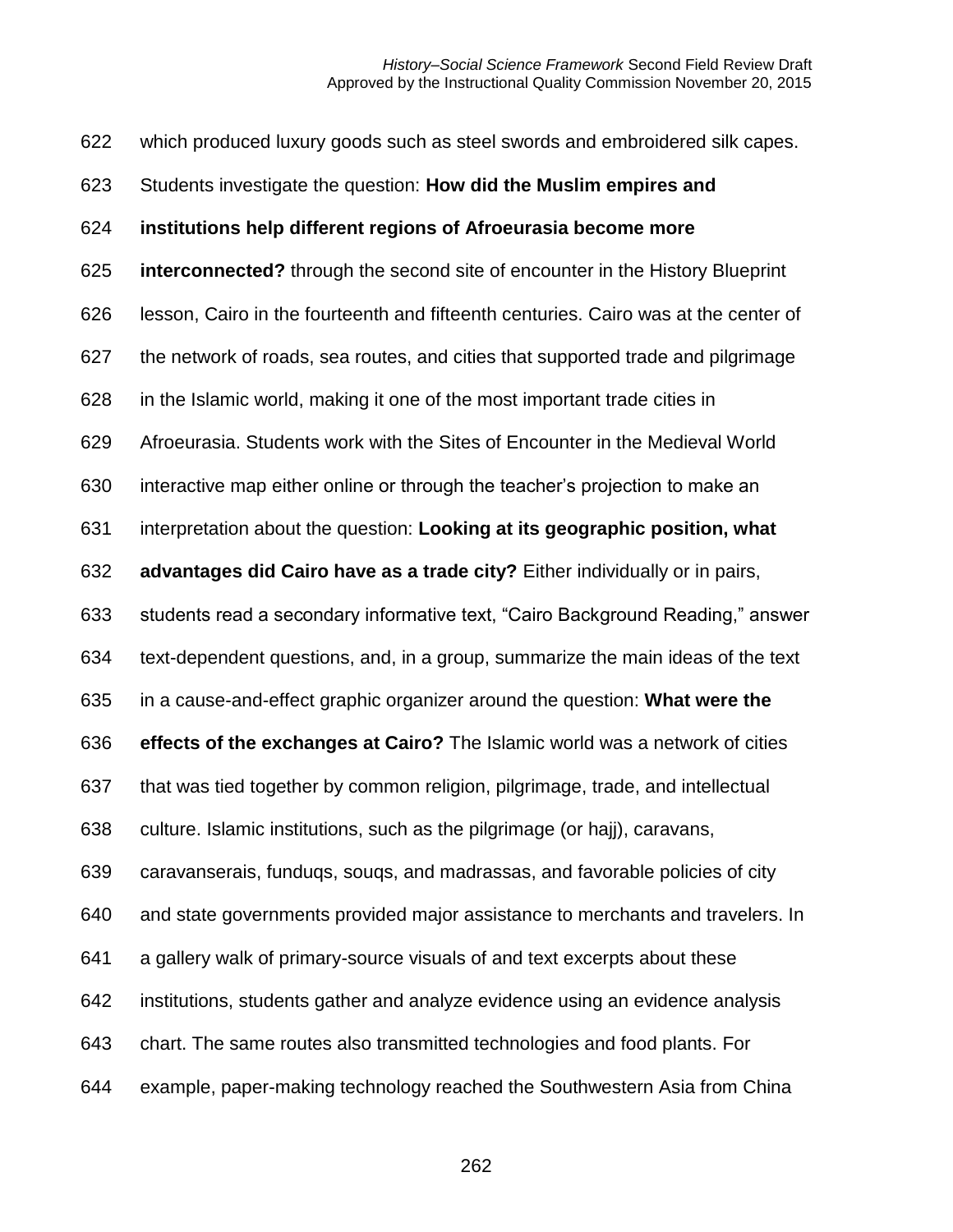around the eighth century and spread from there to Europe in the following 300 years. Food plants, including sugar cane, oranges, melons, eggplants, and spinach, were diffused widely along the exchange routes. Lesson three of the California EEI Curriculum Unit, "Arabic Trade Networks," helps students analyze the circulation of regional products throughout Afroeurasia. Less positive things also spread along trade routes, such as the bubonic plague. The Black Death of the 1300s killed millions in China and caused the population of Europe and the Muslim world to plummet temporarily by about a third. In the Cairo lesson, students read primary sources from Ibn Battuta, Agnolo di Tura, and al-Maqrizi describing the impact of the Black Death of 1348-1350 in Europe and the Muslim world. Using the information from the lesson sources, graphic organizers and evidence analysis charts, students write an argumentative paragraph on the question**: Which of the effects of the exchanges at Cairo do you think was the most important?** They make a claim, state their reasons, and support the reasons with evidence from the primary sources. The "Effects Paragraph" assignment has sentence starters for the claim and reasons and an evidence analysis chart that helps student paraphrase, analyze, and cite evidence. For English Learners, there are also sentence frames with appropriate academic and disciplinary language to paraphrase, analyze, and cite the two pieces of evidence. After providing feedback to students on their claims, reasons, and use

and analysis of evidence, the teacher concludes by telling students that they will

be returning to the Islamic trade and pilgrimage network in future units. Muslim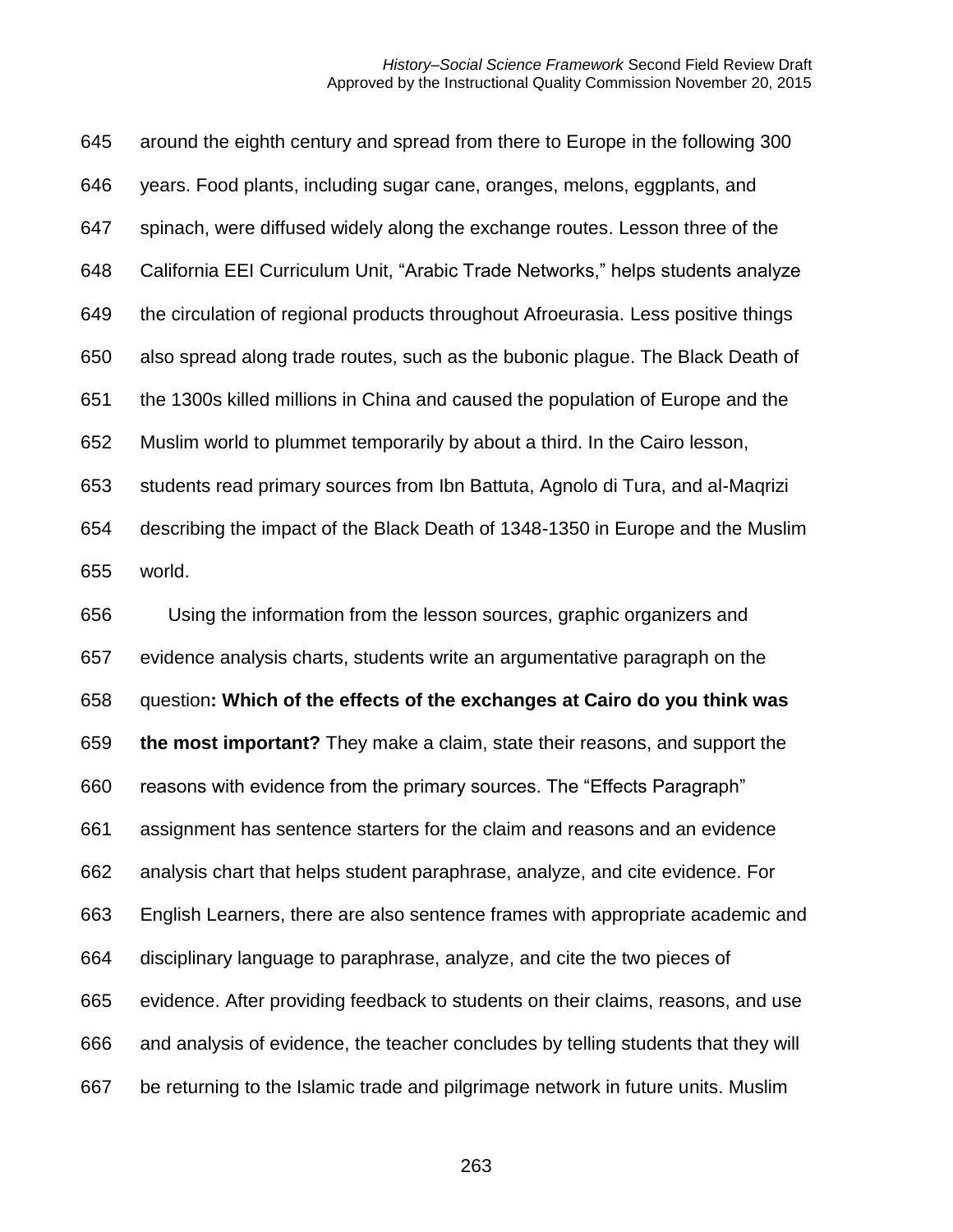*History–Social Science Framework* Second Field Review Draft Approved by the Instructional Quality Commission November 20, 2015

| 668 | merchants eventually traded from China to the Mediterranean, and Jewish              |
|-----|--------------------------------------------------------------------------------------|
| 669 | merchants also traded freely in the Muslim world. They established communities       |
| 670 | across Afroeurasia that were connected by family ties and trade connections.         |
| 671 |                                                                                      |
| 672 | South Asia, 300 to 1200                                                              |
| 673 | Under the Gupta Empire, how did the environment, cultural and religious<br>$\bullet$ |
| 674 | changes, and technological innovations affect the people of India?                   |
| 675 | How did Indian monks, nuns, merchants, travelers, and states spread<br>$\bullet$     |
| 676 | religious ideas and practices and cultural styles of art and architecture to         |
| 677 | <b>Central and Southeast Asia?</b>                                                   |
| 678 | How did the religions of Hinduism and Buddhism spread and change over<br>$\bullet$   |
| 679 | time?                                                                                |
| 680 | The Gupta monarchs reunified much of the subcontinent in the third century           |
| 681 | CE, ushering in the Classical Age of India. As they study the question: Under the    |
| 682 | Gupta Empire, how did the environment, cultural and religious changes,               |
| 683 | and technological innovations affect the people of India? students learn that        |
| 684 | the Gupta dynasty (280-550 CE) presided over a rich period of religious, socio-      |
| 685 | economic, educational, literary, and scientific development, including the base-     |
| 686 | ten numerical system and the concept of zero. The level of interaction in all        |
| 687 | aspects of life–commercial, cultural, religious–among the people of various parts    |
| 688 | of India was intensive and widespread during this time period, much more so          |
| 689 | than in earlier periods. This helped produce a common Indic culture that unified     |
| 690 | the people of the subcontinent. Buddhist monasteries and Hindu temples and           |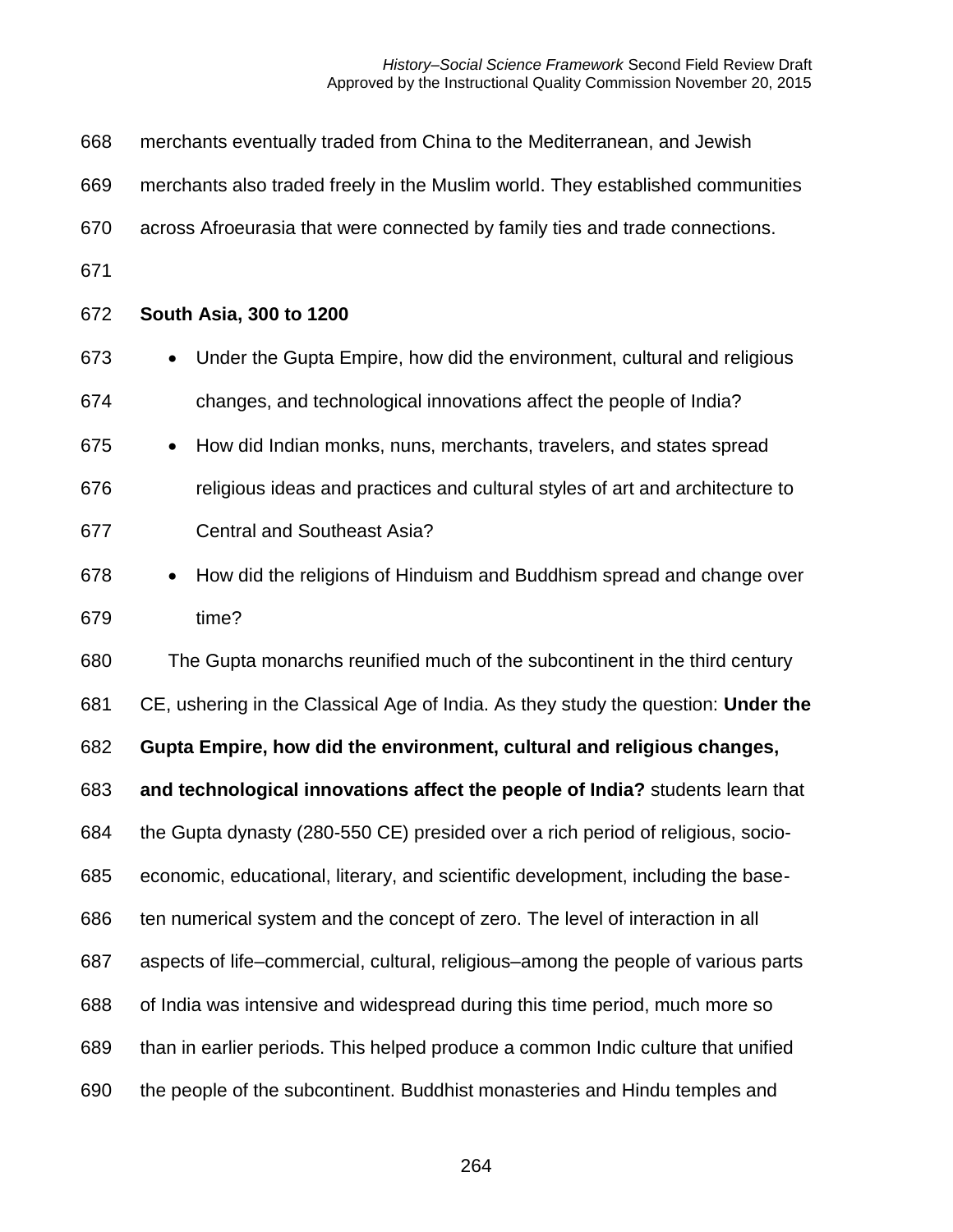schools spread. Sanskrit became the principal literary language throughout India. Enduring contributions of ancient Indian civilization to other areas of Afroeurasia include the cotton textile industry, the technology of crystalizing sugar, astronomical treatises, the practice of monasticism, the game of chess, and the art, architecture, and performing arts of the Classical Age. Students analyze maps of the extent of the Gupta Empire and visuals of its achievements in science, math, art, architecture, and Sanskrit literature. After the fall of the Gupta Empire, India had many states. The Chola Empire ruled over much of southern India and established maritime commercial trading networks throughout much of the Indian Ocean. The Chola are associated with significant artistic achievement that included the building of monumental Hindu temples and the creation of remarkable sculptures and bronzes.

703 Building on their previous study of Hinduism in  $6<sup>th</sup>$  grade, students study the question: **How did Hinduism change over time?** Hinduism continued to evolve with the Bhakti movement, which emphasized personal expression of devotion to God, who had three aspects: Brahma, the creator, Vishnu, the protector, and Siva, the transformer. The Bhakti movement placed emphasis on social and religious equality and a personal expression of devotion to God in the popular, vernacular languages. People of all social groups now had personal access to their own personal deities, whom they could worship with songs, dances, processions, and temple visits. Bhakti grew more popular, thanks to saints such as Meera Bai and Ramananda. Even though India was not unified into one state, nor did its people belong to a single religion, the entire area was developing a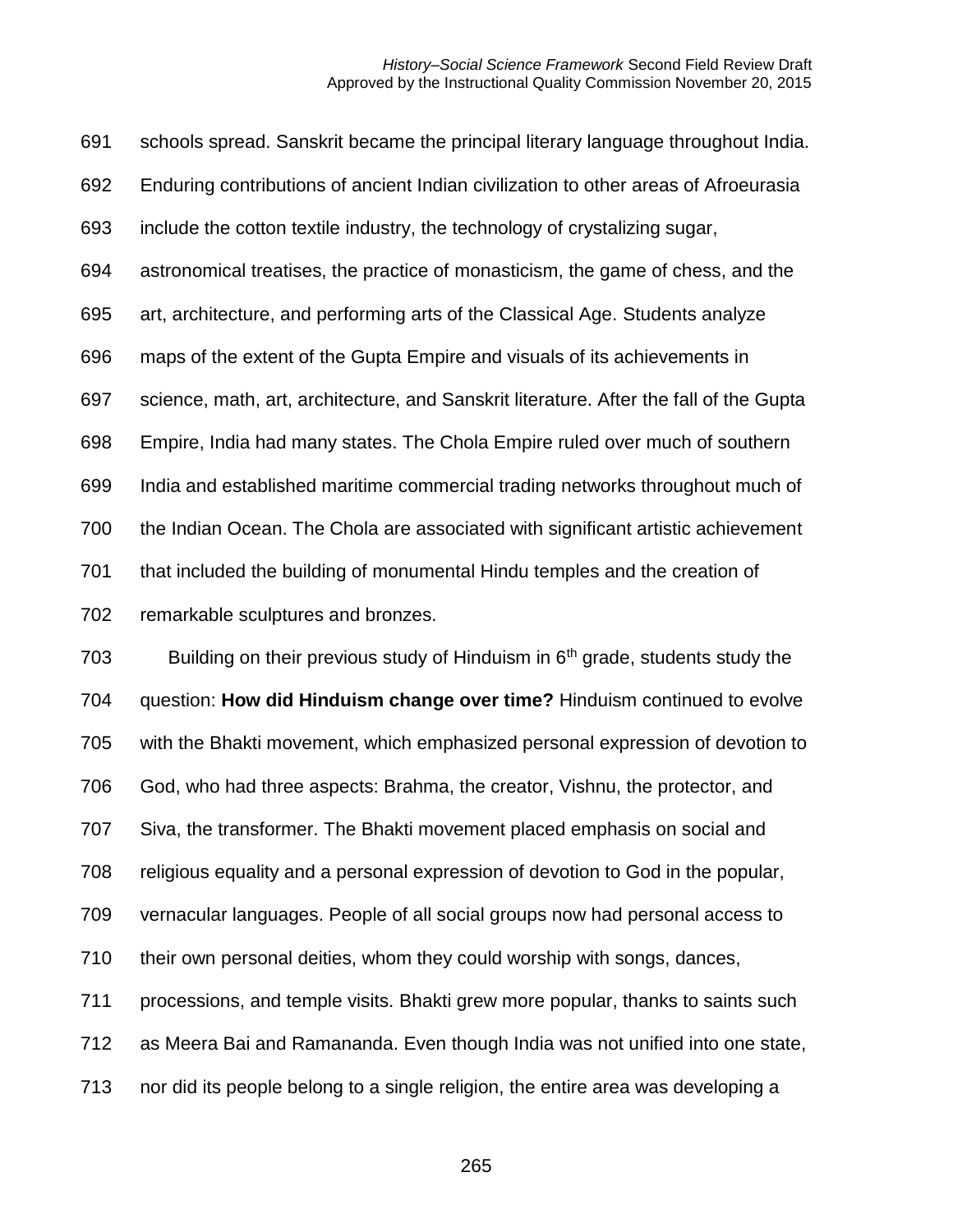cultural unity.

 Students next examine this question: **How did Indian monks, nuns, merchants, travelers, and states spread religious ideas and practices and cultural styles of art and architecture to Central and Southeast Asia?** During and after the Gupta Empire, trade connections between India and Southeast Asia facilitated the spread of Hindu and Buddhist ideas to Srivijaya, a large trading empire after 600, Java, and the Khmer Empire. In the Sites of Encounter in the Medieval World Lesson 6: Calicut, the "Indian and Southeast Asian Art" activity has students compare art and architecture from India and Southeast Asia. When students have compiled their evidence, the teacher asks them why they think Southeast Asian rulers would adopt religious ideas and artistic styles from Indian kingdoms. After they share their interpretations, the teacher points out that pre- modern rulers displayed their power through temples and that the architectural similarities among the temples are evidence of a shared culture of rulership in the region. In addition to personal religious motives, Southeast Asian kings could build up their prestige and legitimacy by adopting the cultural, religious, and artistic styles of the powerful and prestigious Indian kingdoms and empires. Next students examine the question: **How did Buddhism spread and change over time?** Buddhist missionaries and travelers carried Buddhism from India to Central Asia and then to China, as well as to Southeast Asia, during this period as well. At the same time, Christian and Muslim missionaries were also spreading their religions. As it moved outside of India and became a universal religion, Buddhism changed. In 600 BCE, Buddha was sage, a wise man; but by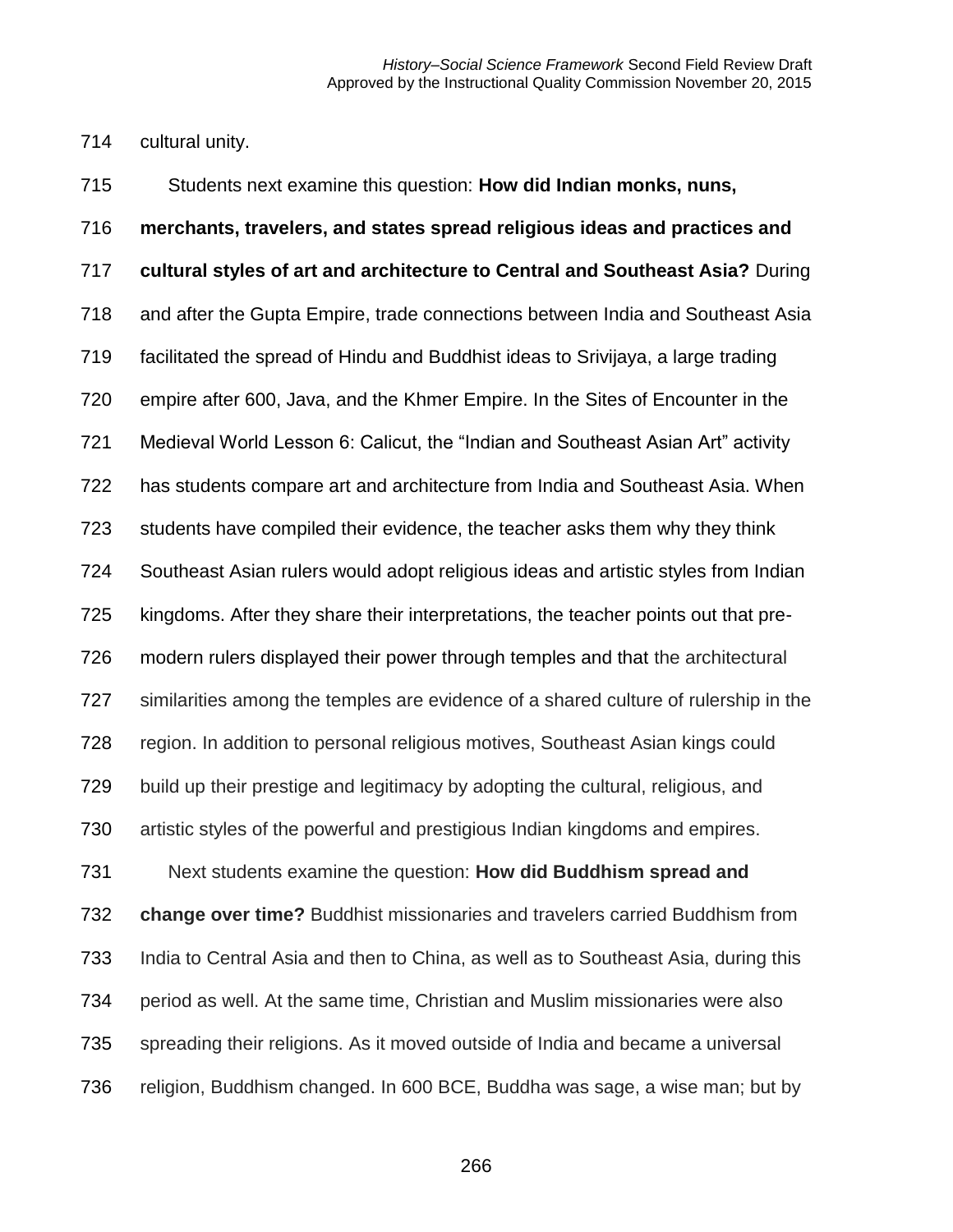300 CE, his followers were worshipping the Buddha as a god. Nirvana changed from "nothingness" or "extinction" to a kind of heaven for believers in the afterlife. Mahayana Buddhists also added the idea that there were bodhisattvas, divine souls who delayed entering nirvana to help others on earth. Either here, or in the China unit, students trace the journey of Xuanzang, who departed from China in 627 CE on pilgrimage to Buddhist holy sites in India. He returned home with 527 boxes of Buddhist texts, which he devoted the rest of his life to translating. The building of monasteries along the Silk Road, at Dunhuang, Yungang and Bamiyan, helped transmit texts, people, and religious ideas through Central to East Asia.

 After 1000, Turks from Central Asia, who were recent converts to Islam, began to conquer states in northwestern India. Sometimes Turkish Muslim leaders forced Hindus to convert, but at other times rulers practiced religious toleration. The most powerful of these states was the Delhi Sultanate. Islam became firmly established politically in the north as well as in some coastal towns and parts of the Deccan Plateau, although the majority of the population of South Asia remained Hindu. There were continuous close trade relations and intellectual connections between India and the Islamic World. As a concrete example of cultural transmission, students may trace the Gupta advances in astronomy and mathematics (particularly the numeral system which included a place value of ten) to the work of al-Khwarizmi, a Persian mathematician of the ninth century, who applied the base-ten numerical system pioneered in India to the study of algebra, a word derived from the Arabic *al-jabr*, meaning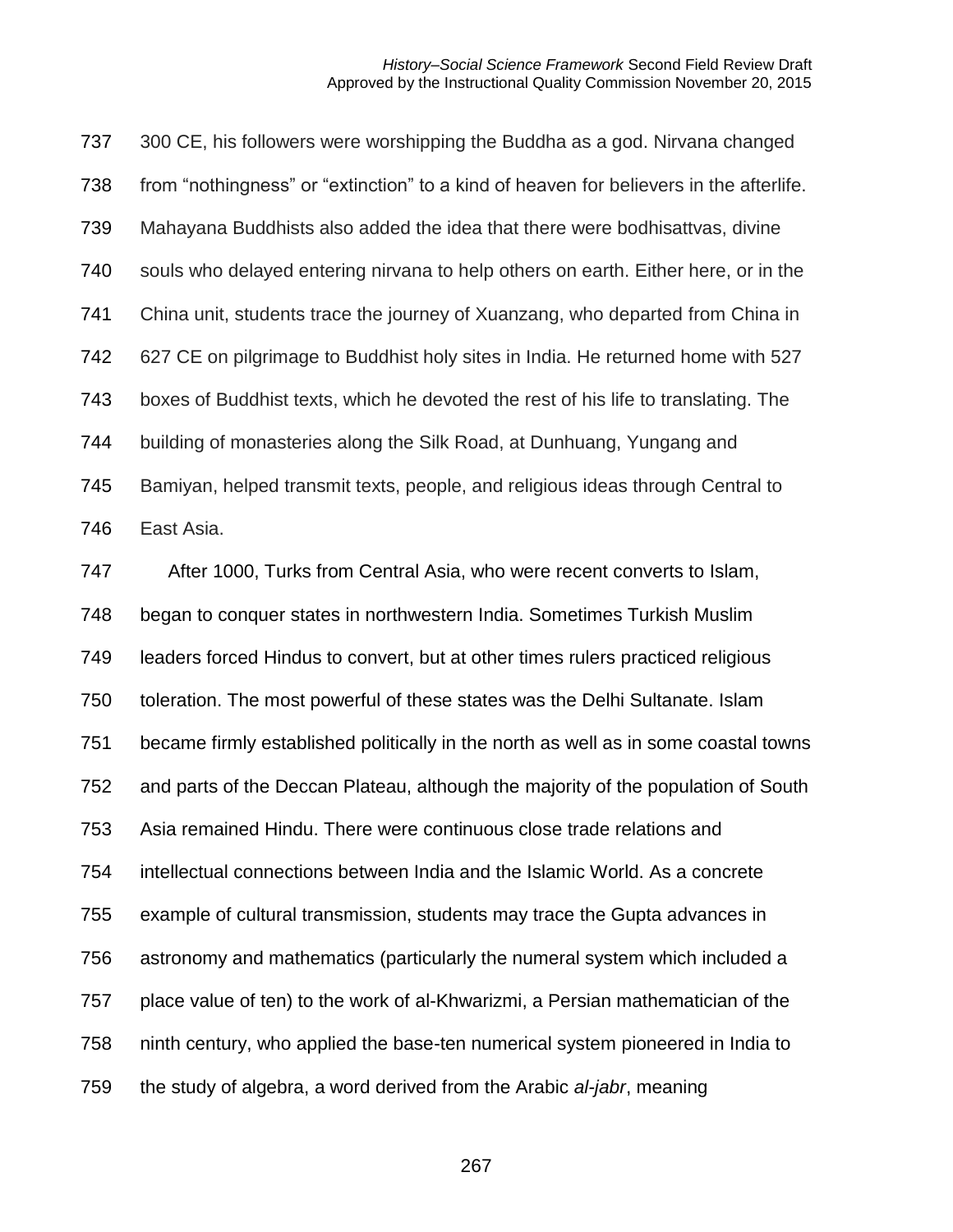*History–Social Science Framework* Second Field Review Draft Approved by the Instructional Quality Commission November 20, 2015

- "restoration." As trade grew along the sea-routes of the Indian Ocean, India
- became a major producer of cotton cloth, spices, and other commodities with a
- volume of exports second only to China.
- 

#### **East Asia, 300-1300: China and Japan**

- How did the Tang and Song dynasties gain and maintain power over people and territories?
- How did the environmental conditions and technological innovations cause
- the medieval economic revolution? What were the effects of this
- revolution?
- 770 Why was Quanzhou such an important site of encounter?
- 771 How did Chinese culture, ideas, and technologies and Buddhism influence Korea and Japan?
- What influence did samurai customs and values have on the government and society of medieval Japan?
- From 300 to 1300 CE, China had a larger population and economy than any
- other major region of the world. Students begin their study with the question:

**How did the Tang and Song dynasties gain and maintain power over people** 

- **and territories?** After a long period of disunity, the Sui (589-618) and Tang
- dynasties (618-907) reunited China. The Tang rulers rebuilt a government
- modeled on the Han dynasty. Scholar-officials, trained in Confucianism, advised
- the emperor and administered the empire. Confucian principles specified that
- government should operate as a strict hierarchy of authority from the emperor,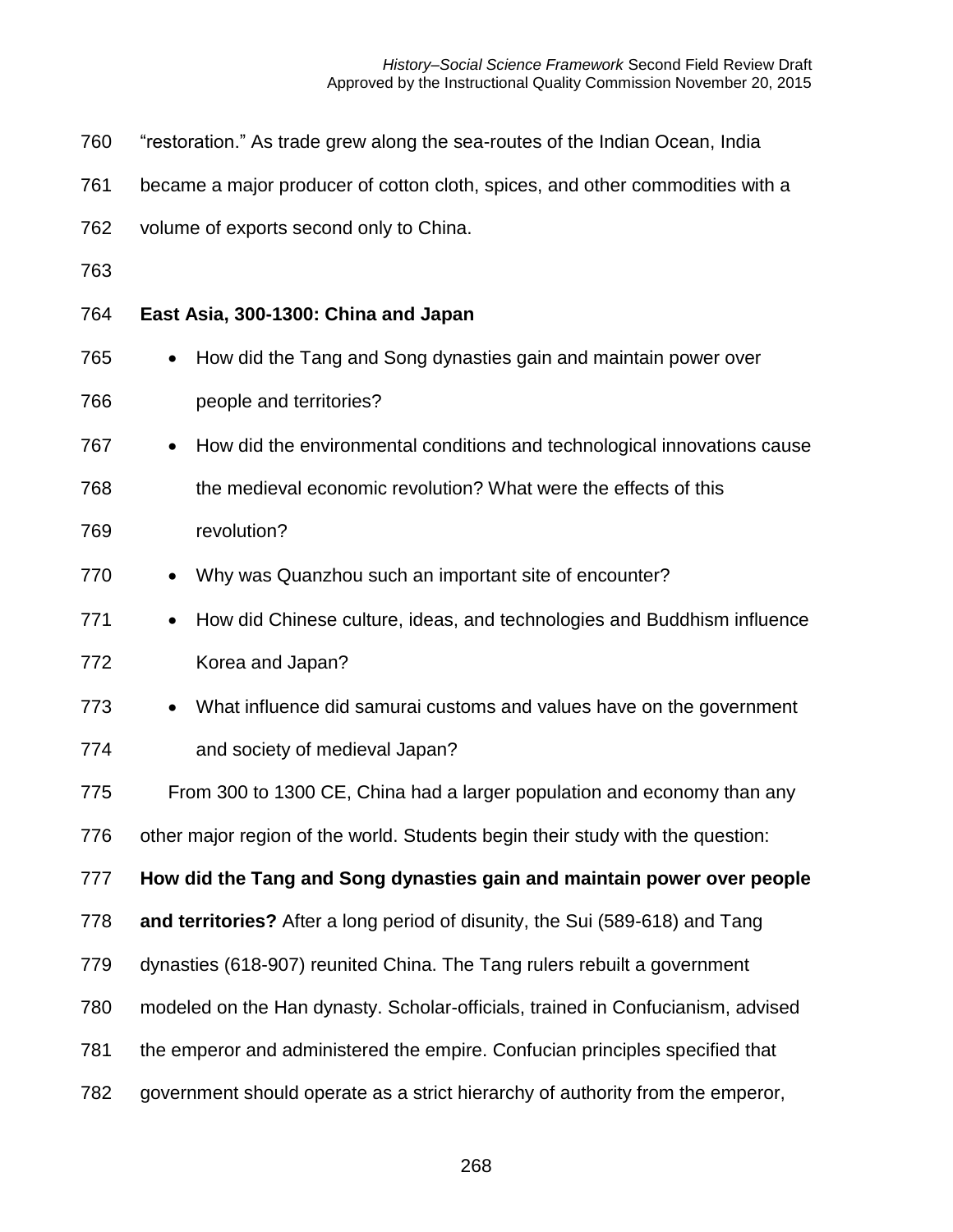who enjoyed the "Mandate of Heaven" as long as he ruled justly, down to the local village official. The Tang had an active foreign policy and spread their influence along the Silk Road to the west, as far as the border of the Abbasid Caliphate. The two empires fought a battle in Central Asia in 751, from which the Chinese retreated. The Tang dynasty extended influence and cultural pressure on Korea, Japan, and Vietnam. The Song dynasty took over in 960. The Song supervised strong cultural and economic growth, with magnificent cities and cultural productions. The *Visual Sourcebook of Chinese Civilization* website has visuals and interactive activities to help students analyze primary sources from the Song and other dynasties. The Song instituted an official examination system for scholar-officials, which gave China a civil service bureaucracy many centuries before any other state. China had the strongest and most centralized government in the world. However, the Song struggled militarily against nomadic tribes from the north. One group of nomads overran the Northern Song region and captured the emperor. Survivors of the Song imperial family maintained the Southern Song Empire from 1126 to 1260, when they fell to the Mongols. Under the pressure from the loss of the north to "barbarians," the Southern Song emphasized the superiority of Chinese traditions.

 Despite these military problems, China became Afroeurasia's major economic powerhouse in this period, due to the medieval economic revolution. Students analyze the question: **How did the environmental conditions and technological innovations cause the medieval economic revolution? What** 

**were the effects of this revolution?** Cause-and-effect graphic organizers help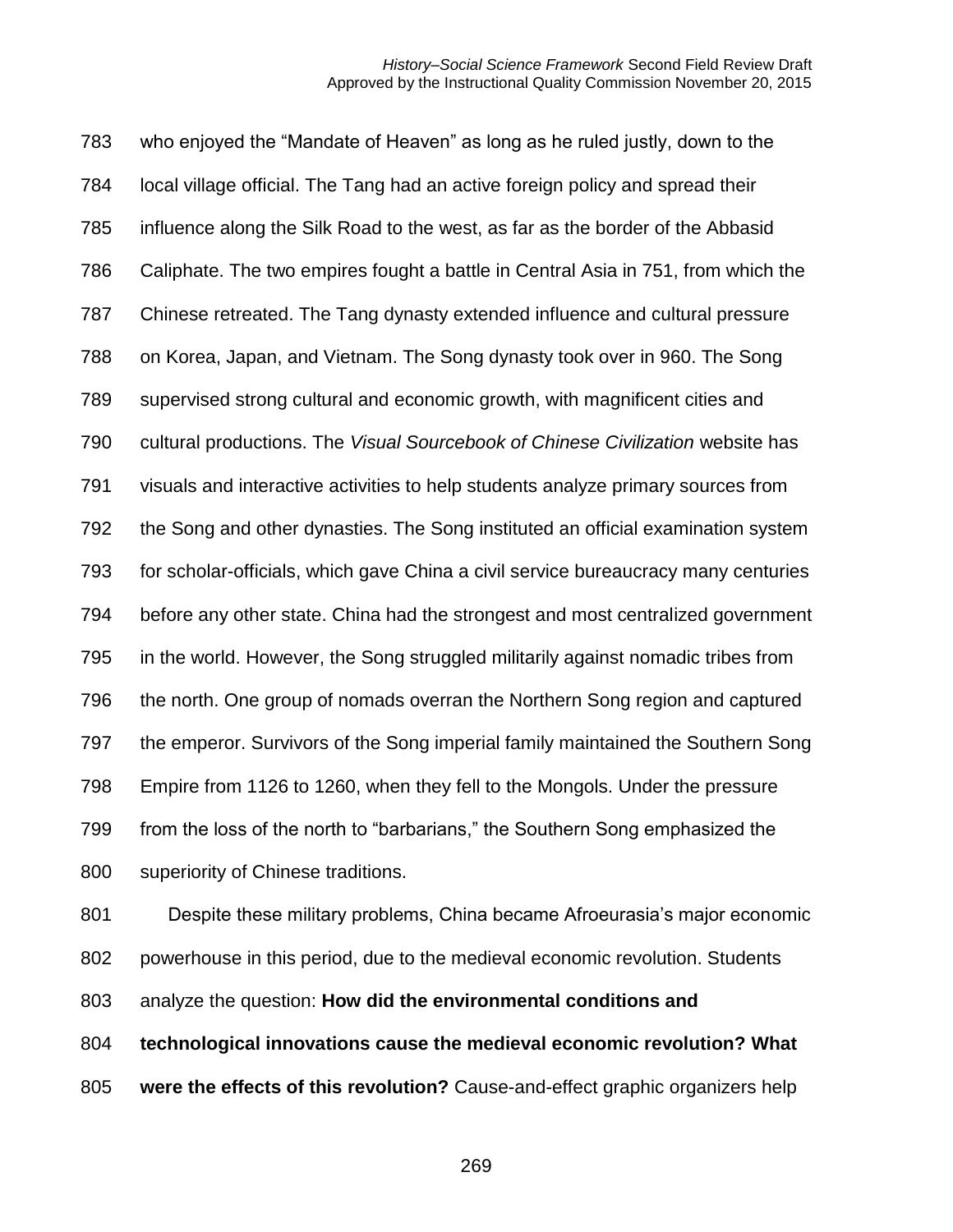students analyze the many factors that contributed to the Chinese economic revolution that occurred between the seventh and thirteenth centuries. The factors of population growth, expansion of agriculture, urbanization, spread of manufacturing, and technological innovation were both causes and effects of the economic revolution, as each factor intensified the effects of the others. The economic revolution began with the introduction (from Vietnam) of champa rice, a variety that produces two crops per year. Farmers migrated to the Yangzi River valley to take advantage of the increased yield, and the population grew rapidly. Chinese laborers and merchants extended the empire's system of canals connecting navigable rivers to about 30,000 miles. The system was financed by 816 state taxes on trade, and led to even more trade. Blast furnaces quadrupled the output of iron and steel in the eleventh century alone. Availability of steel enabled increased production in other industries. Technicians experimented with gunpowder rockets and bombs. Woodblock printing became a standard industry, and printed books circulated widely. The hundreds of inventions of the Tang and Song eras included the magnetic compass, advanced kilns for firing porcelain, and wheels for spinning silk. In California EEI Curriculum Unit, "Genius Across the Centuries," students research five important Chinese inventions of this period (tea, the manufacture of paper, wood-block printing, the compass, and gunpowder), examine a map of China's natural regions, identify the sources of 826 raw materials used in each invention, and evaluate the influence of these 827 Chinese inventions on the natural systems of medieval China. The teacher points out the similarity of the agricultural revolution in Medieval Christendom at about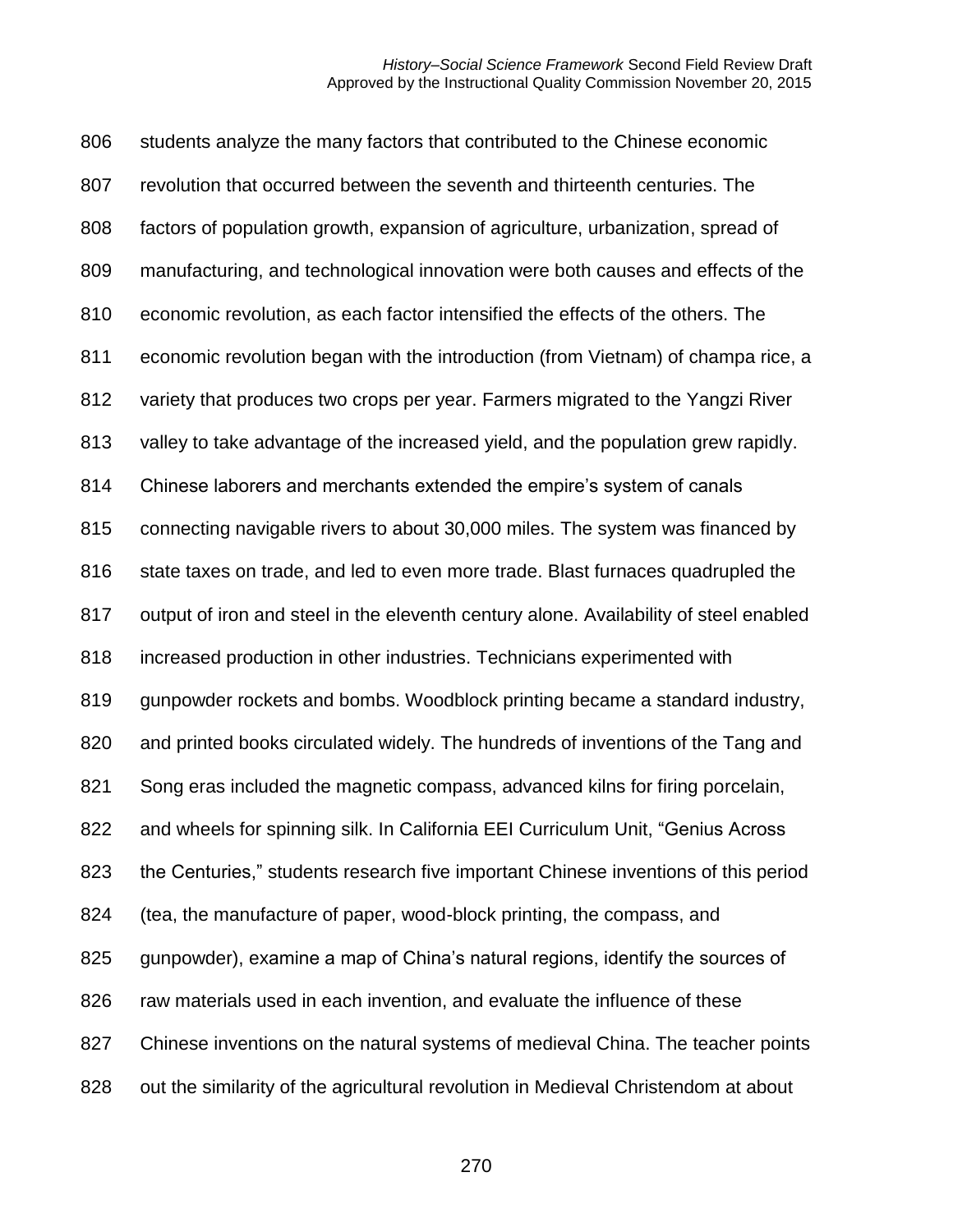the same time (ca. 1000). In both cases, improvements in farming technology led the way, and growth in trade, inventions, cities, and population resulted. Both cultures benefited from increased Afroeurasian trade as well. Students then investigate this question: **Why did Quanzhou become such an important site of encounter?** Located on China's southeast coast, Quanzhou was a primary destination for Arab, Persian, Indian, and Southeast Asian ships carrying merchants eager to buy China's famed porcelain and silk. Because of its extensive internal economy and technological advances, China exported more than it imported. Although the land route to China was sometimes difficult to travel, shipping to and from the southeast coast meant that China was never isolated from outside world. China was also the largest and most centralized state in the medieval world, and government regulations of merchants and foreigners were more thorough. As one of the official trade cities of the Chinese empire, Quanzhou had large foreign communities. In this lesson, students compare the accounts of Ibn Battuta, Marco Polo, and Zhao Rugua about Quanzhou for their multiple points of view on trade and cultural exchange. They write an essay answering the focus question and citing evidence from the primary sources. Students analyze a concrete example of cross-cultural production in the porcelain vases and flasks made in China for export to the Muslim world and Spain.

## **Grade 7 Classroom Example: Quanzhou, Site of Encounter (Integrated ELA/Literacy and World History)**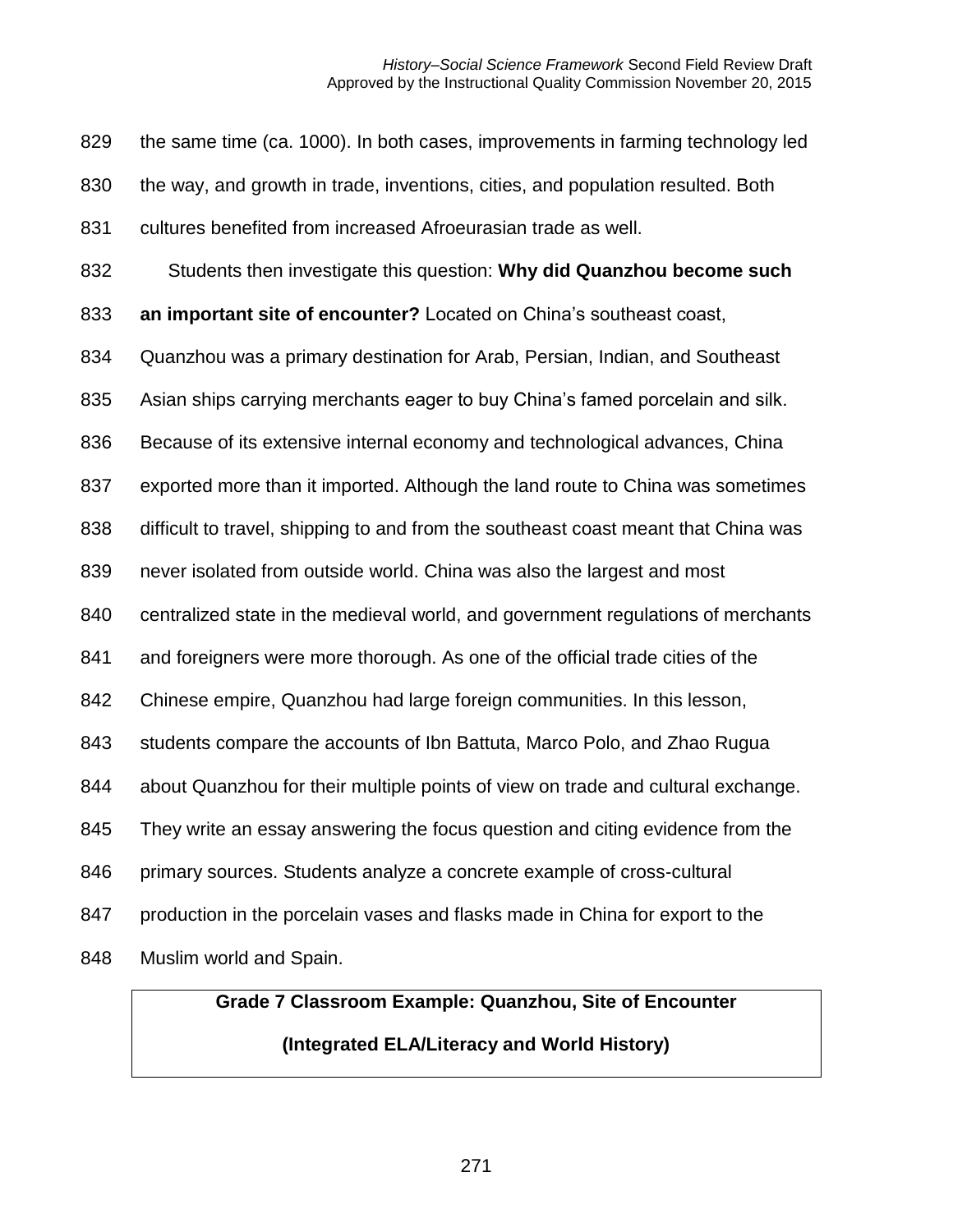In Ms. Hutton's seventh-grade world history class, students are learning about medieval world history. They do this by touring Sites of Encounter, or places of exchange, in the medieval world. Quanzhou, located on China's southeast coast, and one of the largest and busiest ports in the world, is a centerpiece in Ms. Hutton's classroom. Students in Ms. Hutton's class have learned how Quanzhou was a prime destination for Arab, Persian, Indian, and Southeast Asian ships carrying merchants eager to buy China's famed porcelain and silk. As one of the official trade cities of the Chinese empire (which was the largest and most centralized state in the medieval world), Quanzhou had large foreign communities.

As an important part of learning about Quanzhou as a Site of Encounter, students in Ms. Hutton's class participate in a guided discussion about the city's laws, customs, and multicultural coexistence. Students practice Common Core and ELD discussion skills based on excerpts from primary-source documents to answer this discussion question: How did laws and customs help people from different cultures live together in Quanzhou?

First, Ms. Hutton divides the class up into groups of three or four. Each student in the group is asked to read one or two primary sources, write a short summary of the document, and highlight evidence that helps answer the discussion question on a graphic organizer. To support students' interrogation of their sources, she asks them questions like, "Who benefited from this law or custom? Did the law or custom make people feel safe and welcome? Did it keep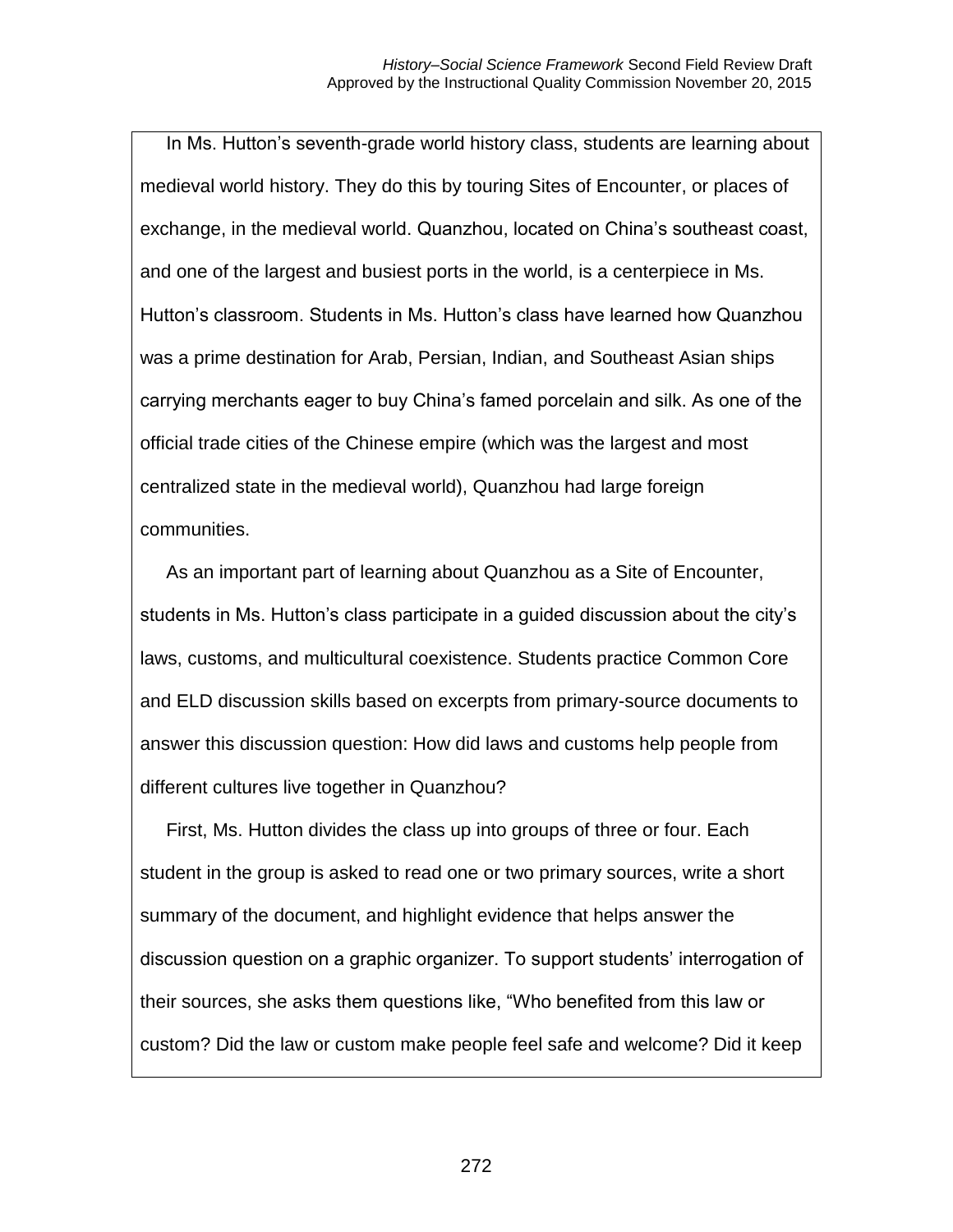people from cheating or causing trouble?"

Ms. Hutton then directs her students to share out what they've written with their group. To support student discussion, Ms. Hutton provides various discussion starters designed to start the conversation, such as, "My document is about…," "This law / custom kept people from cheating by…," "This law/custom helped people from different cultures live together because…," and "The evidence that supports my idea is…." She also provides starters that can be used to respond to conversation, such as, "Tell me more about…," "What evidence do you have?" "How did you come to that conclusion?"

After all group members have shared, Ms. Hutton's students collectively try to formulate an interpretation (or main idea) that answers the discussion question based on all of the evidence. She offers additional sentence starters to support this part of the discussion, such as "Document xx does not seem to fit with the other documents, because …," "Document xx seems to support the ideas in document xxx …," "I agree / disagree with what Carmen said, because …," "Does the evidence about your law /custom support the interpretation that …," and "Where is the evidence to support this interpretation?"

After each group has formulated an interpretation, Ms. Hutton debriefs the students as a whole class using these questions to lead the discussion: what is your interpretation, what evidence supports this interpretation, and what evidence contradicts this interpretation? She circulates the room during the conversations to evaluate, and redirect if necessary, her students' ability to make an oral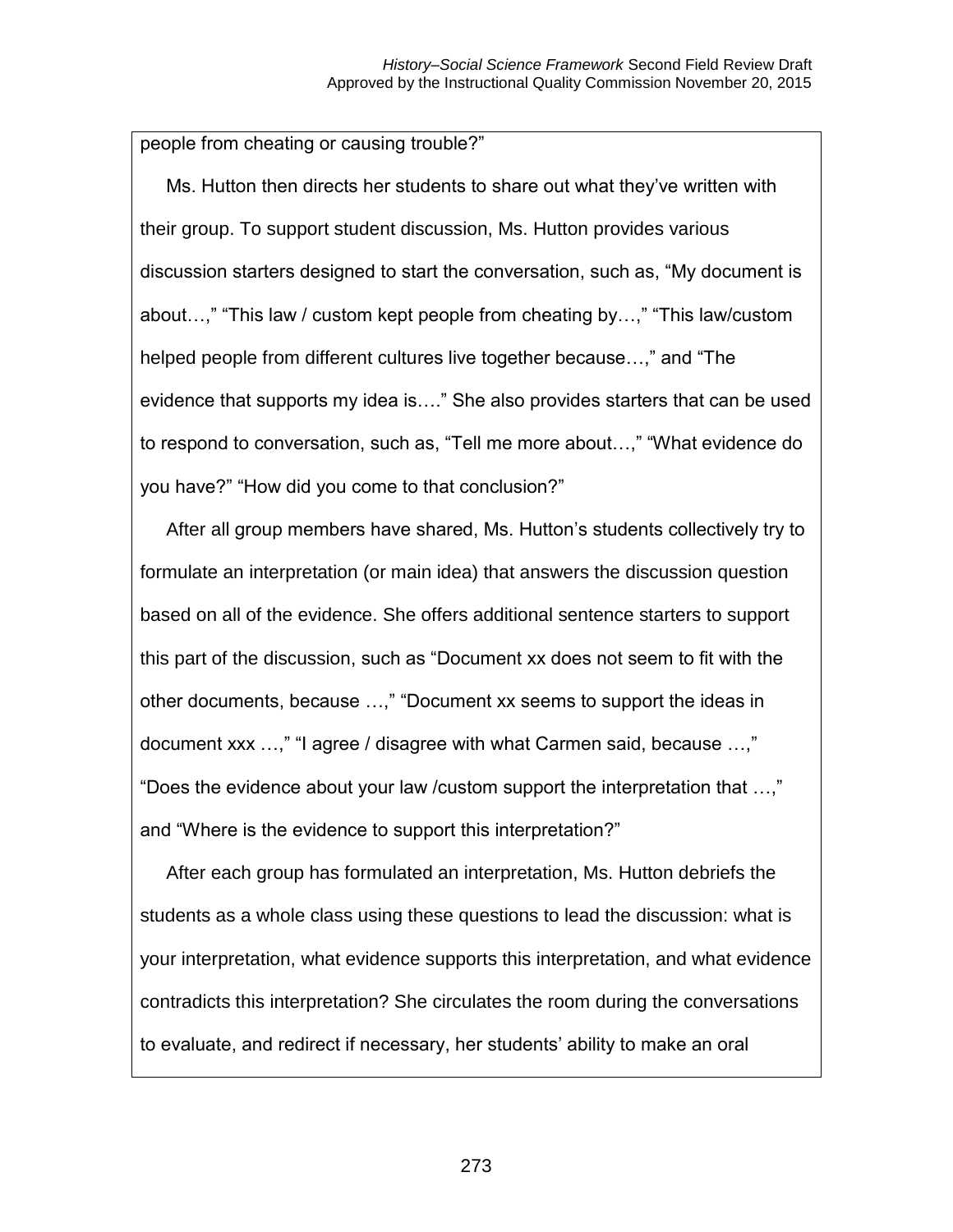argument in response to the discussion question. As she listens to their conversation, Ms. Hutton considers her students' ability to marshal relevant evidence in support of their argument, their use of academic language, and their overall understanding of the specific content in this lesson. This example is summarized from a full unit, *Sites of Encounter in the Medieval World - Quanzhou*, available for free download, developed by the California History-Social Science Project [\(http://chssp.ucdavis.edu\)](http://chssp.ucdavis.edu/) as part of the History Blueprint initiative. Copyright © 2014, Regents of the University of California, Davis campus. **CA HSS Standards:** 7.2.5, 7.3.4, 7.4.3, 7.8.3 **CA HSS Analysis Skills (6–8):** Research, Evidence, and Point of View 5 **CA CCSS for ELA/Literacy:** RH.6–8.1, 2, 9, WHST.6–8.7, 8, 9, SL.7.1, 2, 3, 4, 6

**CA ELD Standards:** ELD.PI.7.3, 6b, 9

849

 Buddhism spread widely and gained many followers in China during the Tang period and began to alter religious life in neighboring Korea and Japan as well. Students return to the question: **How did Buddhism spread and change over time?** In China Buddhist ideas intermingled with those of Daoism, a Chinese religion emphasizing private spirituality, and Confucianism, the belief system that stressed moral and ethical behavior. At its height in the ninth century, Buddhism had 50,000 monasteries in China. As Confucian scholar-officials and Daoist priests felt threatened by this "foreign religion," the Tang emperors reversed their earlier acceptance of Buddhism and began to persecute it. One result of this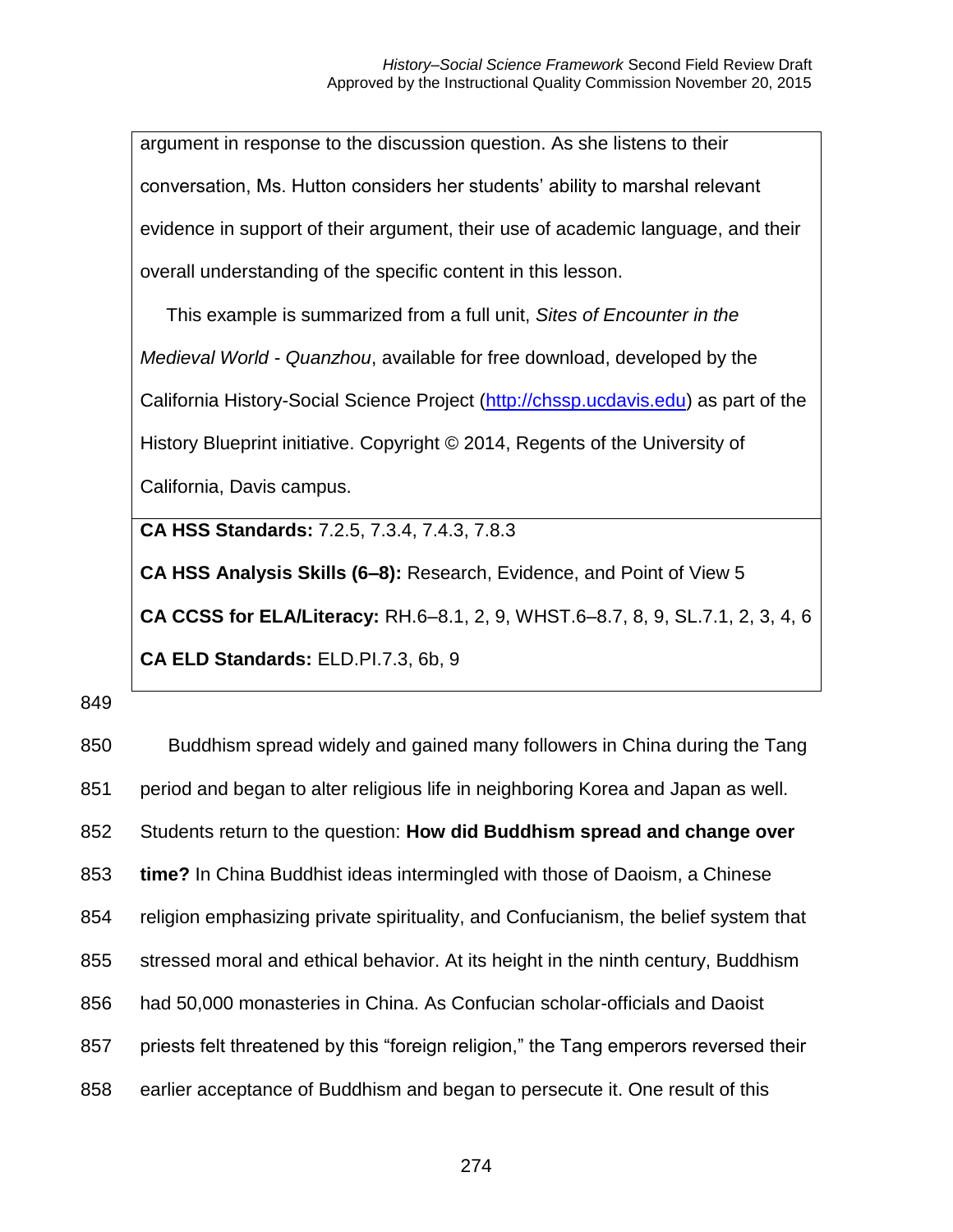persecution is that Buddhism did not become the official religion of China.

Instead, Confucian, Daoist, and Buddhist beliefs and practices fused together in

China to form a syncretic popular religion, emphasizing moral living, daily ritual,

and dedication to family and community.

Students turn their attention to the question: **How did Chinese culture,** 

**ideas, and technologies and Buddhism influence Korea and Japan?** Under

the Tang dynasty, China expanded its trade and cultural influence to Korea,

Japan, and Southeast Asia. At sites of encounter, these societies adopted and

adapted Chinese ideas and institutions and combined those with their own ideas

and institutions to build distinct civilizations. This is the adoption and adaptation

form of cultural encounter. In the fourth century, three kingdoms emerged to rule

the Korean population, and in 670, one of those kingdoms, Silla, unified the

whole peninsula. Silla was closely connected to the Tang dynasty of China.

Korean elites used Chinese as a written language, but later devised a phonetic

script for the Korean language. In 936, the Koryo kingdom took over rule in

Korea, and adopted a civil service exam system copied after that of China.

Korean merchants were engaged in trade with Japan and China, and through

those networks, to Indian Ocean and Afroeurasian trade networks as well. The

Korea Society powerpoint, "Silla Korea and the Silk Road," has images and

archaeological evidence that provide opportunities for students to analyze

cultural interaction and trade across Eurasia.

880 In a similar manner, Japan was influenced by China and Korea, but adapted 881 outside institutions and ideas to fit with its own indigenous culture. Before the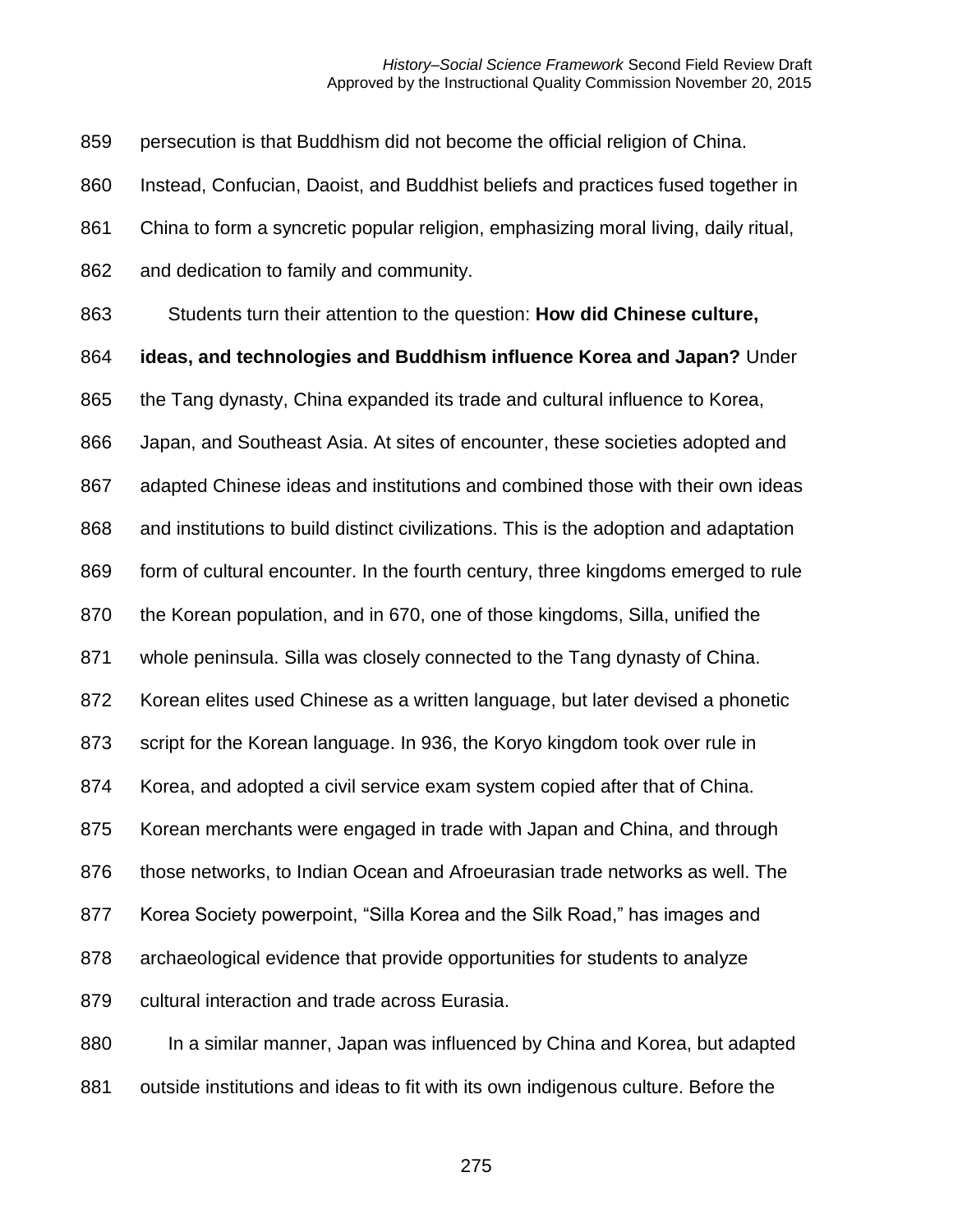sixth century, Japan was an agricultural society ruled by land-holding clan chieftains. Their religion, Shinto, emphasized the influence of the supernatural world and spirits of the ancestors. One clan rose above the others, founded a central state and a dynasty called the Yamato. Those rulers claimed the title of "heavenly sovereign," or emperor. About 850 CE, the Yamato rulers lost their grip on political affairs, and aristocratic palace families assumed real power. The emperors retained their throne but played mainly a ritual role. The pattern of aristocratic clans warring and succeeding one another as rulers under the sovereignty of a ceremonial but powerless emperor continued into modern times. Between the third and sixth centuries, when China was politically fragmented, many Chinese and Koreans migrated to Japan in search of refuge or opportunity. Those newcomers introduced many innovations, including advanced metallurgy, writing, silk production, textile manufacture, paper-making, and Buddhism. Japanese tradition links the introduction of Buddhism and beginning of Chinese cultural influence with Prince Shokotu (574-622). China's immense power under the Tang Dynasty stimulated Japanese interest in Chinese and Korean culture. Literary scholars, officials, and Buddhist monks traveled to Japan. In turn, Japanese intellectuals went west to seek knowledge, learn Confucian statecraft, and acquire Buddhist texts, some made in Korea with some of the earliest known wood-block printing technology. The Japanese gradually adapted Buddhism to fit with older Shinto practices. For example, Shinto nature gods became associated with Buddhist spirits and saints. The Zen school of Buddhism spread widely among laboring men and women.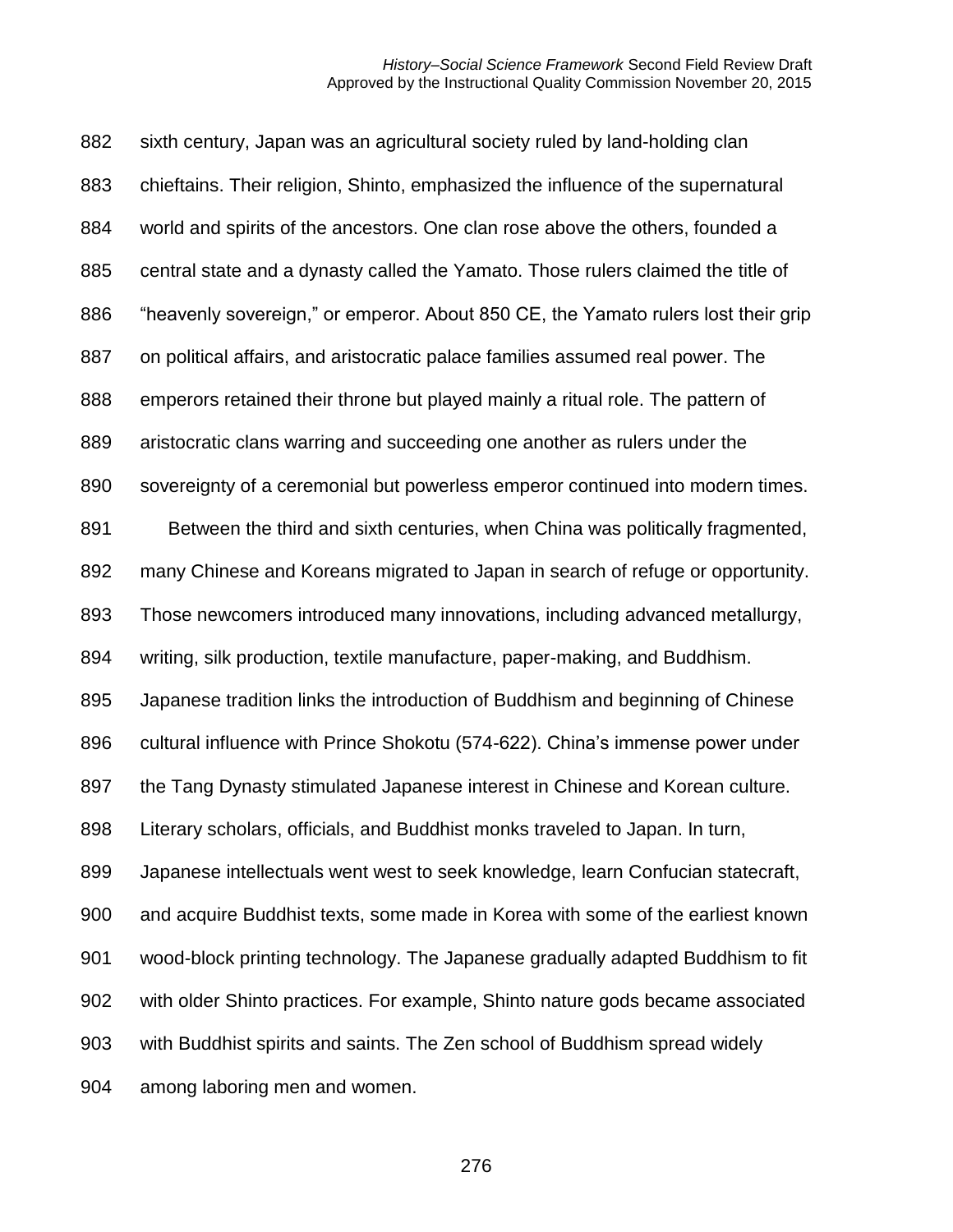| 905 | From about 1000 CE, the Japanese aristocratic class creatively combined                   |
|-----|-------------------------------------------------------------------------------------------|
| 906 | Chinese and Korean ideas with Japanese ways to form a new civilization with               |
| 907 | distinctive institutions, literature, and arts. Japanese officials adopted rules of       |
| 908 | government derived from imperial China but tailored them to their own smaller             |
| 909 | population and territory. Scholars developed a writing system that used simplified        |
| 910 | Chinese characters to represent Japanese sounds. Moreover, several                        |
| 911 | aristocratic women wrote literary works in Japanese. Students may read                    |
| 912 | selections from the Tale of Genji, a novel about a courtier's life written by Lady        |
| 913 | Murasaki Shikibu sometime between 990 and 1012.                                           |
| 914 | Even though China had a great influence on Japan, Japanese government                     |
| 915 | and society developed in its own direction. Students investigate the question:            |
| 916 | What influence did samurai customs and values have on the government                      |
| 917 | and society of medieval Japan? Japan had an emperor, but the emperor and                  |
| 918 | his court had no real power. Clans continued to control regional areas of Japan.          |
| 919 | Important clans fought each other for more land, power, and control over the              |
| 920 | weak central government. In the 1180s, the Miramoto clan dominated Japan.                 |
| 921 | They instituted a military government headed by a "great general," or shogun.             |
| 922 | The highest social status in the clan and in society went to the samurai,                 |
| 923 | professional fighters. Most samurai were vassals of clan leaders, or <i>daimyo</i> , in a |
| 924 | system that was similar to feudal lordship in Christendom at the same time.               |
| 925 | Samurai were dedicated to a code of courage, honor, and martial skill. To                 |
| 926 | analyze samurai culture, students read The Tale of the Heike and view                     |
| 927 | woodblock prints. The Asia for Educators website has a short excerpt of this              |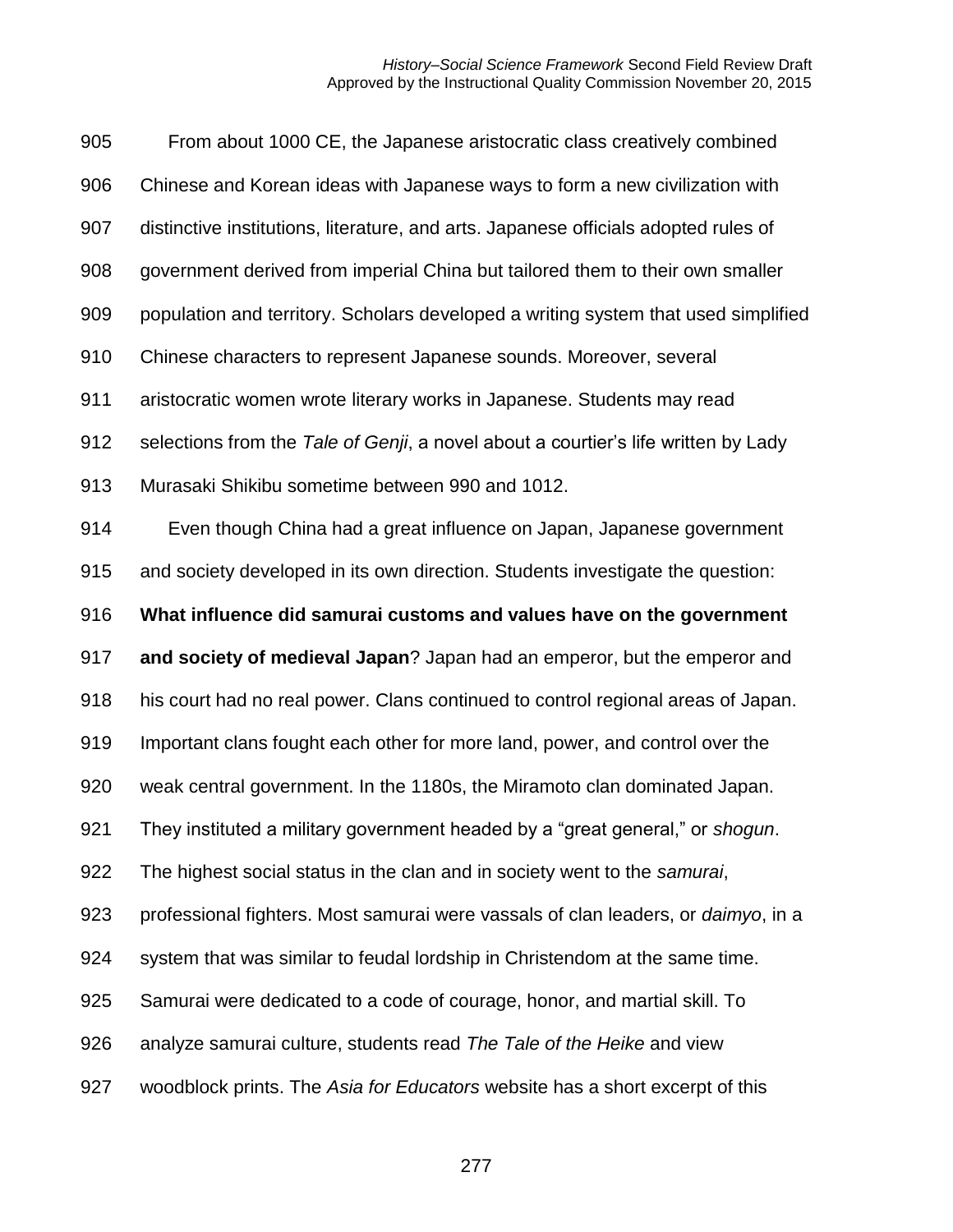## *History–Social Science Framework* Second Field Review Draft Approved by the Instructional Quality Commission November 20, 2015

| 928 | story of samurai warfare, and there are many woodblock prints on the Web,             |  |  |  |  |
|-----|---------------------------------------------------------------------------------------|--|--|--|--|
| 929 | although most date from later periods. During those centuries, Japan's                |  |  |  |  |
| 930 | agriculture, population, and urbanization continued to expand. Exchanges with         |  |  |  |  |
| 931 | China and Korea grew, as merchants traded luxury goods in return for Japanese         |  |  |  |  |
| 932 | silver, copper, timber, and steel swords. By 1300, East Asia was an                   |  |  |  |  |
| 933 | interconnected region dominated economically and culturally by China.                 |  |  |  |  |
| 934 |                                                                                       |  |  |  |  |
| 935 | The Americas, 300-1490                                                                |  |  |  |  |
| 936 | How did the environment affect the expansion of agriculture, population,<br>$\bullet$ |  |  |  |  |
| 937 | cities, and empires in Mesoamerica and the Andean region?                             |  |  |  |  |
| 938 | Why did the Maya civilization, the Aztec Empire and the Inca Empire gain<br>$\bullet$ |  |  |  |  |
| 939 | more power over people and territories?                                               |  |  |  |  |
| 940 | How did Mesoamerican religion develop and change over time?<br>$\bullet$              |  |  |  |  |
| 941 | Under the Aztecs, why was Tenochtitlán a site of encounter?<br>$\bullet$              |  |  |  |  |
| 942 | To begin their study of civilizations in the Americas, students investigate the       |  |  |  |  |
| 943 | question: How did the environment affect the expansion of agriculture,                |  |  |  |  |
| 944 | population, cities, and empires in Mesoamerica and the Andean region?                 |  |  |  |  |
| 945 | One important environmental factor was the separation of the Americas and             |  |  |  |  |
| 946 | Afroeurasia after 15,000 BCE. As a result, different ecosystems developed in the      |  |  |  |  |
| 947 | Americas than in Afroeurasia. The Americas had no beasts of burden; corn was          |  |  |  |  |
| 948 | the major staple rather than rice or wheat. A second environmental factor is the      |  |  |  |  |
| 949 | sheer size and variety of habitats in the Americas. The north-south axis of the       |  |  |  |  |
| 950 | Americas extends nearly 11,000 miles, from the frigid Arctic rim to the equatorial    |  |  |  |  |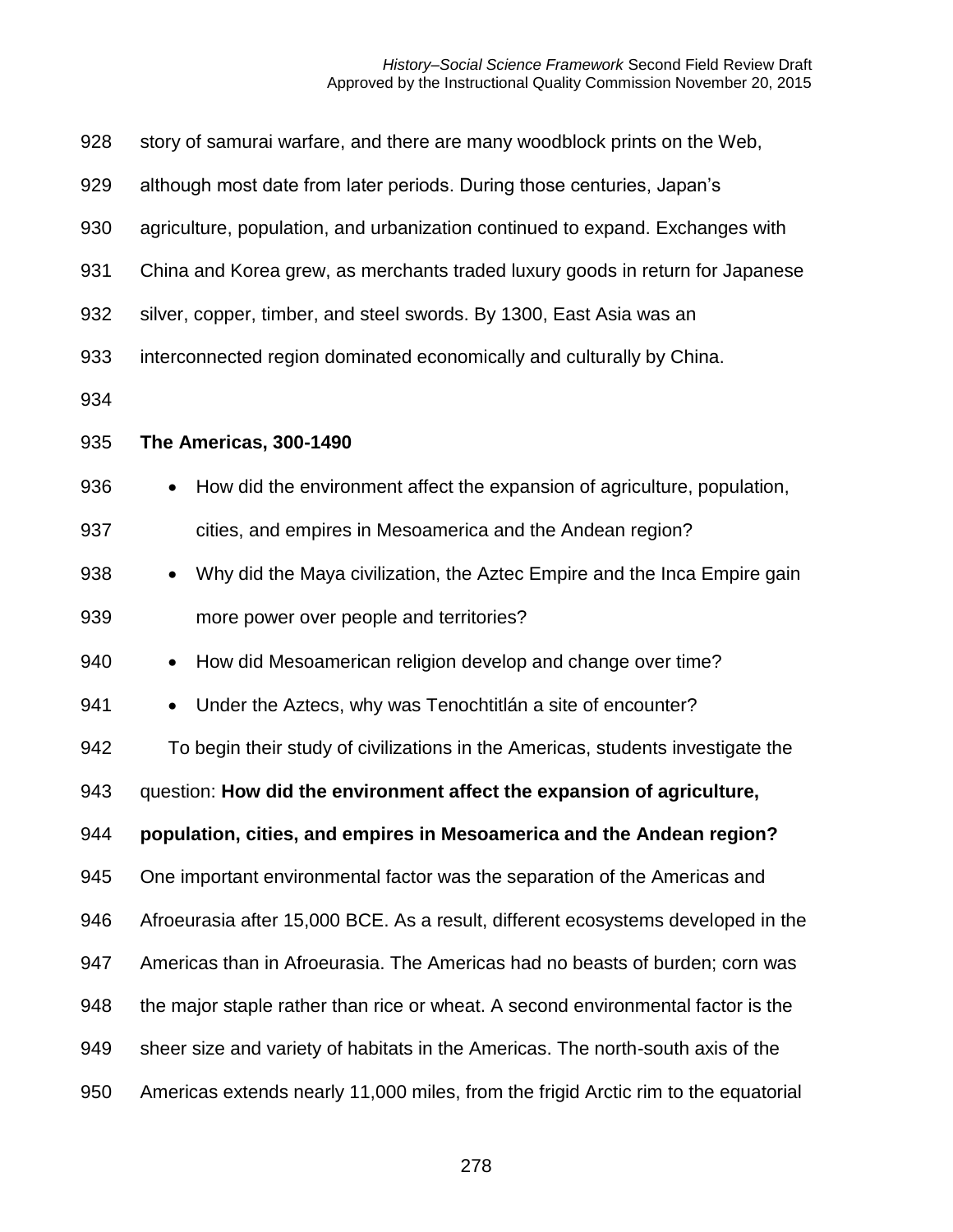rain forests of the Amazon River basin to Tierra Del Fuego at the southern tip of South America. A mountain spine runs nearly the entire length, and divides the Americas longitudinally, separating narrow coastal plains on the Pacific from broad plains on the eastern side that stretch toward the Atlantic. Several great river systems, especially the Mississippi and the Amazon, have been channels of human communication since ancient times. Thousands of different cultures, speaking many different languages and following different customs, lived on the two continents. Their ways of life varied from gathering and hunting to agrarian- urban states. Lesson 2 or 4 of the California EEI Curriculum Unit "Sun Gods and Jaguar Kings" guides students through the landforms and climate zones that 961 formed the environment for the two urbanized regions of the Americas. Agriculture developed independently in Mesoamerica and the Andean highlands after 3000 BCE. Farming and village settlement spread through those regions and by the second millennium BCE, the Olmec civilization appeared in Mesoamerica and the Chávin civilization in the central Andes. Unlike Mesopotamia, Egypt, China, or India, these civilizations did not develop along great rivers. The catalyst for developing the Olmec civilization may have been surplus farming produce, population growth, or increasing trade. Connected by exchange of crops and products from the ocean, the lowlands, the highlands, and the rainforest, the Chávin civilization extended across the high Andes range to the lowlands on either side. After the Olmec and Chavín fell, other civilizations took their place or grew up nearby. The Maya, Aztec, and Inca Empires built on the culture and accomplishments of two thousand years of previous civilizations.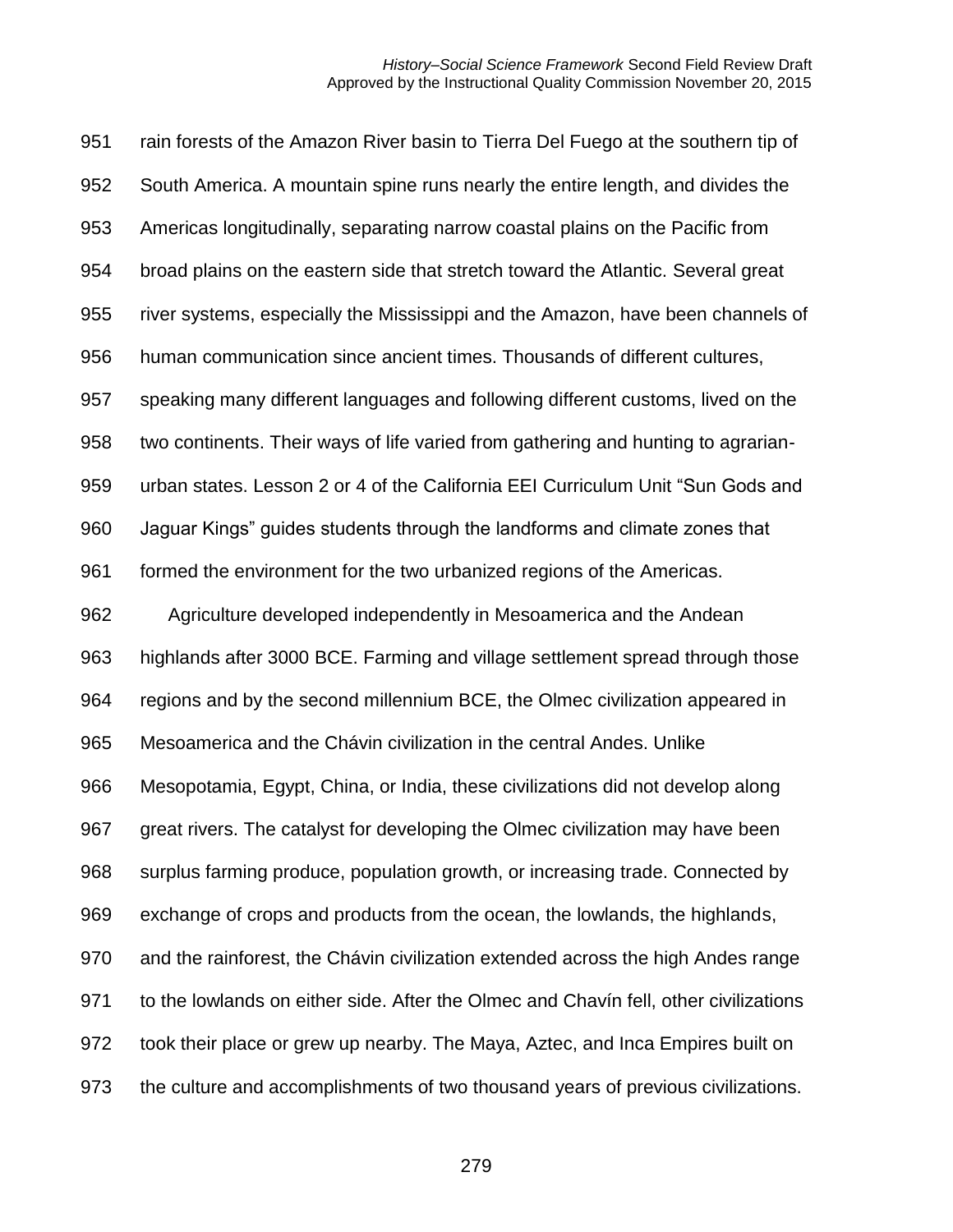Between about 200 to 900 CE, the Maya region of southern Mexico, Guatemala, and Belize had more than fifty independent city-states. The students focus on this question: **Why did the Maya civilization gain power over people and territories?** The teacher points out that although the Maya built on a basis of civilizations before them, the Maya city-states built larger and grander buildings, developed advanced writing, mathematics and astronomy, and had a more hierarchical and wealthy society. Two factors that gave the Maya power were rich agriculture and widespread trade. Among the largest cities were Tikal in Guatemala and Calakmul in Mexico. Maya societies produced monumental architecture, astronomic observatories, a pictographic writing system that yielded libraries of thousands of books, and a sophisticated calendar system based on a fifty-two-year cycle. These innovations would have given the Maya society strong cultural power, because many neighboring people would have been impressed. Students may compare mathematical systems that developed in Afroeurasia with Maya mathematics, which utilized positional notation, the concept of zero, and a base-20 numerical system. The monarchs and aristocratic families who ruled these city-states kept order and defended their lands in wars with other city- states. They also performed elaborate religious rituals to conciliate the gods who, Mayans believed, commanded the rain and sun. These rituals included blood- letting by members of the elite and royal families. The elites drew blood from their own bodies to offer to the gods. The Maya also sacrificed enemies captured in battle (instead of killing them on the battlefield). Farmers, artisans, and hunters paid taxes and supplied labor for construction of public temples, palaces, and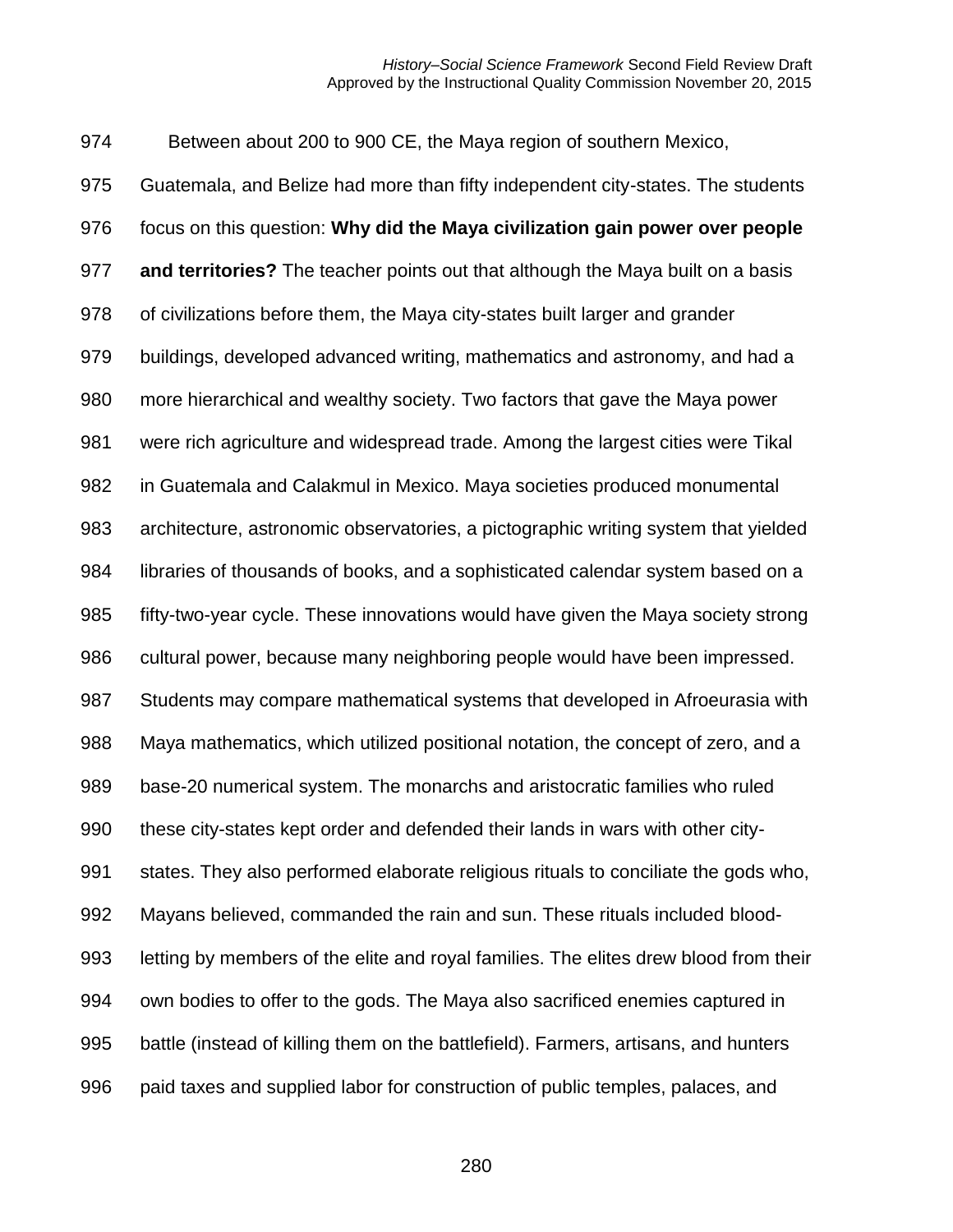ceremonial ball courts. After about 750 CE, warfare intensified among city-states, monumental construction diminished, and cities were gradually abandoned. Deforestation, erosion, and drought may have contributed to their decline. The Aztec Empire emerged in the fifteenth century. Initially, students focus on: **Why did the Aztec Empire gain more power over people and territories?**  The Aztecs, a people who originally migrated from northern Mexico, owed a strong cultural debt to the Maya, Teotihuacán, and the Toltec cities in Mesoamerica. The Aztecs won their power by warfare. They unified much of central Mexico by defeating all other powerful cities and states. They created a state based on ingenious methods of farming, collection of tribute from conquered peoples, and an extensive network of markets and trade routes. Next students investigate the question: **How did Mesoamerican religion change over time?** The Aztec practiced ritual sacrifice of war captives (instead of killing them on the battlefield), but to a greater extent than the Maya had. The Aztecs believed that the god of the sun would stop shining and the universe would collapse without a constant supply of human hearts and blood. Comparing Maya and Aztec practices shows students how the Mesoamerican religion changed over time. Students may analyze visuals from Aztec tribute records, the *Florentine Codex*, and other codices made in the early Spanish period. Lesson 5 of the California EEI Curriculum Unit "Sun Gods and Jaguar Kings" has an excellent activity based on the Aztec tribute records as sources. Ultimately, the resentment of conquered people made the Aztec Empire unstable. Students also study the question: **Under the Aztecs, why was Tenochtitlán**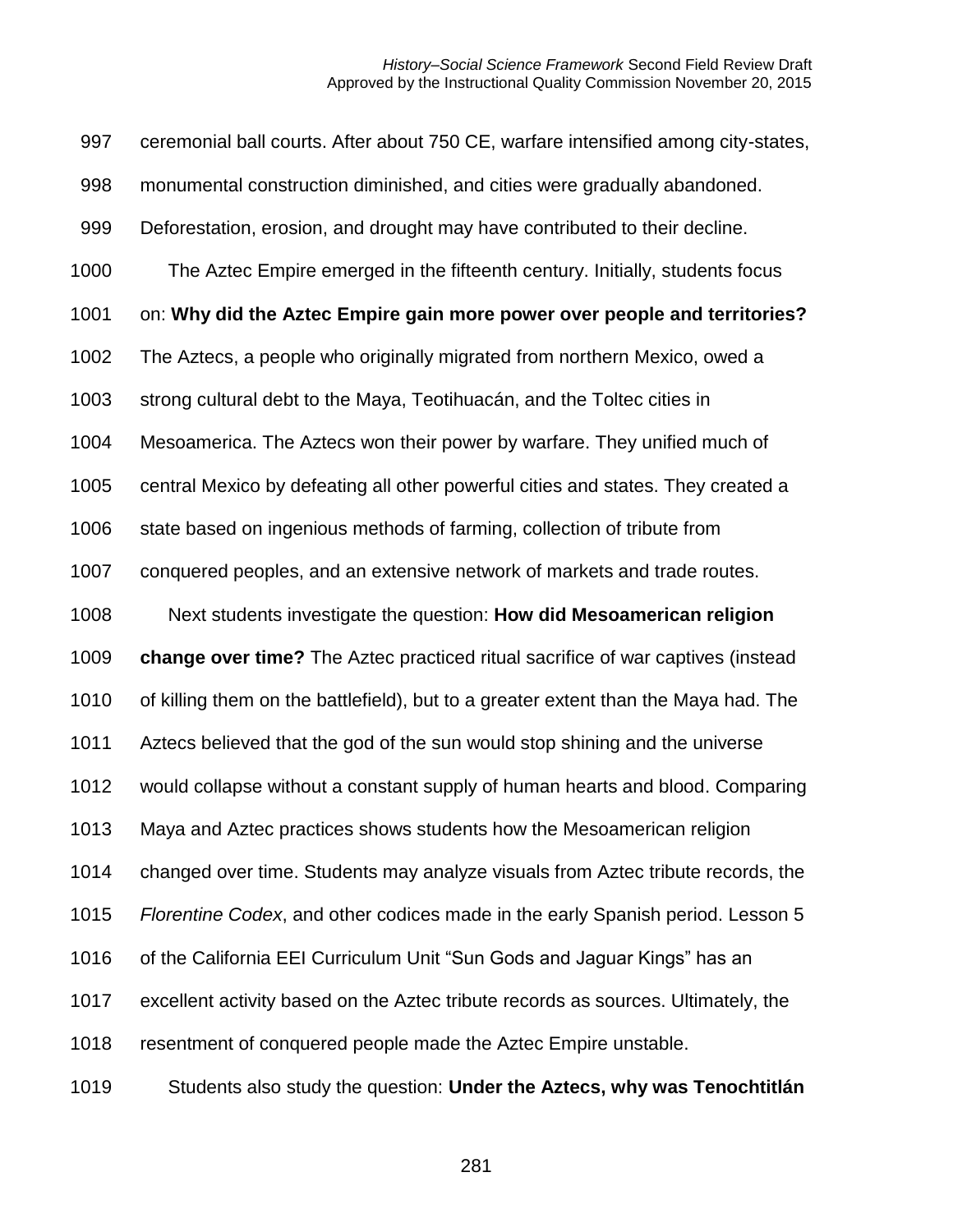**a site of encounter?** This is the first part of their study, as they will return to "Mexico City" as a site of encounter in the Global Convergence unit. Tenochtitlán was built on an island in Lake Texcoco, with three causeways linking it to the mainland. The city was built in circles, with temples and government buildings in an inner square, houses in the outer circles, and floating garden beds on the lake around the city. It was one of the largest cities in the world at that time. Its markets contained vast amounts and variety of goods from all over Mesoamerica. Students compare the Aztec empire with the Inca state that arose in Andean South America, with the question: **Why did the Inca Empire gain power over people and territories?** Like the Aztecs, the Incas built on a series of earlier civilizations, but combined cities and states together into a larger empire than any before in that region. The Inca rulers built a highly centralized political system that included methods of food distribution in times of poor harvests. They also created a network of about 25,000 miles of government-controlled roads that ran along the Andes spine and served military, administrative, and commercial purposes. The Incas did rely on military power but they also offered important social benefits to the population. In contrast to the Aztecs, the Incas did not have a writing system, but they used Andean *quipus*, or sets of colored and knotted

strings, to keep complex records. To conclude this unit, students can meet in

groups and prepare graphic organizers comparing power, religion, social

customs, agriculture, intellectual developments, and trade in each culture.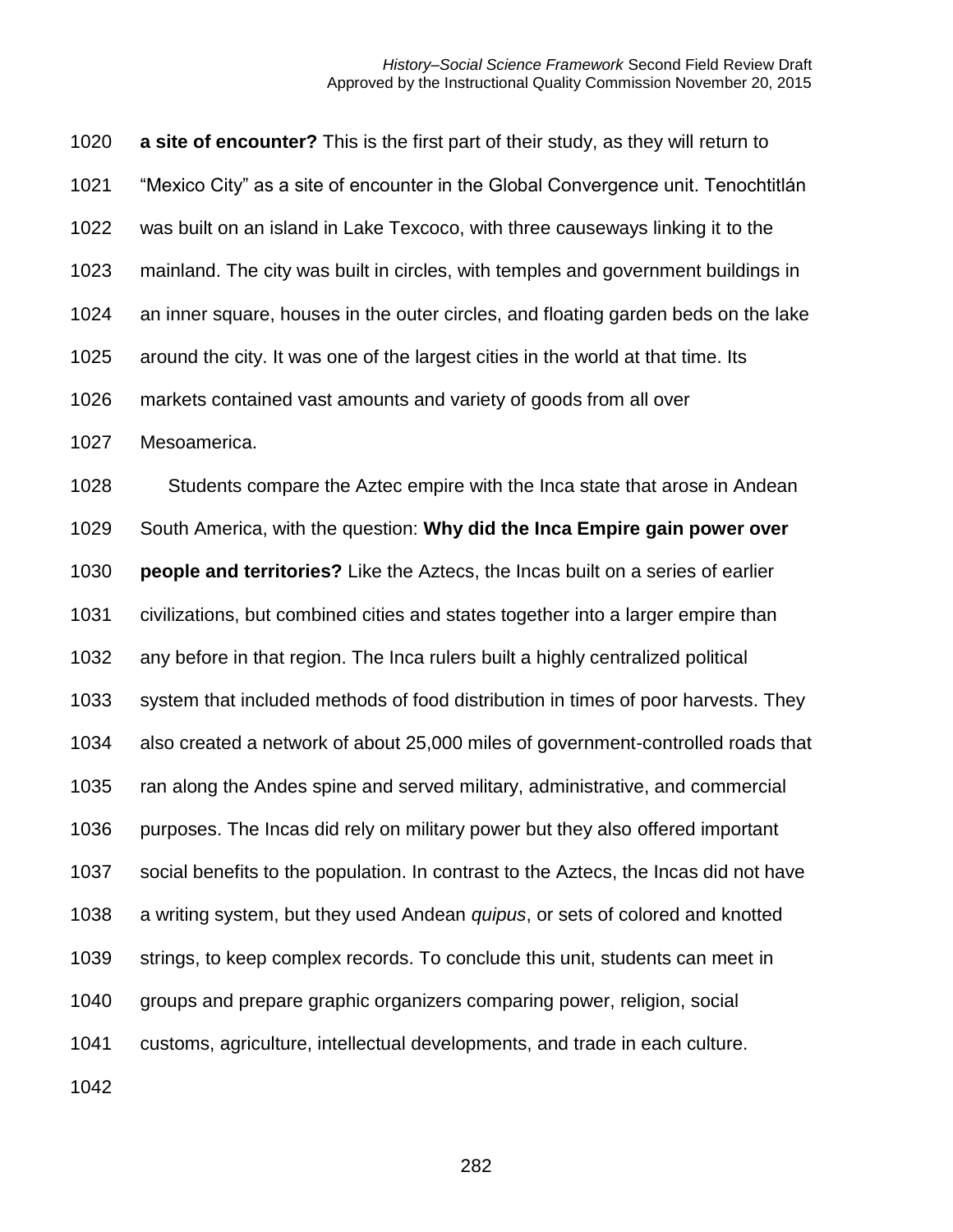## **West Africa, 900-1400**

| 1044 | How did the environment affect the development and expansion of the<br>$\bullet$      |
|------|---------------------------------------------------------------------------------------|
| 1045 | Ghana and Mali empires and the trade networks that connected them to                  |
| 1046 | the rest of Afroeurasia?                                                              |
| 1047 | Why was Mali a site of encounter? What were the effects of the<br>$\bullet$           |
| 1048 | exchanges at Mali?                                                                    |
| 1049 | How did Arab/North African and West African perspectives differ on West<br>$\bullet$  |
| 1050 | African kingdoms?                                                                     |
| 1051 | As of 500 CE, groups of farming and animal-herding peoples lived in West              |
| 1052 | Africa, a region with four large zones of climate and vegetation running west to      |
| 1053 | east. Students begin with the question: How did the environment affect the            |
| 1054 | development and expansion of the Ghana and Mali empires and the trade                 |
| 1055 | networks that connected them to the rest of Afroeurasia? The most northerly           |
|      |                                                                                       |
| 1056 | belt is the intensely arid Sahara, home to oasis-dwellers and pastoral nomads.        |
| 1057 | Just south of the desert is the semiarid Sahel zone, where cattle and camel           |
| 1058 | herding predominated. Third is the tropical grassland, or savanna, which had          |
| 1059 | sufficient rainfall to support farmers and their fields of rice, sorghum, and millet. |
| 1060 | In the far south is the wet tropical forest. There, settled life depended on          |
| 1061 | cultivation of root crops and other forest foods. In the Sahel and savanna,           |
| 1062 | agriculture and herding supported the growth of regional trade. Tracing a great       |
| 1063 | arc across West Africa, the Niger River provided a natural highway of                 |
| 1064 | communication linking different ecological zones. Farming, trade, and early           |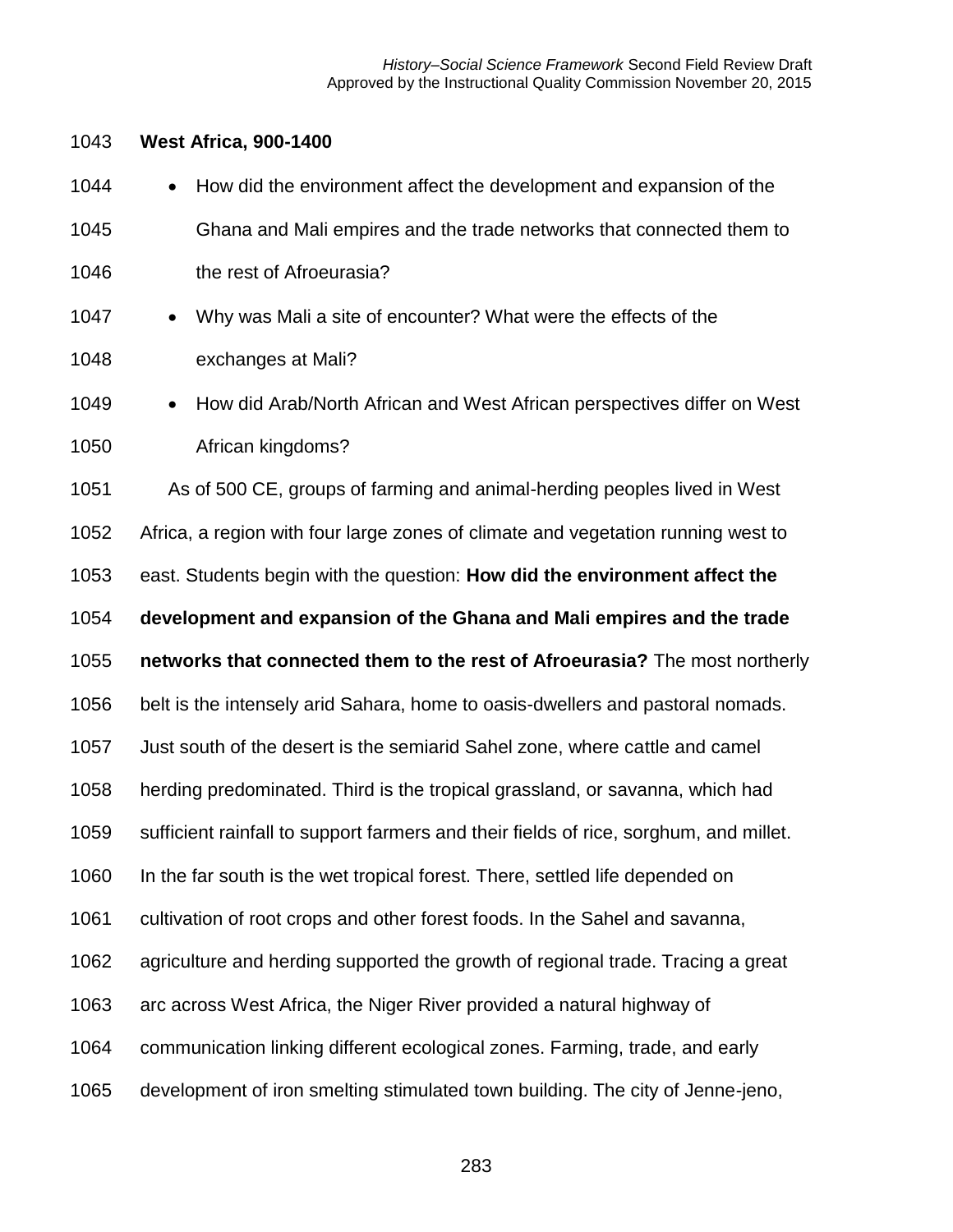built in the early centuries CE, was home to artisans who produced iron tools,

copperware, gold jewelry, and fine painted ceramics.

 In addition to local markets, West Africa contained rich deposits of gold. Both Muslim and Christian rulers and traders in the Mediterranean region craved African gold, notably for coinage. West African merchants acquired gold from mines in the Sudan and shipped it to towns in the Sahel, where Arab and Berber merchants carried the gold north on trans-Saharan camel caravan routes. Some of this African bullion then flowed into Europe or eastward toward India. Students use the Sites of Encounter in the Medieval World interactive map to investigate these environmental factors. Then they read Ibn Battuta's account of the perilous crossing of the Sahara in an excerpt from the Mali lesson of the "Sites of Encounter in the Medieval World" unit. They read the text individually first, then meet in group to discuss and report on one paragraph of the reading, and finally read the text again and answer text-dependent questions. The centralized state of Ghana emerged around the eighth century in the western part of the Sahel zone. The king of Ghana commanded a large royal household, a hierarchy of officials, and an army of infantry archers. The Ghana empire had Muslim officials, though the kings probably did not convert. Ghana slowly crumbled in the eleventh and twelfth centuries, but around 1240, Mali emerged to rule over a large part of the western Sudan. Mali's rulers accumulated wealth collecting tribute from African farmers and taxing trans- Saharan trade. The royal court employed staffs of both foreign and native-born Muslims as administrators, and Arabic became the written language of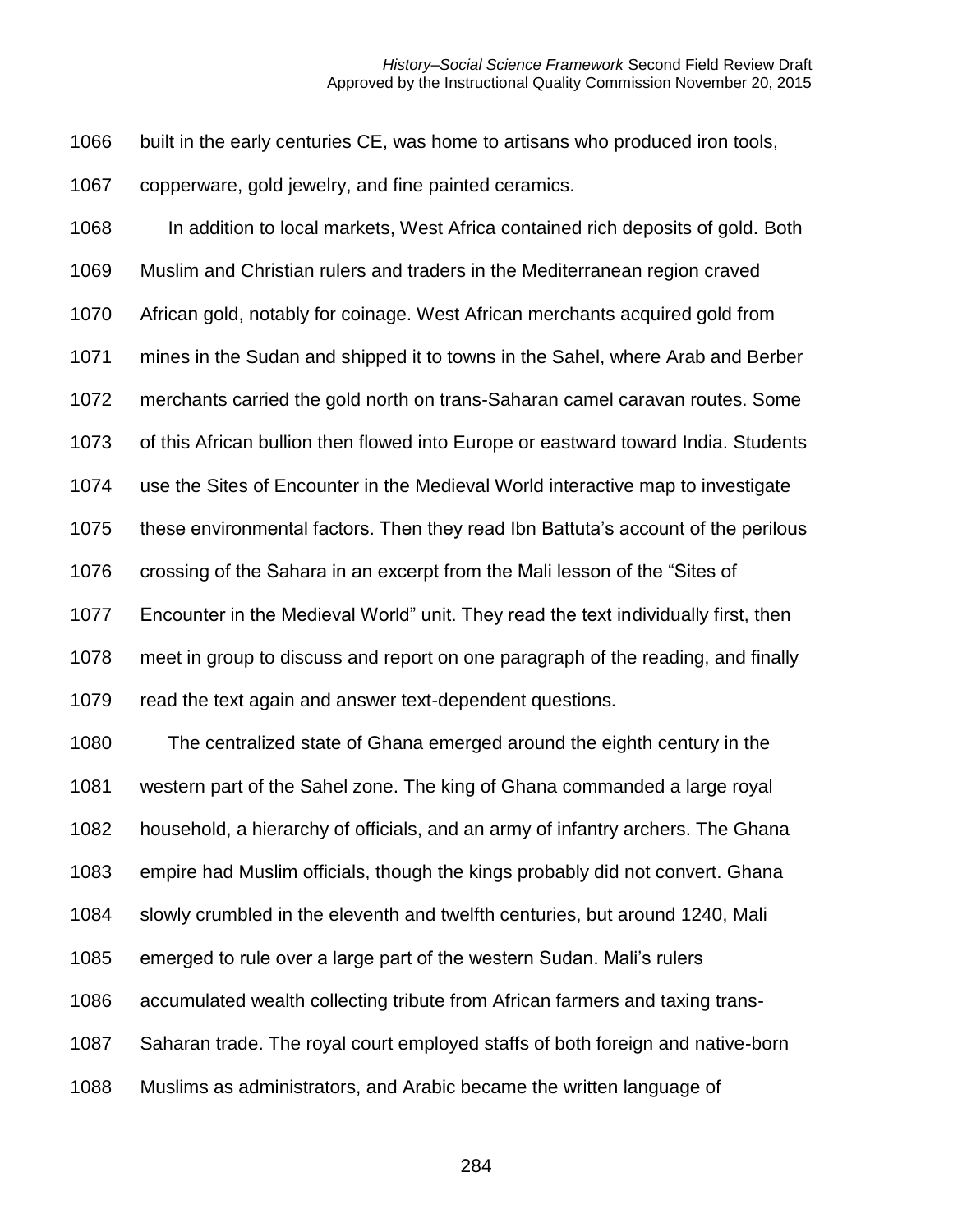government and diplomacy. Most of the kings and their officials professed Islam and introduced Islamic law, though most of West Africa's population adhered to their local religions for several more centuries. In the 1300s Timbuktu, a city near the Niger River, rose as a regional center of trade and Islamic learning. The gold trade across the Sahara involved Ghana and Mali in Afroeurasian trade networks. Students focus on Mali with the question: **What made Mali a site of encounter? What were the effects of the exchanges at Mali?** Northbound caravans also shipped ivory, ostrich feathers, and slaves captured in raids and wars. Merchants marched these captives, including many women, to the Mediterranean or Middle East principally to serve in Muslim households. The southbound trade included salt from Saharan mines, a commodity that commanded huge demand in West Africa. Other southbound commodities included copper, horses, and Arabic books. Arabic- and Berber-speaking merchants from North Africa likely introduced Islam to West Africa in the eighth century. They established bonds with Sudanic traders, many of whom converted to the new faith. Even for those Africans who did not convert to Islam, Muslim culture had a significant impact on West African architecture, education, and languages. The "Sightseeing in Mali" gallery walk activity guides students through analyzing artifacts from Mali, such as mosques, statues of mounted warriors, an astronomy book, and the university at Timbuktu. The artifacts show that the West Africans adopted Muslim culture but also adapted it to fit their own culture.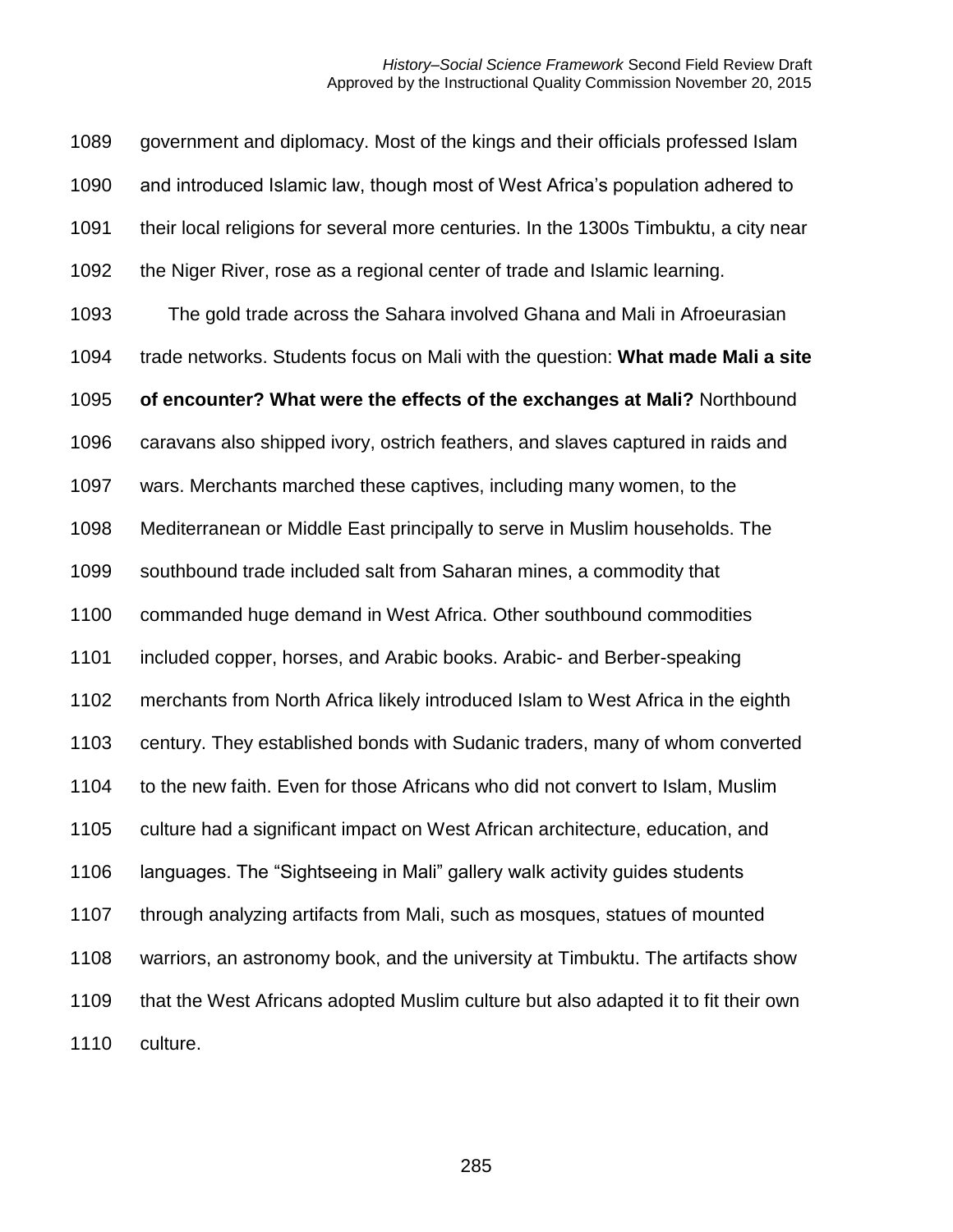1111 In order to probe more deeply into the history of West African kingdoms, students analyze this question: **How did Arab/North African and West African perspectives differ on West African kingdoms?** The **"**West African and Arab/North African Perspectives" activity contains excerpts from Arab/North African sources by al-Bakri, al-Umari, Ibn Khaldun, and Ibn Battuta, and one West African source, *The Epic of Sundiata*. All of the written sources about the West African kingdoms were written by Arab/North African writers, who thought 1118 that West African culture was more primitive than Arab culture. If the historian relies on their evidence alone, he or she would think that Islam and the gold trade were almost the creators of West African states. Students access a West African perspective in the *Epic of Sundiata (Sunjata)*, a heroic king associated with the rise of Mali. The epic was passed down by griots in an oral tradition until the mid- twentieth century, when one version of it was recorded in writing. In the close reading activity, students learn how to identify perspective as they compare passages. At the conclusion of this lesson, students work with the Sites of Encounter in the Medieval World map to analyze the position of Mali in the Islamic world, and compare that position at the end of a single trade route and within a single trade circle with Cairo's position at the center of many trade routes and three trade circles. A brief discussion on the differences between the cultural center and the periphery will introduce students to this geographical concept. 

**Sites of Encounter in the Medieval World, 1150-1490**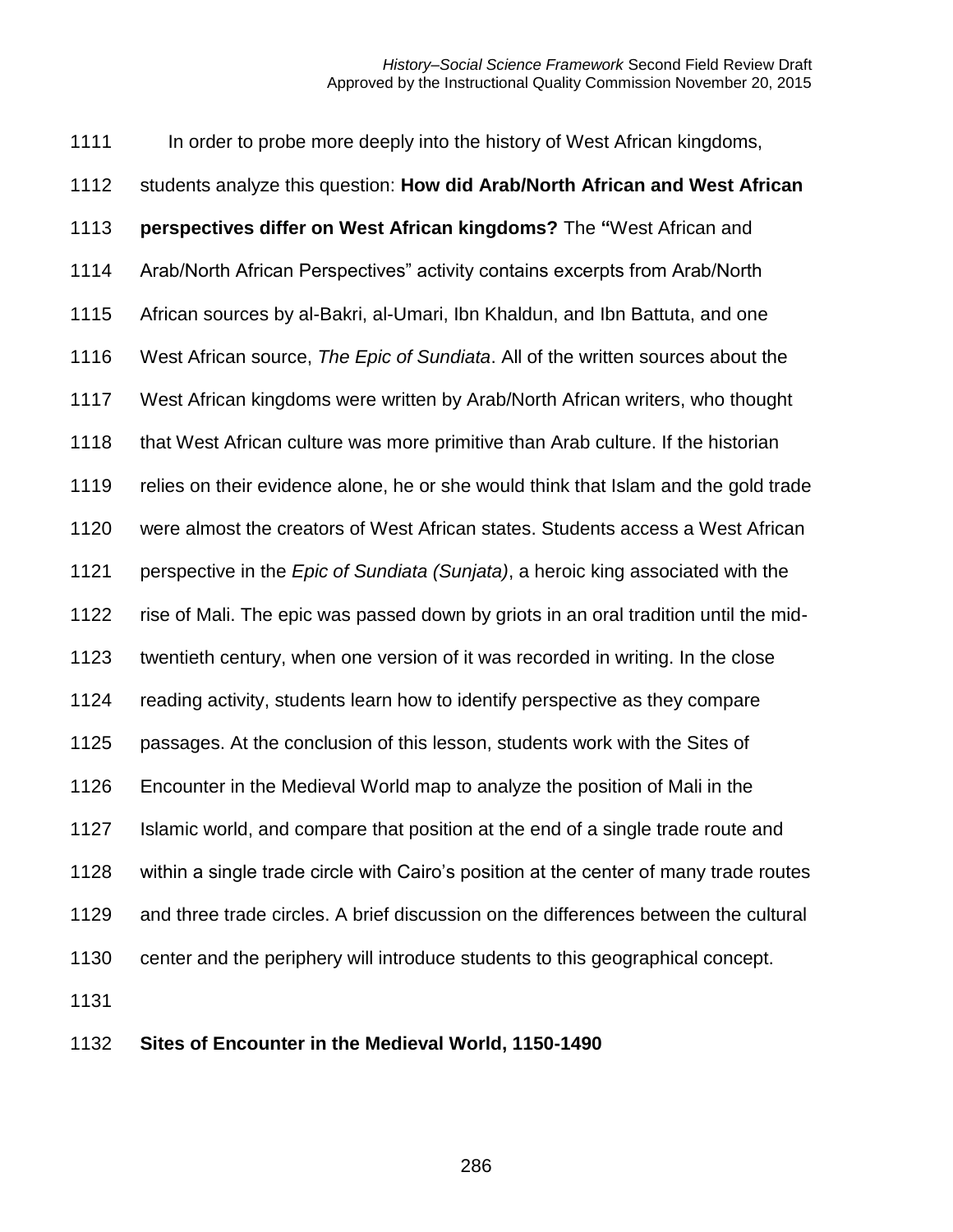*History–Social Science Framework* Second Field Review Draft Approved by the Instructional Quality Commission November 20, 2015

1133 • How did the Mongol Empire destroy states and increase the interconnection of Afroeurasia?

1135 • What were the effects of the exchanges at Majorca and Calicut?

1136 • How did increasing interconnection and trade, competition between states (and their people), and technological innovations lead to voyages of

 exploration? Around the year 1000 in Afroeurasia, technological innovations in agriculture

caused massive increases in productivity, population growth, settlement of new

lands, and a great expansion of manufacturing, trade, and urbanization. The

agricultural revolution between the Tang and Song dynasties made China the

center of industry, as it produced new inventions and luxury products desired

throughout Afroeurasia. Innovations spurred a huge expansion of agriculture in

Europe, cultivation of new lands, expansion of trade, and a rebirth of

manufacturing, trade, urban culture, and education. Networks of commercial,

technological and cultural exchange covered most of Afroeurasia. In the center,

1148 the Muslim world (now divided into many states) and India prospered as

producers of goods such as cotton cloth, spices, and swords, and also as

middlemen along the east-west trade routes. While people rarely traveled from

Spain to China, products, technologies, and ideas did. From 1200 to 1490, those

networks grew stronger, busier, and tighter.

 The attacks and domination of the Mongol Empire had a huge negative effect on states, empires, and many people of Eurasia, but it also greatly extended

trade, travel, and exchange between Afroeurasian societies. The teacher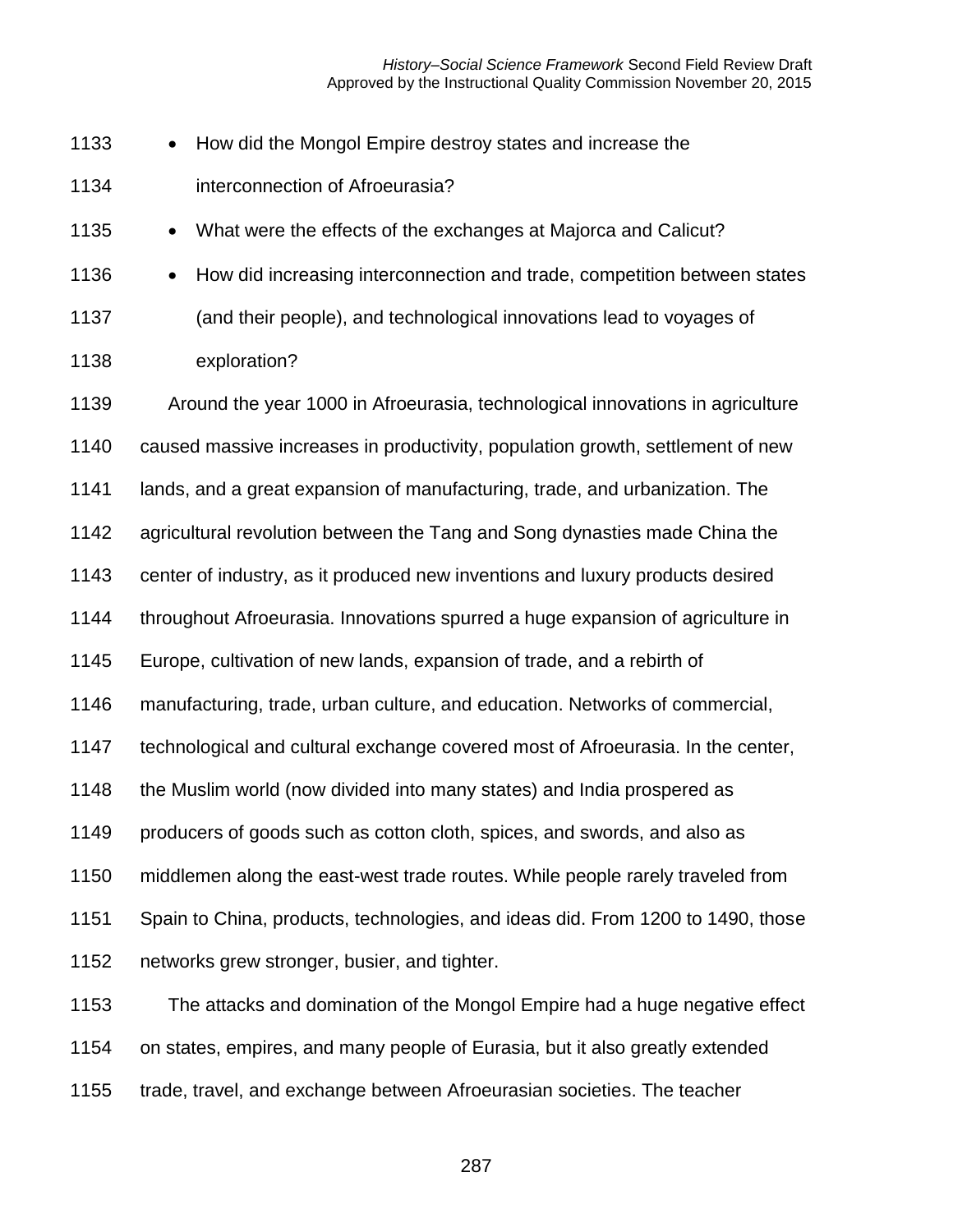| 1156 | introduces the question: How did the Mongol Empire destroy states and                |
|------|--------------------------------------------------------------------------------------|
| 1157 | increase the interconnection of Afroeurasia? In the late twelfth century,            |
| 1158 | nomadic warriors from the steppe and deserts north of China, the Mongol tribes       |
| 1159 | (and other Central Asian nomadic tribes), were united by a charismatic leader,       |
| 1160 | Chinggis (Genghis) Khan, who lead them to conquests across Eurasia. At its           |
| 1161 | height, the Mongol Empire was the largest land empire in world history. Mongols      |
| 1162 | were fierce and highly mobile fighters who terrified the people they conquered,      |
| 1163 | even though their numbers were small. Students examine maps of the Mongol            |
| 1164 | conquests and empire, and compare these with the Sites of Encounter in the           |
| 1165 | Medieval World interactive map, which has physical, religious, political and other   |
| 1166 | maps of Afroeurasia. After Chinggis Khan's death, the Mongol Empire split up         |
| 1167 | into four khanates. Chinggis' grandson, Hulagu Khan, was ruler of the II-Khanate.    |
| 1168 | Since the Muslim states were divided, individually they were no match for the        |
| 1169 | Mongol warriors. Hulagu conquered Persia, Syria and part of Anatolia and             |
| 1170 | destroyed the Abbasid Caliphate's capital of Baghdad. Although some feared           |
| 1171 | that the Mongols would destroy the Muslim world, the Egyptian Mamluk                 |
| 1172 | Sultanate fought the Mongol army and stopped its advance. Mongols in the             |
| 1173 | Khanate of the Golden Horde overran Russia and attacked Poland and Eastern           |
| 1174 | Europe. The Khanate of the Great Khan went to another grandson, Kubilai Khan,        |
| 1175 | who took over China from the Song dynasty. Kubilai established the Yuan              |
| 1176 | dynasty and kept many Chinese customs, but replaced Confucian scholar-               |
| 1177 | officials with foreign administrators. The Mongols conquered states in Southeast     |
| 1178 | Asia and tried twice to invade Japan in the late thirteenth century, but failed both |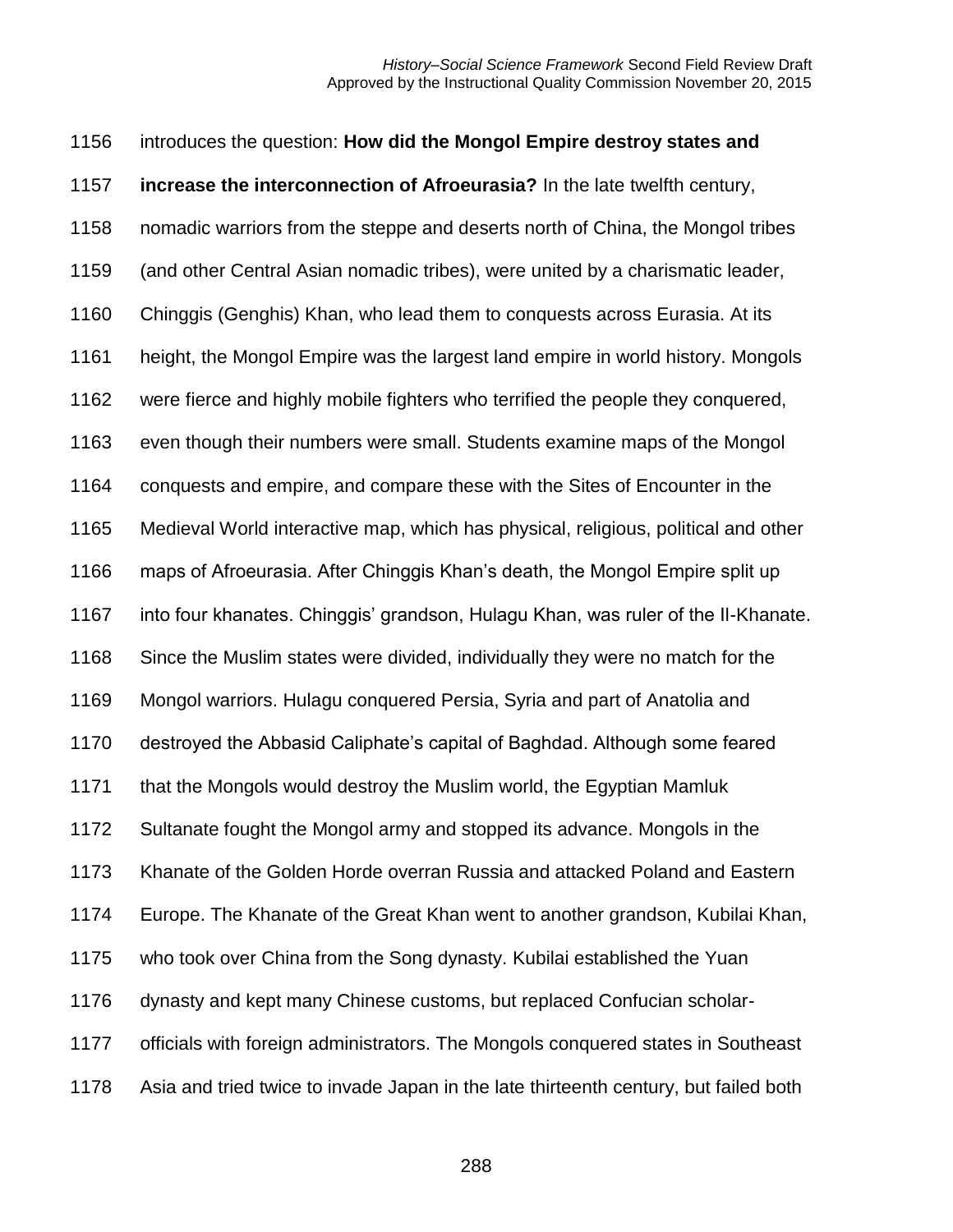times. The domination of the Mongols did not last long; three of the four Mongol khanates fell by 100 years after the conquest.

 Although the Mongols killed many people and destroyed many cities in its conquest, after the conquest, the Mongols tolerated all religions and protected and promoted trade across Eurasia. Under their protection, the land trade route from China to the Mediterranean re-opened and trade boomed. The Mongols also moved people around throughout their empire, using, for example, Persian and Arab administrators in China, and facilitating the journey of Marco Polo (and many other less famous people) from Venice to China. The increase in interaction also spread Chinese technologies and ideas into the Muslim and Christian worlds. To understand both the negative and positive effects of the Mongol conquest and empire, student groups do a gallery walk with visuals of a Mongol passport, hunting scroll, gold textile, and a Persian tile with Chinese motifs, and an excerpt from Marco Polo describing the Mongolian postal service. Students cite evidence from each primary source on a source analysis template to answer the question: **How did the Mongol Empire increase the** 

**interconnection of Afroeurasia?**

After the Mongol khanates fell, new states and empires arose. As the Il-

Khanate declined, Turkish kingdoms replaced the Mongols. These Turkish

warriors originally came from Central Asia, and spread into the Muslim world

- after their conversion to Islam. Combining dedication to religious ideas with the
- mounted warrior tradition of Central Asia, they took over the settled Muslim
- lands. In the west, Turkish armies took over most of Anatolia from the Byzantine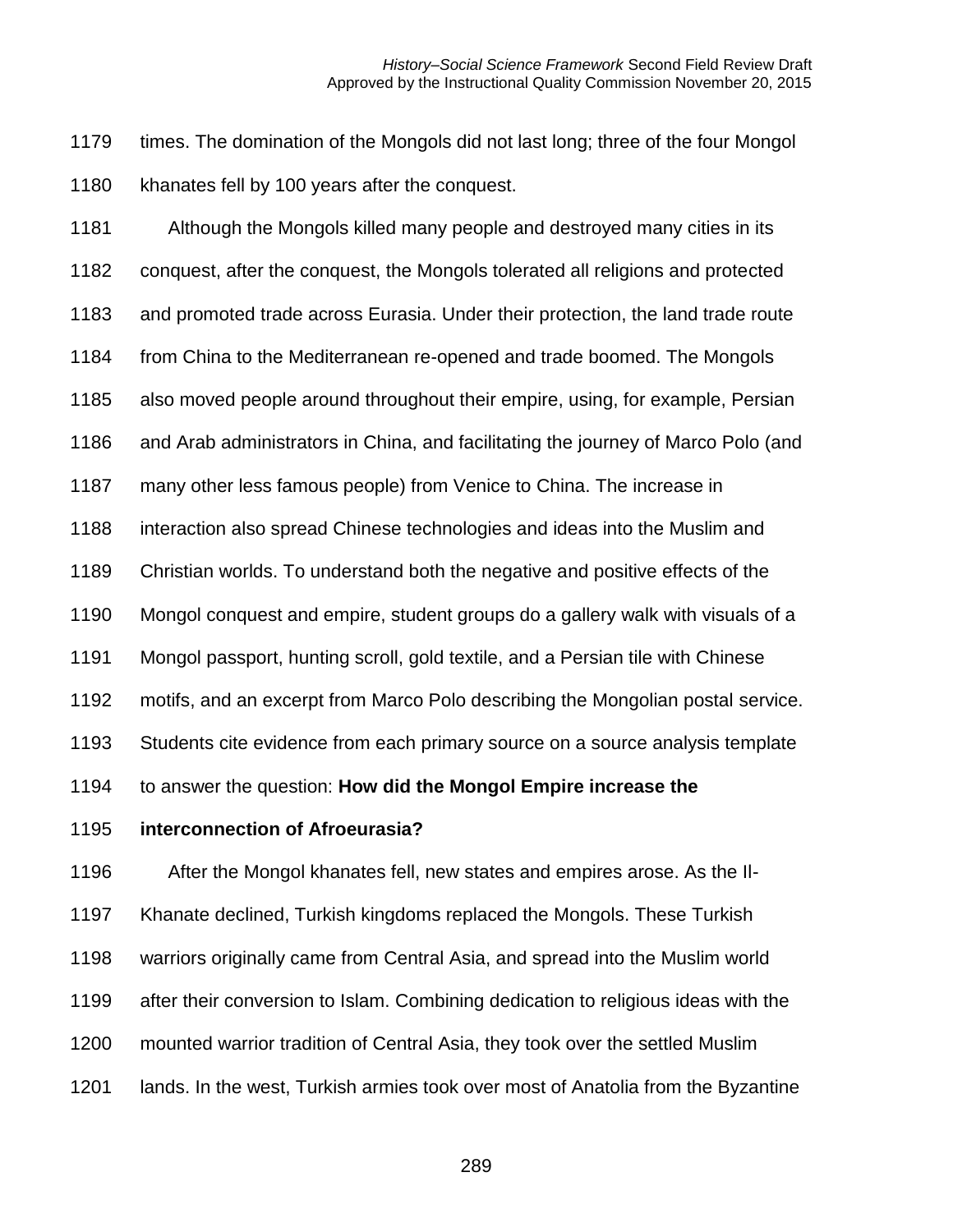Empire (a conquest which set off the Crusades). One of the Turkish leaders, Osman, created the Ottoman Empire in 1326. He and his successors conquered all of Anatolia, Greece, and most of the Balkan peninsula in eastern Europe, before conquering Constantinople in 1453 and bringing the Byzantine Empire to an end. Other Turkish dynasties took over Persia (the Safavids) and northern India (the Mughals). In China, the native Ming dynasty removed the Mongols and returned the administration of China's government to Confucian scholar-officials. In the remainder of this unit, students with engage with this question: **How did increasing interconnection and trade, competition between states (and their people), and technological innovations lead to voyages of exploration?** Most states and empires supported trade as the rulers and elite groups wanted access to products such as silk from China, Persia, Syria, and Egypt; spices from India and Southeast Asia; cotton cloth from India and Egypt; and gold from West Africa. Kings and their officials also realized that trade made 1216 their states strong and increased their tax income. Some used their military power to take over trade centers that belonged to other states or to dominate trade routes. As trade connections, imperial expansion, and travel increased in Afroeurasia, both conflict and cooperation occurred at sites of encounter. Competition between states for land and resources and between the followers of different religions made many encounters violent. At the same time, people from different cultures found ways to cooperate so that they could trade and coexist. Of the major regions of Afroeurasia, medieval Christendom had one of the least developed but also one of the fastest growing economies. There were few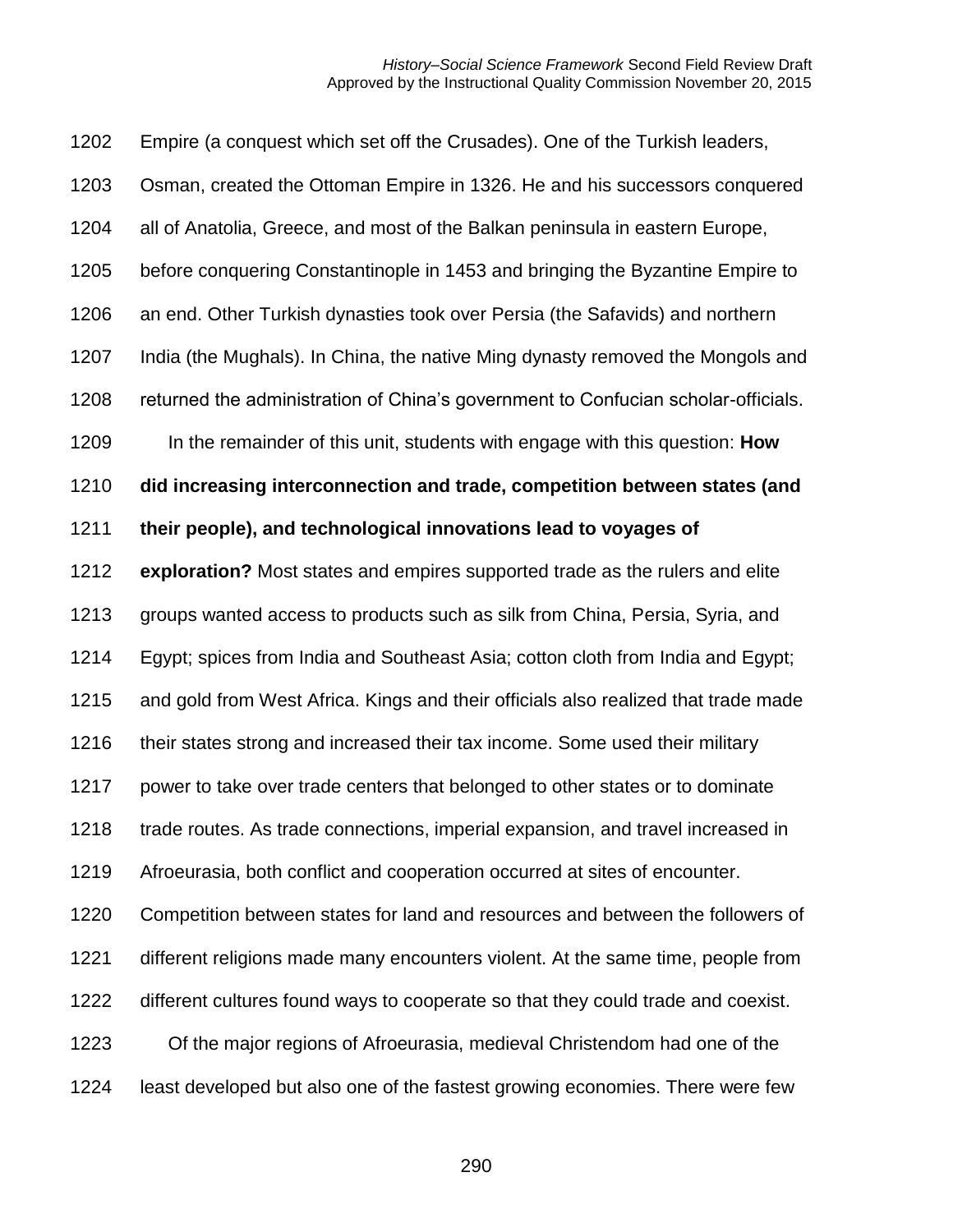European products that people in Asia and Africa wanted to buy, but there was a large and growing market in Europe for Asian spices, cloth, porcelain, and other goods. Europe had to export silver and gold to pay for these goods. Most of the silver ended up in China. Between about 1000 and 1300 CE, the ships and traders from Venice and Genoa rose to dominate long-distance commerce to Europe from Cairo and other Muslim trade cities in Southwestern Asia and North Africa. During the same time period, certain states of Western Christendom, notably England, France, Castile, and Aragon grew stronger and more centralized. The kings of Castile, Aragon, and other Christian kingdoms of Iberia fought against Muslim kingdoms of al-Andalus for both religious and political reasons. As a case study of Christian, Muslim and Jewish interaction in medieval Iberia, students analyze the site of encounter, Majorca, with the question: **What were the effects of the exchanges at Majorca?** King James I of Aragon conquered this island off the eastern coast of the Iberian Peninsula from its Muslim Almohad rulers in 1229. Students read excerpts from James's *Autobiography* in a guided activity that teaches them how to cite evidence. They learn that James was motivated in part by Majorca's position as a trading and shipping center for the western Mediterranean and the Maghribi ports, which controlled the gold trade from Mali. Catalan merchants urged James to take over Majorca because they wanted to gain access to those markets. On the Majorcan base and elsewhere in Iberia, Catalans, Genoese, Iberian Jews, Iberian Muslims (Moors), and Portuguese developed maps, such as the Catalan Atlas, ships, and navigational technology which gave Mediterranean shippers access to the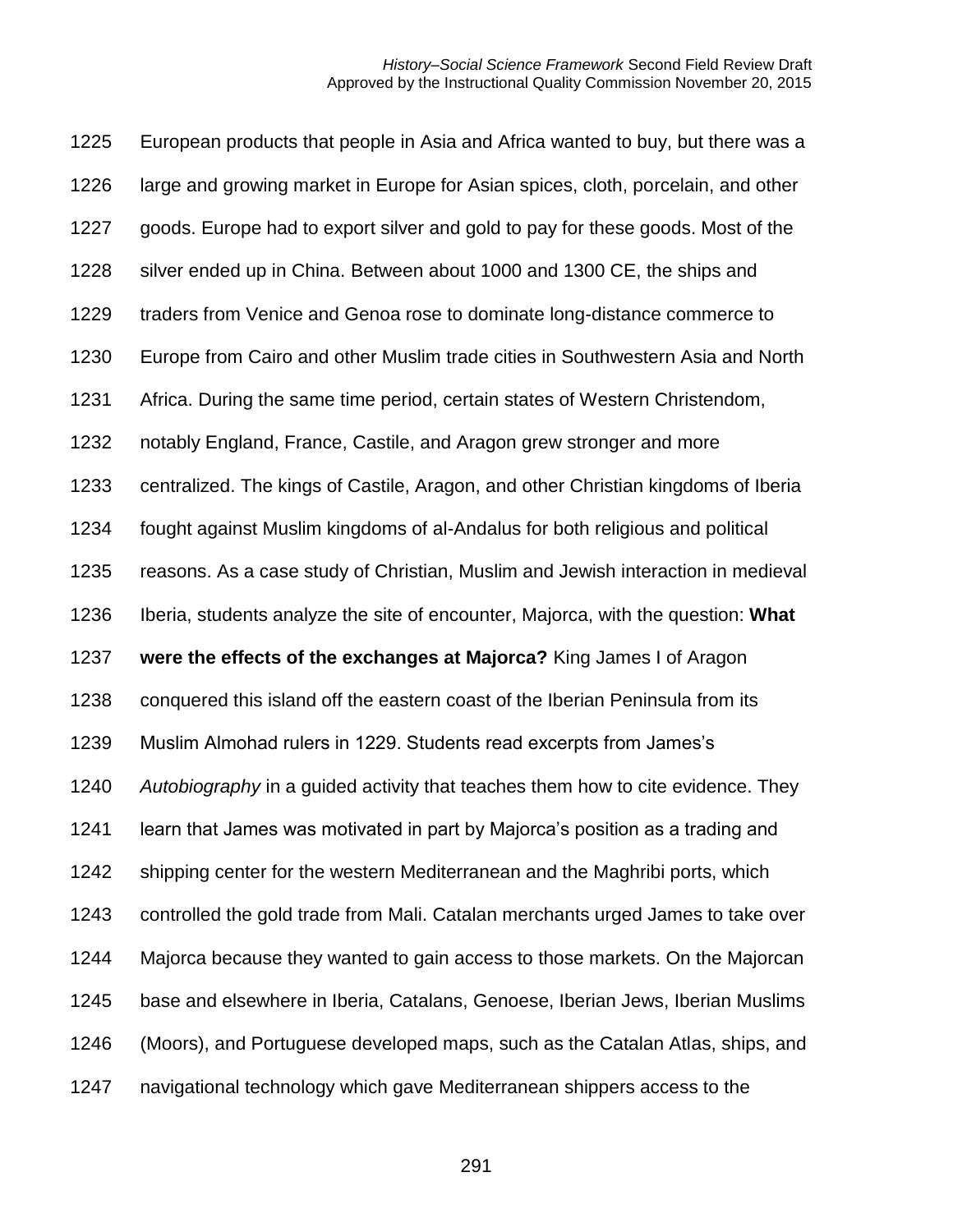Atlantic Ocean. Accessing the Catalan Atlas reproductions online, students closely examine this early map of Afroeurasia to identify its improved features, such as accurate coastlines and a compass rose. In a gallery walk, they analyze objects, such as the lateen sail and the astrolabe, adopted from the Islamic world, and the compass, invented in China, and visuals of medieval ships to identify the technological improvements. These examples demonstrate the synthesis of creative energies that a site of encounter often produces. Using this technology, Catalans and Portuguese began exploring the African coast (looking for a different route to the gold fields of West Africa). However, increasing intolerance of the Iberian Christian kingdoms to Jews and Muslims ended that multicultural society by 1500. In the "Investigative Reporting on Intolerance," student groups read excerpts from al-Idrisi, Benjamin of Tudela, Ramon Llull, or Ferdinand and Isabella. Then the student group designs and acts out an investigative report (as for TV news or a cell phone I-Report). Each student in the group plays a role in the report, which can be videotaped, recorded on a cell phone, or acted out live. All reports are shown to the class, and students record specific information and evidence on a chart. The teacher concludes by pointing out that England, France, and other states also expelled Jews in this period. Tired of the persecution, many European Jews migrated to Poland, where the government gave them security and rights, Russia, and elsewhere in Eastern Europe.

 Next the students switch to a site of encounter in India, Calicut, a major trade center of the Indian Ocean trading network. As they explore the question: **What**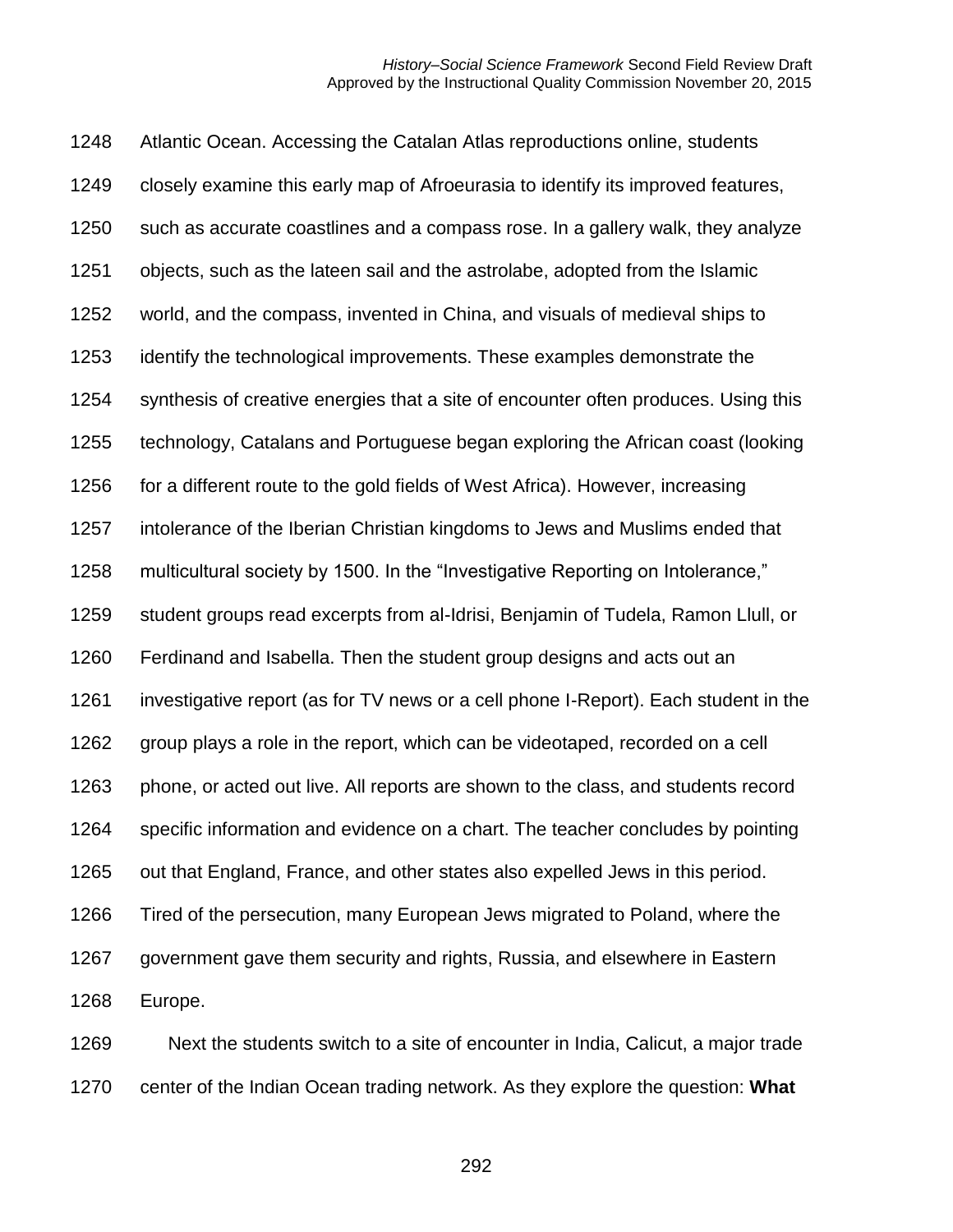**were the effects of the exchanges at Calicut?** students learn about both the fifteenth-century Indian Ocean trade and the advent of the Portuguese in 1498. In the "What's so Hot about Spices?" activity, students examine written and visual primary sources about popular spices, where they were grown, and how they were used as flavorings, medicines, and perfumes. Using the Sites of Encounter in the Medieval World map, students study the Indian Ocean monsoon patterns and tables of medieval sailing seasons to determine the effects on ships, merchants, and sailors. Ships from many states visited Calicut, including Chinese junks and the huge fleets led by Admiral Zheng He. Between 1405 and 1433, the Ming emperor sent out enormous fleets of hundreds of ships on seven major voyages to trade and collect tribute in the Indian Ocean, advancing as far west as the Red Sea and East Africa. Although after 1433, the Ming emperors did not send out any more naval fleets, trade continued. In the "Analyzing Perspectives on Calicut and Trade" group activity, students read primary sources written by Arab travelers, Jewish merchants, Persian ambassadors, Chinese officers and explorers, and Portuguese explorers. Each group member chooses an equal share of the sources, which he or she reads aloud to the group and then guides a discussion, as everyone else fills out a source analysis chart. Students use the evidence to write an essay on the question: **What were the effects of the exchanges at Calicut?** The lesson has the writing prompt, instructions for evidence use, an effects organization chart, an evidence analysis chart, an essay frame, and a grading rubric. The teacher selects among these resources those that will support English Learners and struggling writers as appropriate.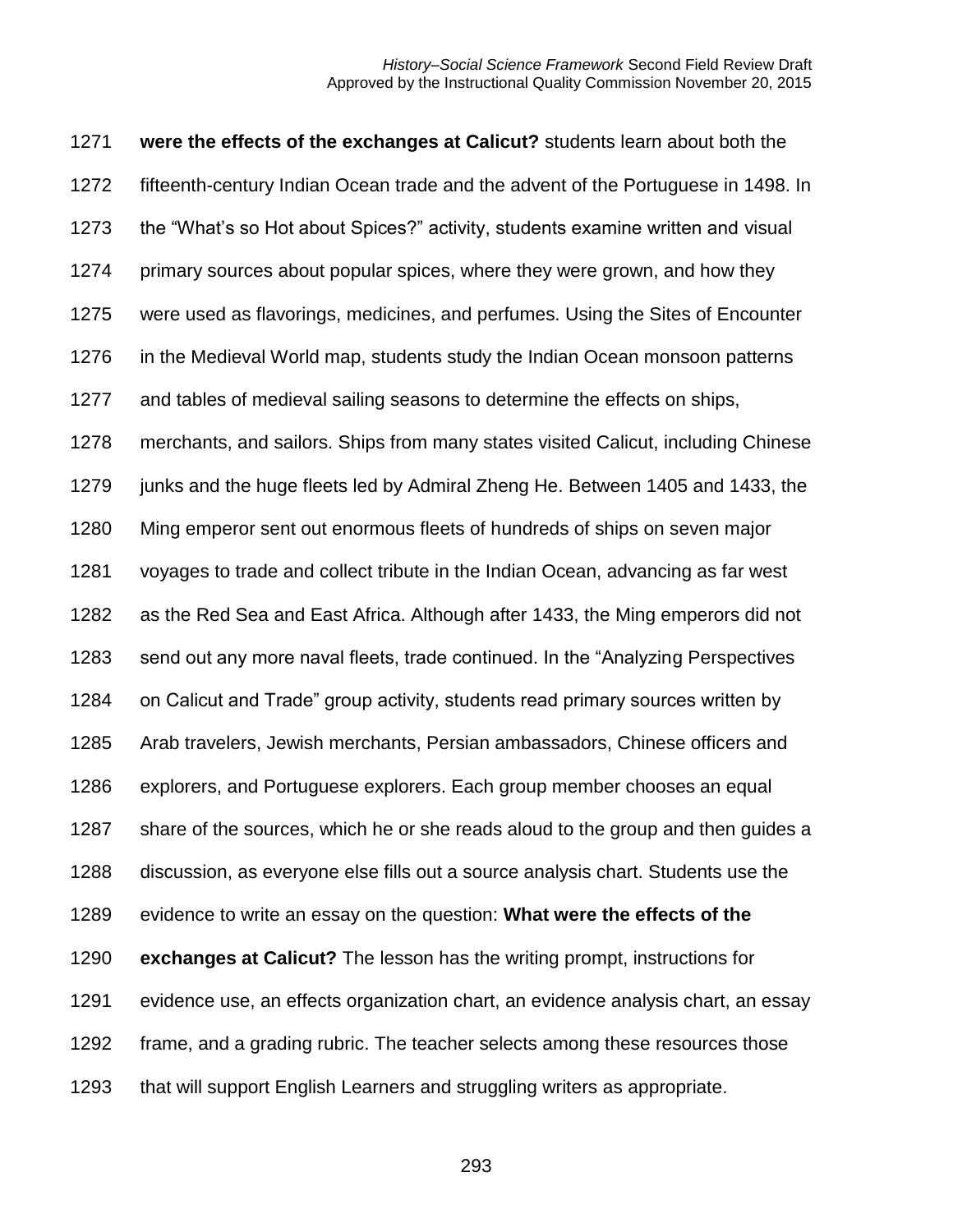| 1294 | To conclude, the teacher returns to central question: How did increasing                            |  |  |  |  |
|------|-----------------------------------------------------------------------------------------------------|--|--|--|--|
| 1295 | interconnection and trade, competition between states (and their people),                           |  |  |  |  |
| 1296 | and technological innovations lead to voyages of exploration? He or she                             |  |  |  |  |
| 1297 | asks students to identify examples of each of these causes from Majorca and                         |  |  |  |  |
| 1298 | Calicut. Comparison of the voyages of Zheng He with those of Columbus and/or                        |  |  |  |  |
| 1299 | Da Gama makes a good transition to the next unit.                                                   |  |  |  |  |
| 1300 |                                                                                                     |  |  |  |  |
| 1301 | Global Convergence, 1450-1750                                                                       |  |  |  |  |
| 1302 | What impact did human expansion in the voyages of exploration have on<br>$\bullet$                  |  |  |  |  |
| 1303 | the environment, trade networks, and global interconnection?                                        |  |  |  |  |
| 1304 | Why did the Europeans use colonialism to interact with Native Americans<br>$\bullet$                |  |  |  |  |
| 1305 | and some Southeast Asians? What were the effects of colonialism on the                              |  |  |  |  |
| 1306 | colonized people?                                                                                   |  |  |  |  |
| 1307 | What were the effects of exchanges at Tenochtitlán/Mexico City in the 16 <sup>th</sup><br>$\bullet$ |  |  |  |  |
| 1308 | through 18 <sup>th</sup> centuries?                                                                 |  |  |  |  |
| 1309 | Was slavery always racial?                                                                          |  |  |  |  |
| 1310 | How did the gunpowder empires (Ming/Manchu China, Mughal India,                                     |  |  |  |  |
| 1311 | Safavid Persia, Ottoman Empire, Russia, Spain, later France and                                     |  |  |  |  |
| 1312 | England) extend their power over people and territories?                                            |  |  |  |  |
| 1313 | This unit begins with the question: What impact did human expansion in                              |  |  |  |  |
| 1314 | the voyages of exploration have on the environment, trade networks, and                             |  |  |  |  |
| 1315 | global interconnection? In the last unit, students investigated the state of                        |  |  |  |  |
| 1316 | Afroeurasian trade and power before the voyages of exploration and the                              |  |  |  |  |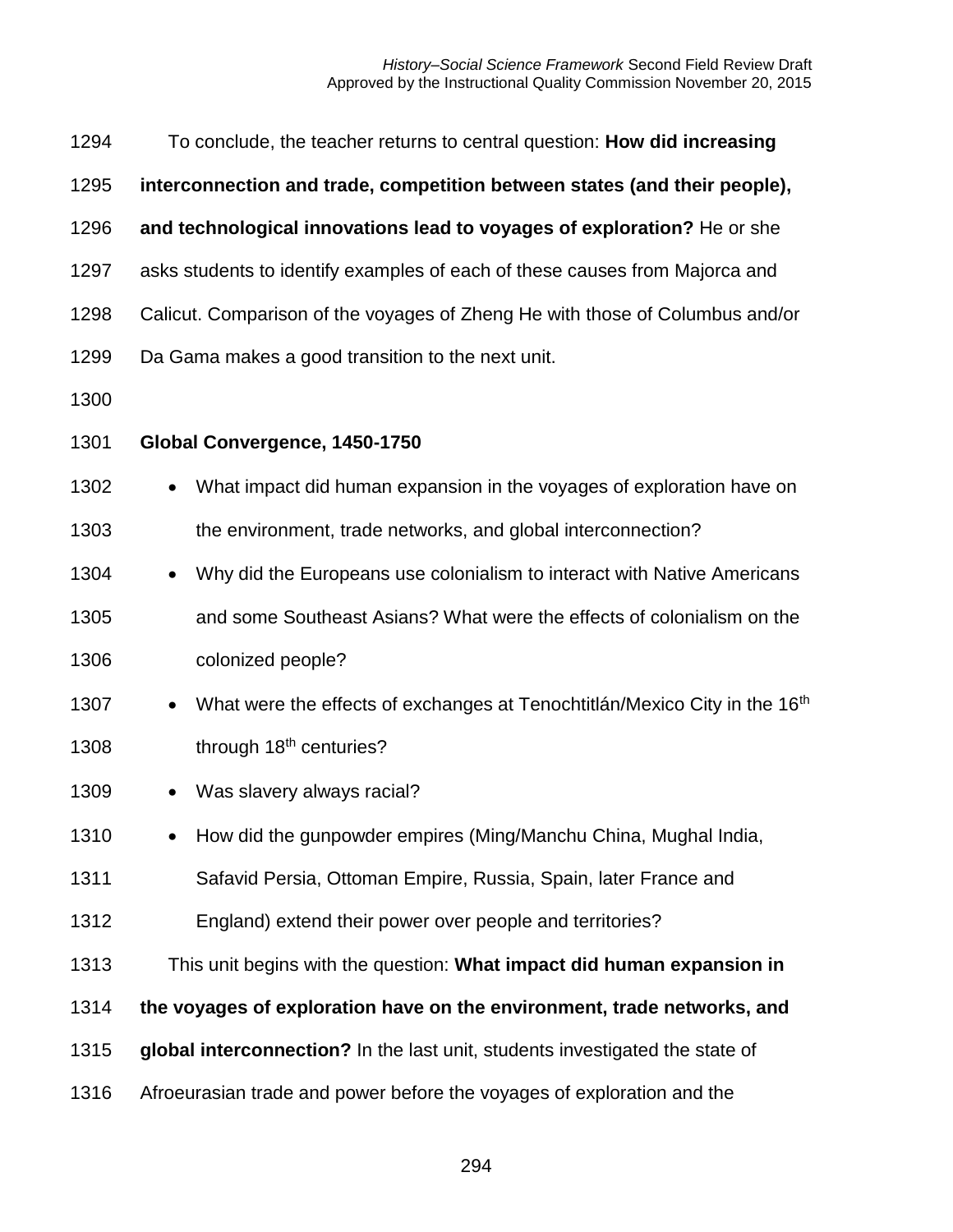| 1317 | technological developments in ships and navigation that enabled the European     |
|------|----------------------------------------------------------------------------------|
| 1318 | voyages. They examined the Chinese voyages of exploration led by Zheng He        |
| 1319 | and the initial Portuguese voyages around Africa to India and Calicut. Now they  |
| 1320 | turn to the Spanish and Portuguese voyages across the Atlantic begun by          |
| 1321 | Columbus. As a result of these voyages, new oceanic routes connected nearly      |
| 1322 | every inhabited part of the world. The Early Modern Period witnessed greater     |
| 1323 | global connection and exchange, as European conquests and encounters in the      |
| 1324 | Americas linked both hemispheres in significant ways.                            |
| 1325 | People, plants, and animals were introduced to places where they had             |
| 1326 | previously been unknown. This "Columbian Exchange" led to profound changes       |
| 1327 | in economies, diets, social organization, and, in the Americas, to a massive     |
| 1328 | devastation of Indian populations because of exposure to new disease             |
| 1329 | microorganisms originating in Afroeurasia. The Columbian Exchange marks the      |
| 1330 | important biological exchange of disease, flora, and fauna between both          |
| 1331 | hemispheres. Students investigate the transfers of American crops such as        |
| 1332 | maize, potatoes, and manioc to Afroeurasia, as well as addictive substances      |
| 1333 | such as tobacco and chocolate. From Afroeurasia, the Americas acquired           |
| 1334 | horses, cows, pigs, and sheep. Introduction of new staple crops helped increase  |
| 1335 | the population in much of Afroeurasia, and the imported animals and plants       |
| 1336 | transformed the landscapes of the Americas. The Colombian Exchange also          |
| 1337 | occurred across the Pacific Ocean: American crops transplanted to China grew     |
| 1338 | the Chinese economy, while the chili pepper sent to Southeast Asia affected food |
| 1339 | preparation, the economy, and culture. The diffusion of Afroeurasian diseases to |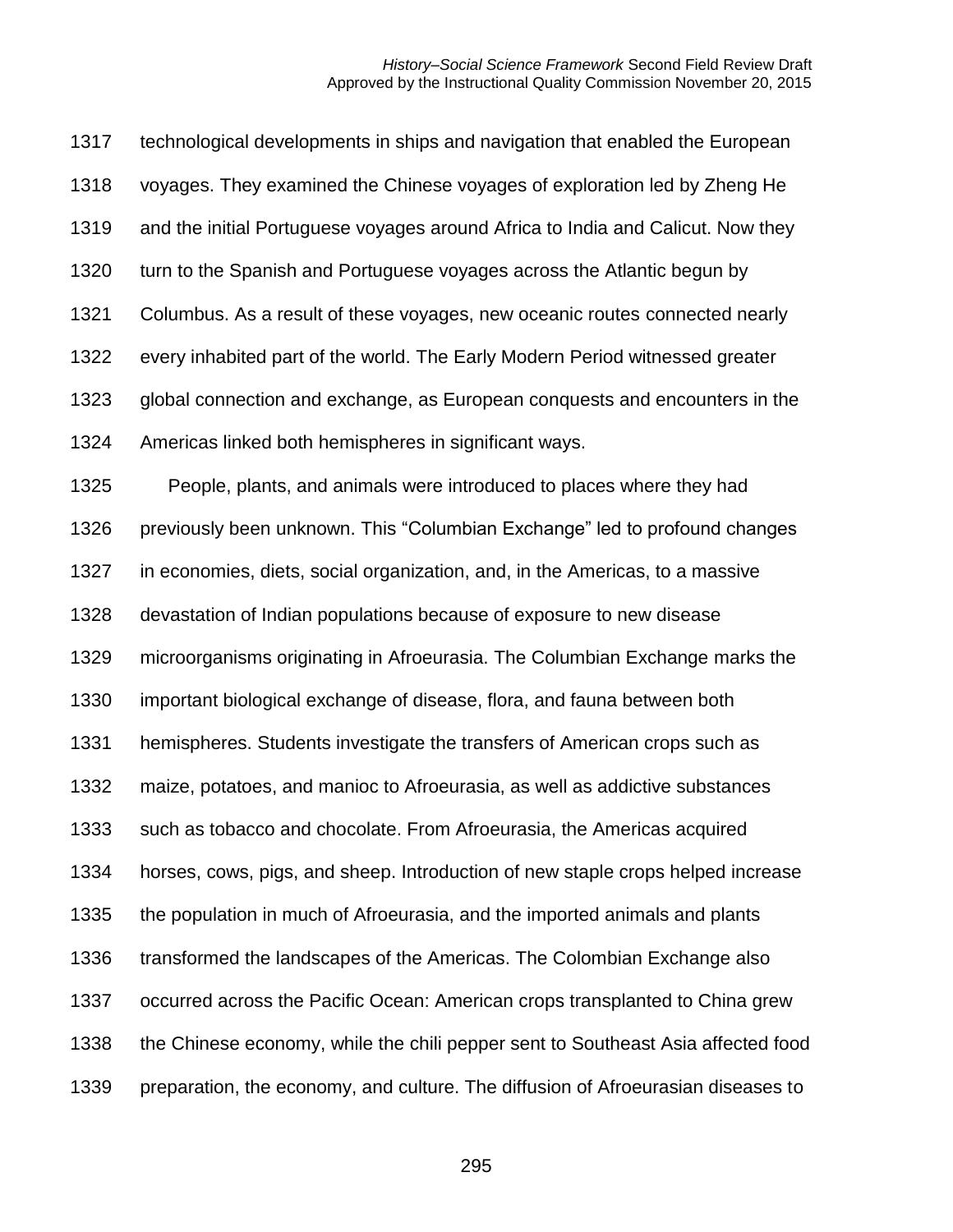| 1340 | the Americas had catastrophic demographic consequences. The mortality of as        |
|------|------------------------------------------------------------------------------------|
| 1341 | much as 90% of Native American population allowed European newcomers to            |
| 1342 | conquer territories in the Americas. Migration by Europeans and forced migration   |
| 1343 | of Africans to the Americas led to a radically different population mix and the    |
| 1344 | emergence of new hybrid populations and cultures. Africans enslaved and forced     |
| 1345 | to migrate outnumbered Europeans in the Americas until the nineteenth century.     |
| 1346 | The loss of so many people caused severe economic and demographic                  |
| 1347 | disruption in tropical Africa. The effects of the Columbian Exchange were          |
| 1348 | profound environmental change and huge human population shifts.                    |
| 1349 | European voyages to the Americas and the Indian Ocean transformed world            |
| 1350 | trade networks. The Spanish extracted precious metals, gold and especially         |
| 1351 | silver, and the Portuguese, Dutch, French, and English extracted raw materials,    |
| 1352 | such as lumber and furs, from their American colonies and shipped them to          |
| 1353 | Afroeurasia. Europeans set up plantations to grow cash crops that were exported    |
| 1354 | to Afroeurasia. The result was a massive influx of wealth into Europe. However,    |
| 1355 | Asia remained the world's most productive center of agriculture and                |
| 1356 | manufacturing until near the end of this era. Chinese products were so highly      |
| 1357 | desired in the European market that a substantial portion of the silver taken from |
| 1358 | the New World ended up in China as payment for Chinese products exported to        |
| 1359 | Europe. European states and merchants also took over the shipping of products      |
| 1360 | around the world's oceans and seas, gradually replacing the merchant fleets of     |
| 1361 | other regions. These European states frequently battled with each other to         |
| 1362 | dominate shipping routes, trade cities, and lands with desirable resources. The    |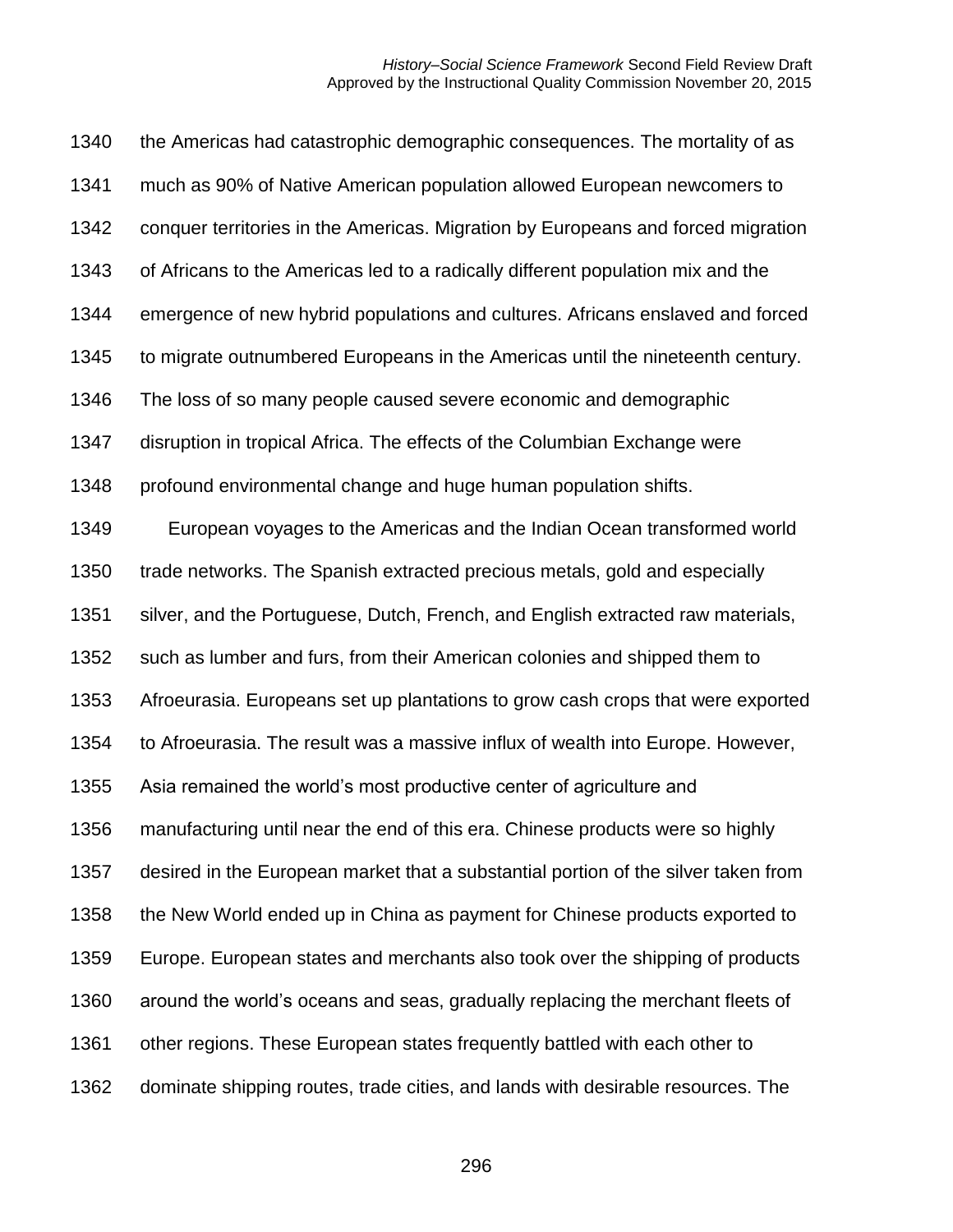| 1363 | Portuguese battled Indian, Arab, and Southeast Asian shippers in the Indian        |
|------|------------------------------------------------------------------------------------|
| 1364 | Ocean, but the Portuguese were soon themselves attacked and replaced by the        |
| 1365 | Dutch, who took over the spice islands of Southeast Asia. French and English       |
| 1366 | fleets and pirates battled Spanish fleets in the Atlantic and Pacific. Ocean trade |
| 1367 | expanded and became more militarized as the Europeans took over shipping.          |
| 1368 | Students analyze maps to see how the more important voyages of exploration         |
| 1369 | led to the development of global trading patterns and the location of European     |
| 1370 | colonies by 1750.                                                                  |
| 1371 | Next students investigate the question: Why did the Europeans use                  |
| 1372 | colonialism to interact with Native Americans and some Southeast Asians?           |
| 1373 | What were the effects of colonialism on the colonized people? It's important       |
| 1374 | for students to recognize that the Europeans did not take over China, India,       |
| 1375 | Africa, and most of Asia until the nineteenth century. For this entire period,     |
| 1376 | therefore, the major Afroeurasian centers – China, India, and the Islamic World –  |
| 1377 | were too strong for Europeans to conquer. In lands where states were not as        |
| 1378 | strong, Europeans established colonies. European armies used gunpowder             |
| 1379 | weapons to defeat local resistance. Europeans became the government rulers         |
| 1380 | and officials and changed the laws. They also took desirable land away from the    |
| 1381 | native owners and gave it to Europeans. Often the Europeans used the land to       |
| 1382 | grow tropical commercial crops for sale in Afroeurasia. Sometimes the European     |
| 1383 | government and army forced the native people to work for the Europeans as          |
| 1384 | well. Finally, European Christian missionaries spread through the colonies trying  |
| 1385 | to convert local people to Christianity. Some states, such as Spain and Portugal,  |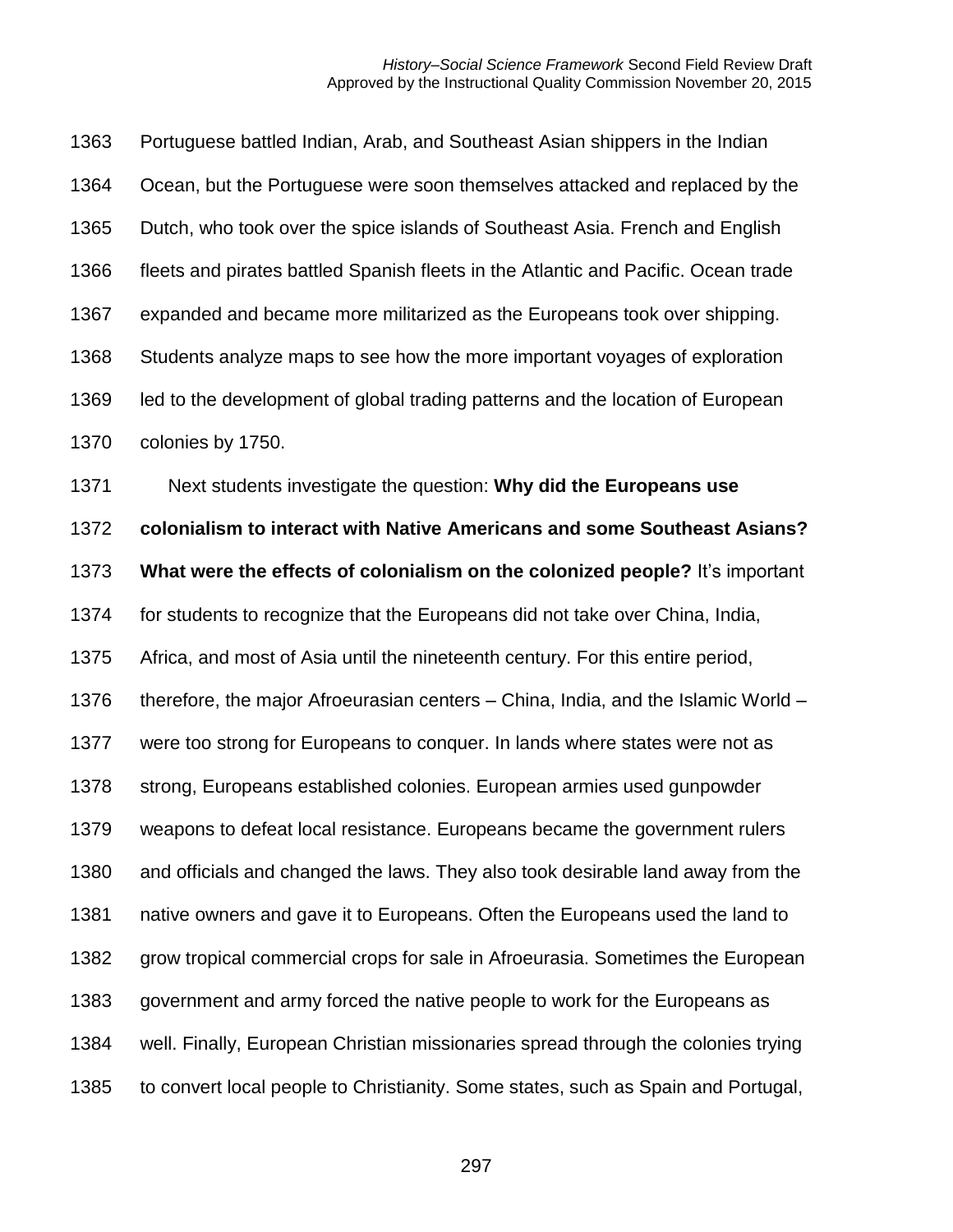supported these missionaries and helped to force local people to change their religion; other states, such as the Netherlands, did not pay much attention to missionary activities. The teacher uses a guided discussion format to address the question: **Why did the Europeans use colonialism to interact with Native Americans and some Southeast Asians?** Students brainstorm possible motives of Europeans and weigh the relative importance of power, wealth, competition with other European states, and religion, using a discussion guide with sentence starters modeling academic language. As a group, students rank the possible motives and explain their reasons, and each student individually writes a one-sentence interpretation (argument or claim) answering the question. The teacher emphasizes that although many states had conquered sites of encounter in the past, colonialism was a new form of interaction between cultures 1398 that was unequal and exploitative. 1399 In addition to conquering areas where there were divisions among many states, such as Sumatra, Java, Malaysia, and the Philippines, or where there

were no states, such as the Caribbean islands, Spanish conquerors took over

both the Aztec and Inca empires in the early sixteenth century. Students assess

explanations that historians have given for their defeat at the hands of small

numbers of Europeans. Two key factors aided European military efforts. The first

was the introduction of infectious diseases, such as smallpox and measles,

which were endemic in Africa and Eurasia, but against which American Indian

populations lacked even partial immunities. These diseases began to ravage

societies in both North and South America shortly after the Spanish invasions got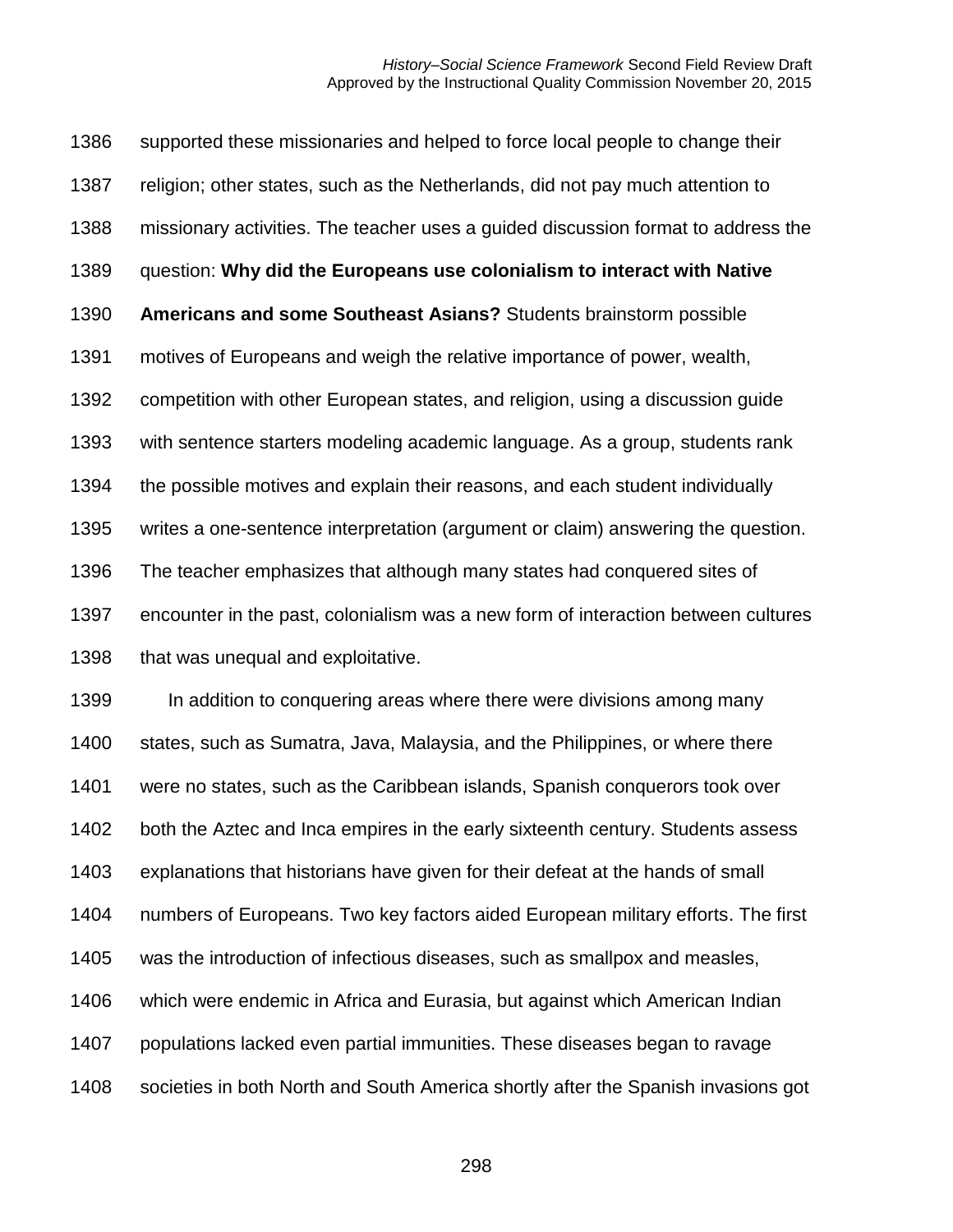|  | 1409 underway. The second factor was Spanish success at allying with local groups, |  |  |
|--|------------------------------------------------------------------------------------|--|--|
|  |                                                                                    |  |  |

- 1410 notably the Tlaxcalans, who wished to free themselves from Aztec rule. In the
- 1411 California EEI Curriculum Unit "Broken Jade and Tarnished Gold," students learn
- 1412 that the Spanish needed the natural resources of the region, with a goal of
- 1413 sustaining their own economic and political systems in the "Old World." They
- 1414 explore many human social factors including greed, religious fervor, and disease
- 1415 that left the Spanish in control of vast lands in Central and South America,
- 1416 eventually propelling the empire to expand into the lands to the north, including
- 1417 California.

## **Grade Seven Classroom Example: The Spanish Conquest of Mexico**

To assess the impact of the Spanish conquest, Mr. Brown's students return to the question: **What were effects of exchanges at Tenochtitlán/Mexico City in the 16th through 18th centuries?** The students begin by analyzing images of the conquest and interactions between Spanish and Aztecs/Mexica, which can be found in the image exercises in the "Conquest of Mexico" materials at the American Historical Association's *Teaching and Learning in a Digital Age* website.

After Mr. Brown explains how to analyze perspective or point of view, student pairs source the images and identify evidence of exchanges, effects of exchanges, and perspective. As they share their evidence, Mr. Brown guides and refines their understanding of perspective or point of view. Next they engage in a close reading of excerpts from accounts of the conquest and its early impact from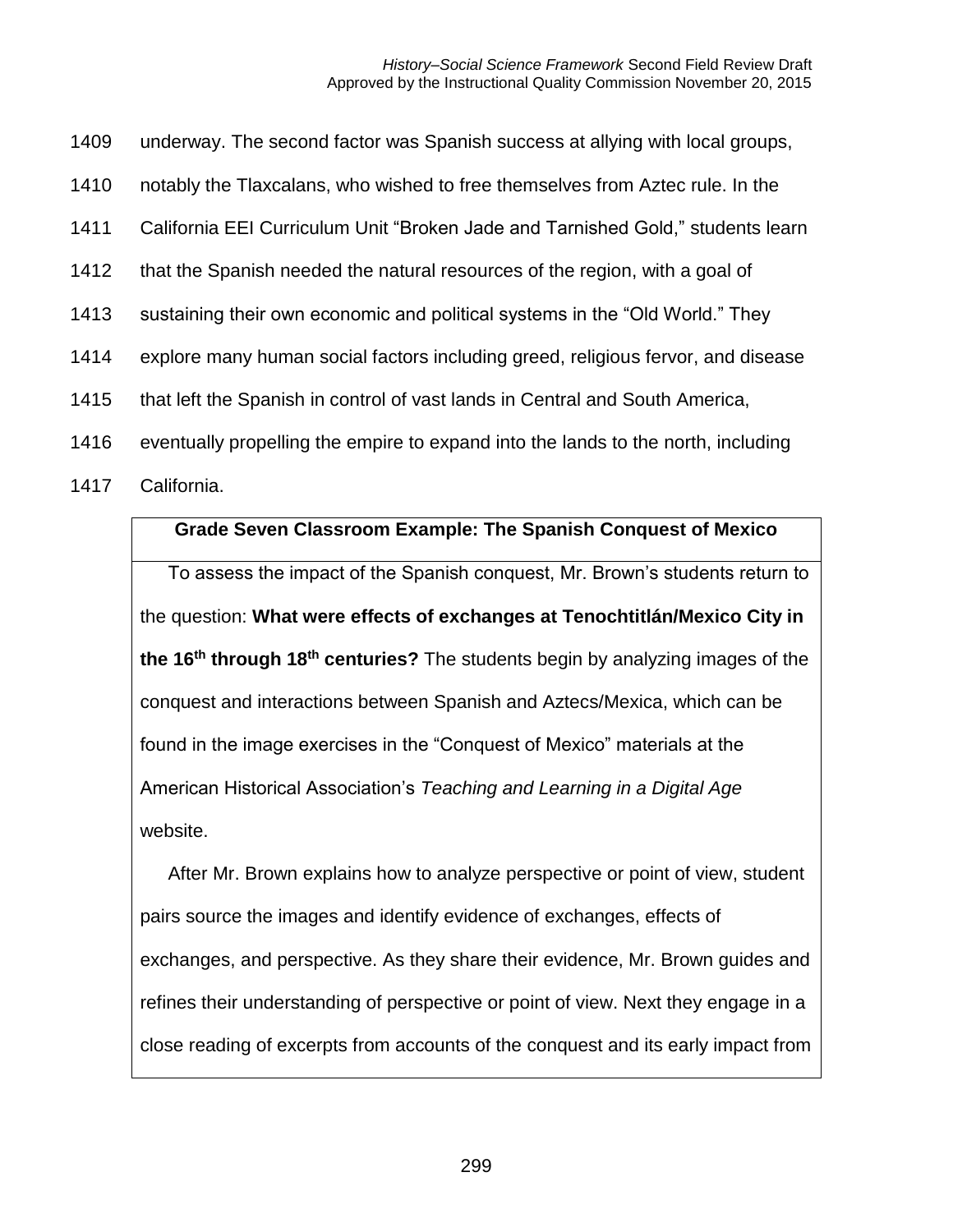the Letters of Cortés, the *True History* of Díaz del Castillo, *Broken Spears*, the *Florentine Codex*, and the *Short Account of the Destruction of the Indies* by De Las Casas. (Excerpts in English and Spanish from all of these works are readily available on the web, except for *Broken Spears*, collection of Aztec writings about the conquest that was originally written in Nahautl and recently edited and translated into English.) Sometimes Mr. Brown has all students read every document; other times he divides the documents between student groups. (The most effective division would have students read one Spanish account and one Aztec account that addressed the same event or topic.)

Each student reads the document individually first, and then discusses the question: **What is this reading about?** with a partner. In the second reading, students fill out a sentence deconstruction chart that breaks down the most crucial sentence or sentences of the text, complete a worksheet that helps them identify unfamiliar vocabulary in context, and then answer text-dependent questions. For the third reading, the students mark up and annotate the text, using cognitive markers (for exchanges, effects of exchanges, loaded words, evidence of perspective or point of view, questions).

After reading all the documents, students meet in groups, identify the exchanges and effects of exchanges and cite evidence for each on an effects analysis graphic organizer. As Mr. Brown displays the graphic organizer of several groups on the elmo, he or she helps students group together common exchanges, state their points in academic language, and understand any unclear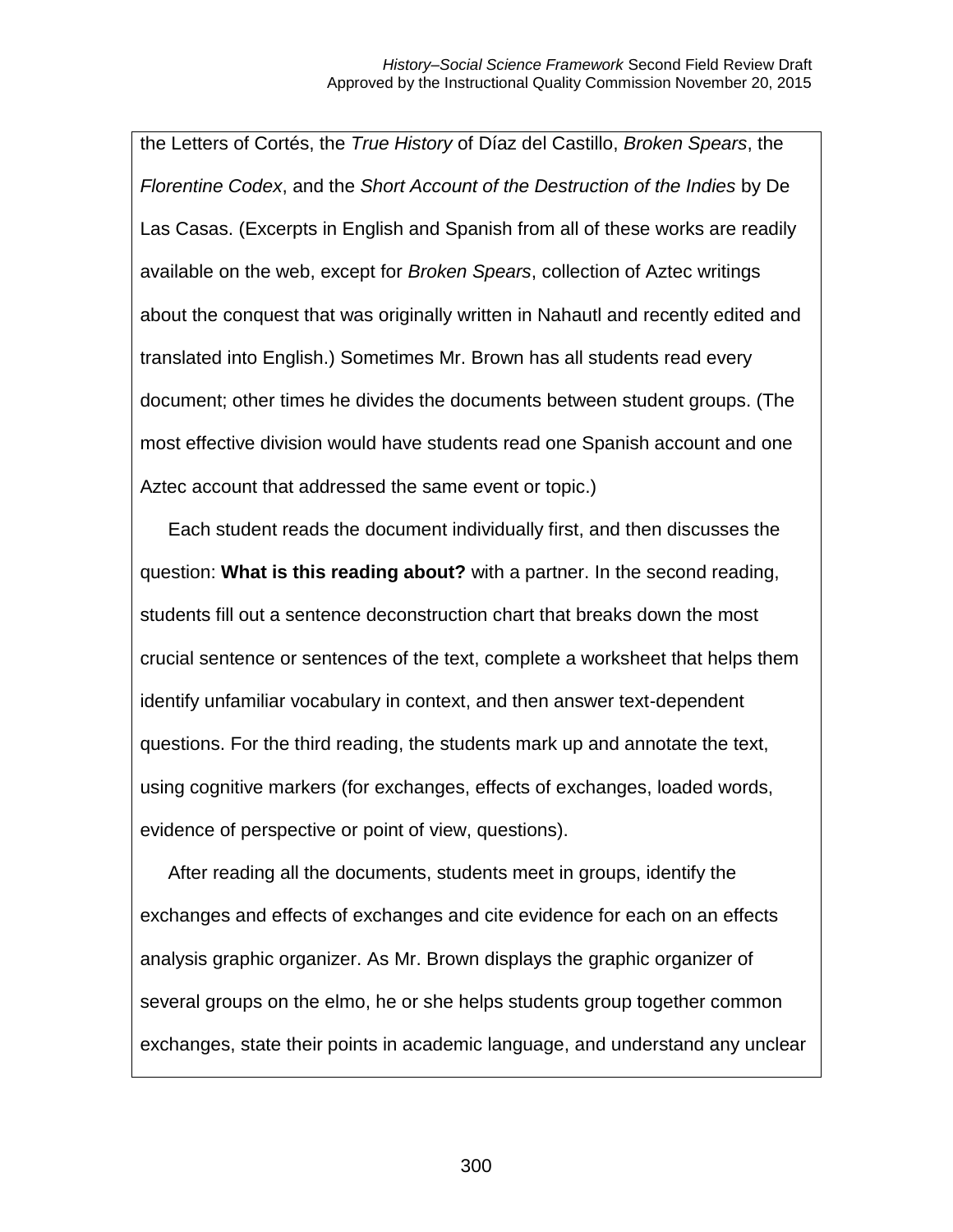points. Students investigate examples of the hybrid nature of Colonial Latin America and assess the contributions of native peoples to the cultural, economic, and social practices of the region by 1750. (Two concrete examples of this are the building of the Mexico City cathedral on the location of the central pyramid, as well as other changes to the spatial geography of Mexico City, and the Virgin of Guadalupe. Seventeenth-century Dutch, English, and French conquest and colonization in the Caribbean and North America are introduced and can be compared with developments in Latin America.)

**CA HSS Standards:** 7.7.3, 7.11.2

**CA HSS Analysis Skills (6–8):** Chronological and Spatial Thinking 3, Research, Evidence, and Point of View 5

**CA CCSS for ELA/Literacy:** RH.6–8.1, 2, SL.7.1, 4, L4a

**CA ELD Standards:** ELD.PI.7.1, 6a, 6b, 12a; ELD.P.II.7.12a

1418

 Next students investigate the transport of African slaves to the Americas and the creation of racialized slavery with the question: **Was slavery always racial?**  The teacher refers back to examples of slavery in the ancient and medieval world, such as Rome, where slaves belonged to all ethnic groups and were usually captives in war. In the medieval Mediterranean, Christians and Muslims enslaved captives who did not belong to their own religions. However, slavery was not necessarily for life, and the children of slaves were not always slaves themselves. In the Americas and the trade circuit scholars call the Atlantic World, European slave-traders imported kidnapped Africans to work on plantations and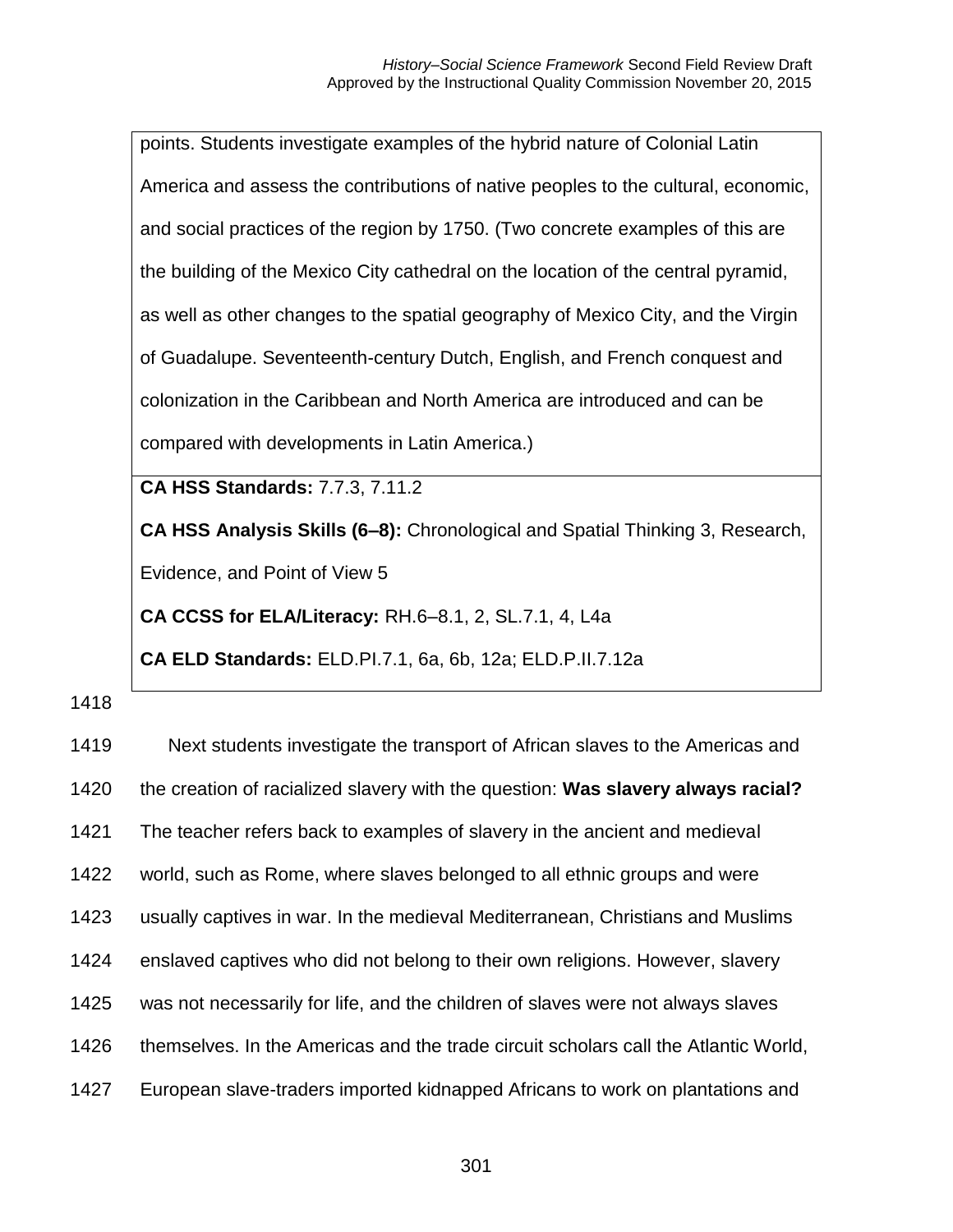mines in response to shortages of Indian labor in the Americas. Since relatively few Europeans wished to migrate to the Americas to perform grueling labor in tropical climates, European planters and mine operators turned to western Africa to acquire large numbers of enslaved men and women and thereby have the labor for large-scale capitalist enterprises in the Americas. Teachers may also highlight the role played by African leaders such as Queen Nzinga from Angola in this increasingly global exchange. In the Americas, slavery became racialized and Europeans began to cultivate the idea that Africans were lesser people who were supposed to be enslaved. Students analyze visuals of the Middle Passage and maps of the Atlantic World trade routes and the numbers of slaves who were 1438 transported to the Caribbean and Brazil, which vastly outnumbered those who were transported to the Thirteen Colonies. Attention to these points will prepare students for studying colonial economies and slavery in Grade 8. Africans took part in the world economy in ways that profited rulers and traders but that caused misery for millions. The forced removal of millions of people also had severe economic and demographic consequences in tropical Africa. The final question of this unit is: **How did the gunpowder empires (Ming/Manchu China, Mughal India, Safavid Persia, Ottoman Empire, Russia, Spain, later France and England) extend their power over people and territories?** Wide-scale use of gunpowder technology – cannon and firearms – transformed warfare and armies. Since these weapons were so expensive, only states could afford them. Gunpowder technology revolutionized warfare and enabled the power of the central state or empire to expand greatly.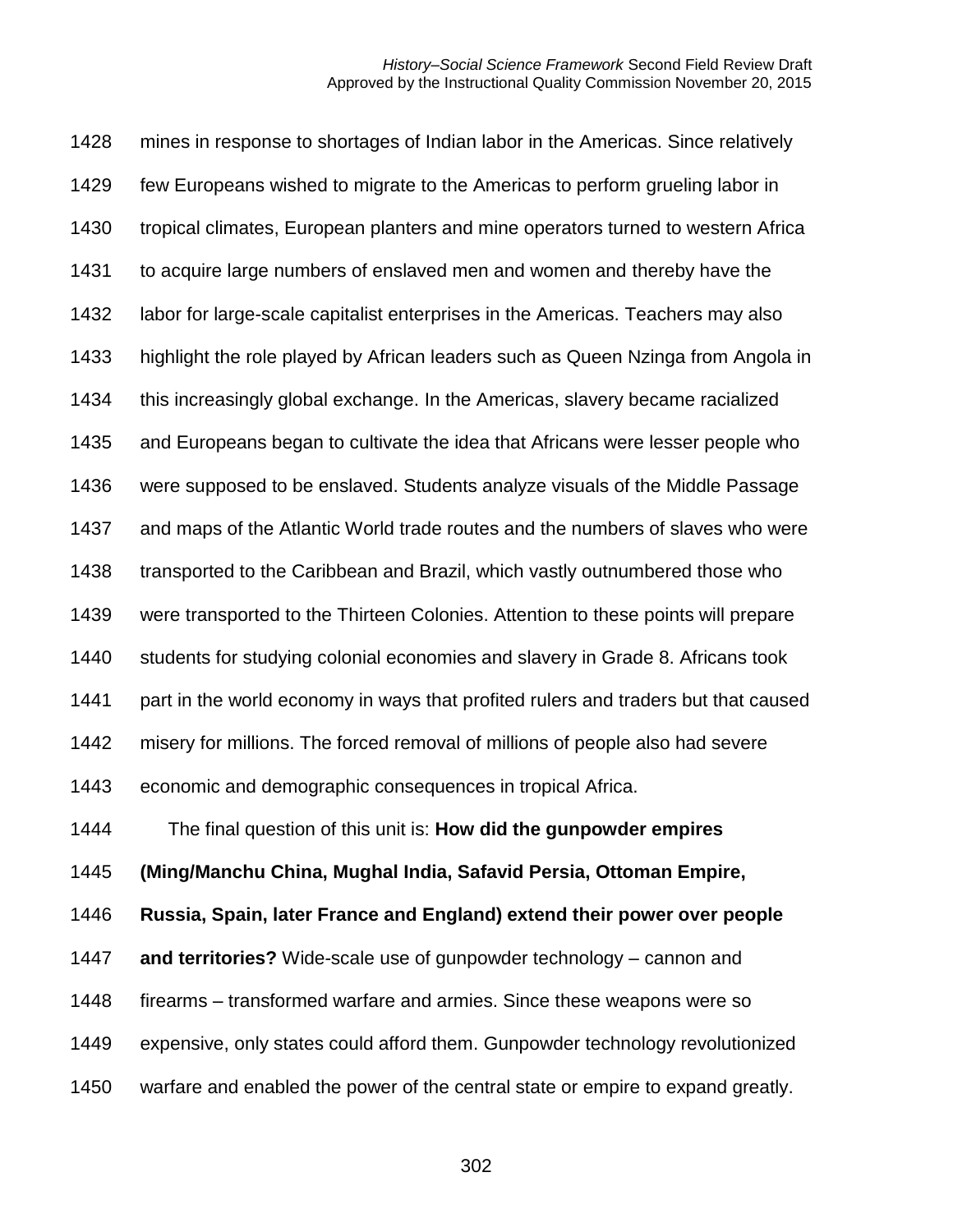| 1451 | With firearms, state armies could dominate internal rivals and decimate larger        |  |  |  |  |
|------|---------------------------------------------------------------------------------------|--|--|--|--|
| 1452 | armies that had no firearms. As a result, some states built large gunpowder           |  |  |  |  |
| 1453 | empires using the power of the new technology. These gunpowder empires,               |  |  |  |  |
| 1454 | which included Spain, Russia, Ming China, the Mughal Empire in India, the             |  |  |  |  |
| 1455 | Safavids in Persia, and the Ottoman Empire, were able to dominate weaker              |  |  |  |  |
| 1456 | polities and expand their territories. In England, France, Japan under the            |  |  |  |  |
| 1457 | Tokugawa Shogunate, and many other smaller states, rulers used the power of           |  |  |  |  |
| 1458 | their armies to deprive feudal lords of their local power and centralize authority in |  |  |  |  |
| 1459 | their own hands. As a result, states became more centralized and governments          |  |  |  |  |
| 1460 | grew stronger. Gunpowder empires and states used their armies to attack other         |  |  |  |  |
| 1461 | states as well. For example, in the sixteenth century, Ottoman armies attacked        |  |  |  |  |
| 1462 | the Austrian Empire, Hungary, and Poland. French and English armies and               |  |  |  |  |
| 1463 | navies fought wars against the Spanish and Austrian Habsburg empires.                 |  |  |  |  |
| 1464 |                                                                                       |  |  |  |  |
| 1465 | The Impact of Ideas, 1500-1750                                                        |  |  |  |  |
| 1466 | How did the Reformation divide the Christian Church, millions of people,<br>$\bullet$ |  |  |  |  |
| 1467 | and European states?                                                                  |  |  |  |  |
| 1468 | How did world religions change and spread during the early modern                     |  |  |  |  |
| 1469 | period?                                                                               |  |  |  |  |
| 1470 | What were the effects of the Renaissance and the Scientific Revolution?               |  |  |  |  |
| 1471 | How were the social contract and other political ideas of the                         |  |  |  |  |
| 1472 | Enlightenment revolutionary?                                                          |  |  |  |  |
|      |                                                                                       |  |  |  |  |

This unit investigates religious, cultural, and intellectual changes in the period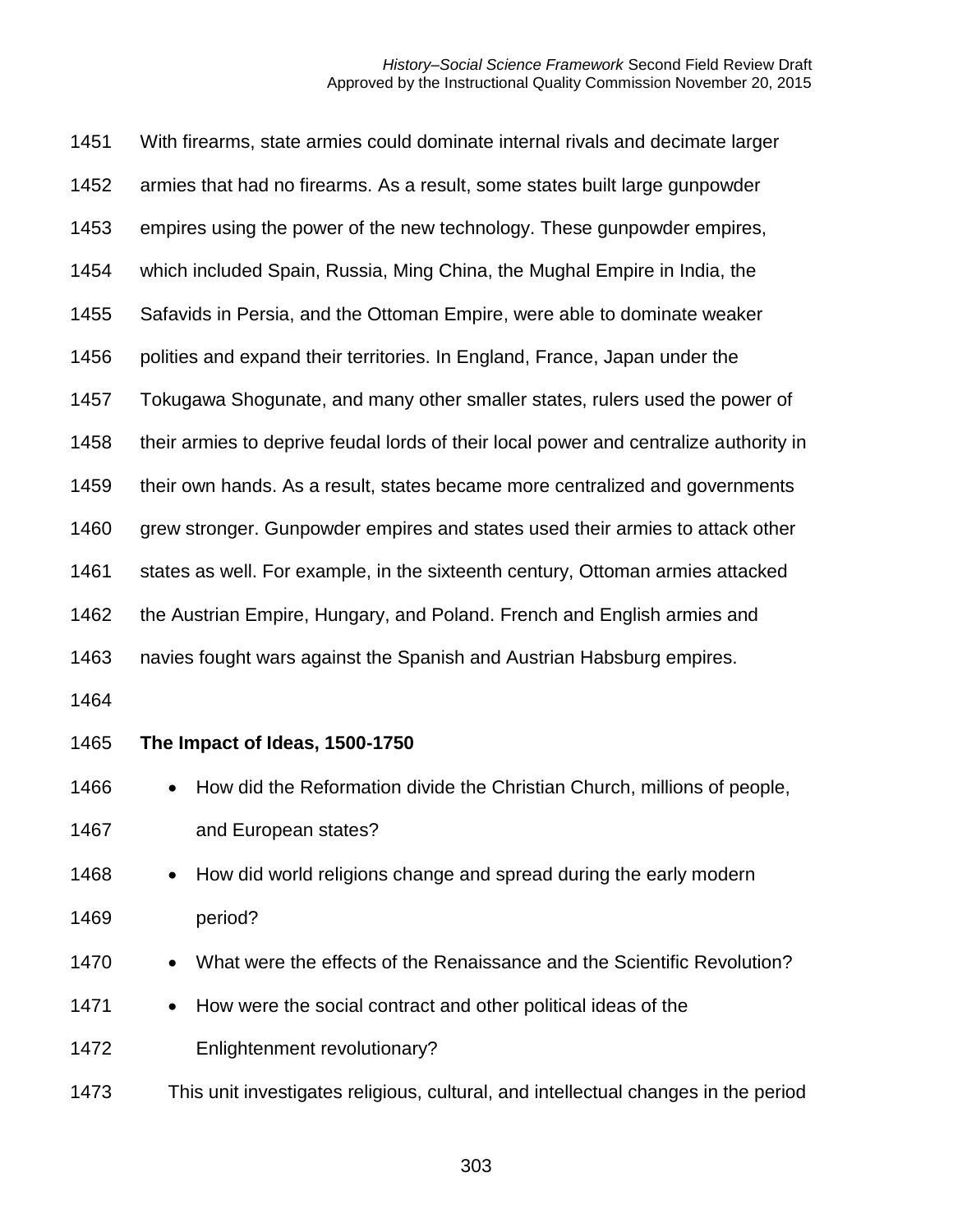from 1500 to 1750. Students see the impact of new information flowing into Europe from the "discoveries" in the Americas as a more critical factor in reshaping European thought than the cultural movement of the Renaissance. While the Reformation was a critically important development in Christianity, other world religions continued to change and spread in this period as well. To reflect this new historiography, this unit focuses on two strands, religion and cultural and intellectual developments, both in the world context. Rewriting of this unit also addresses the problem of teaching abstract concepts to seventh- graders in May and June. It streamlines the content to focus on the most important developments and recommends activities that will engage students as well as challenge them. To introduce the Reformation, the teacher reminds students that there was 1486 only one Church in Western Europe, headed by the Pope in Rome, but that there were other Christian churches elsewhere, such as the Orthodox churches. In the 1500s, Roman Christianity split into multiple denominations. Students will focus on the question: **How did the Reformation divide the Christian Church, millions of people, and European states?** By the early sixteenth century, criticism of the clerical and institutional practices of the Catholic Church (e.g., the selling of indulgences and corruption by the clergy) was extensive. Martin Luther not only criticized these practices, but also fundamental doctrines such as the validity of five of the seven sacraments and the need for clergy and good works to achieve salvation. He created a new theology that Christian religious practice be strictly guided by knowledge from within the Bible alone and that salvation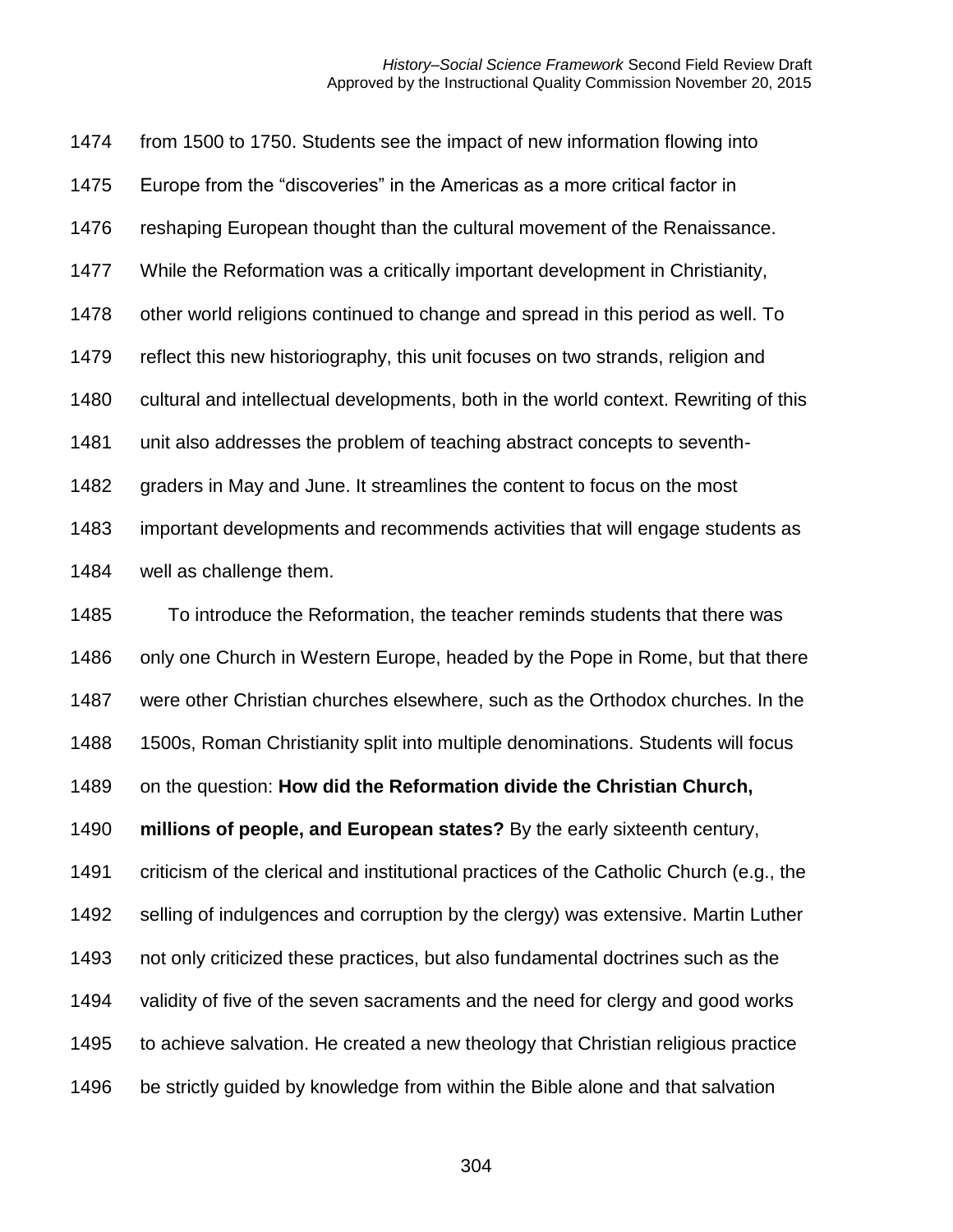was justified by 'faith alone.' Students can analyze Martin Luther's account of his tower experience, using the excerpt, sentence deconstruction chart, and analysis chart on the Blueprint for History blogpost "Martin Luther Primary Source and CCSS Activity." A generation later, John Calvin argued for predestination, whereby those elected by God were certain of salvation. The distinctions between Lutheranism and Calvinism were significant and led to many separate denominations within Protestantism. Students examine a diagram showing how modern Christian churches descended from these original splits in Protestantism. The Catholic Reformation in response to Protestantism transformed the Roman Church as well, especially in its practices. All churches stressed education, understanding of doctrine, and social discipline for lay people. The Reformation had dramatic effects on European people. All of the new denominations, Catholic and Protestant, were intolerant of each other and would not allow believers from another denomination to coexist with their believers. Mobs of ordinary people sometimes fought over religious differences. The rulers of states chose one denomination and required all the people living in the state to belong to that denomination. For example, if Calvinists found themselves living in a Lutheran state, they had either to hide their belief or move to another country. The threat of Protestantism added more fuel to the already growing religious persecution in Spain, which had expelled the Jews in 1492. Spain expelled all Muslims between 1500 and 1614 and persecuted converts and dissenters in the Spanish Inquisition. Spanish identity became associated with Roman Catholic belief and a strong sense of the Spanish mission to protect and spread it, which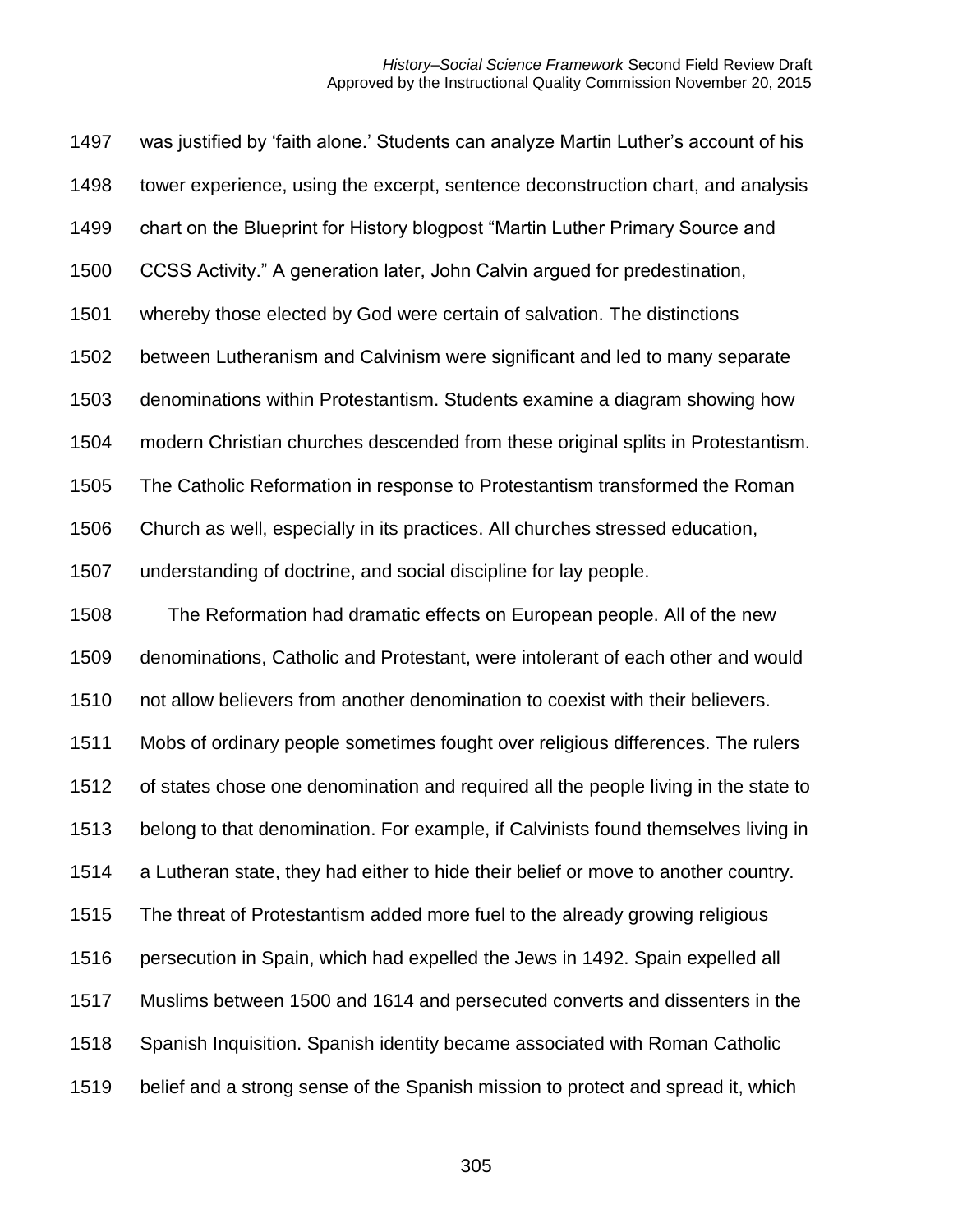showed also in the strenuous and successful efforts of the Spanish to convert the local people in their Latin American colonies and the Philippines. Protestant states were also intolerant and executed Catholics and members of other Protestant denominations. In addition, state authorities executed 50,000 people,  $\frac{3}{4}$  of them women, as witches who had sworn loyalty to the devil. Whereas the Catholic Church insisted that priests and nuns remain celibate (unmarried), the new Protestant churches permitted their clergy to marry. In a few radical Protestant sects, women sometimes became leaders in church organization and propagation. However, male clergy, both Catholic and Protestant, generally agreed that even though men and women are equal in the sight of God women should bow to the will of their fathers and husbands in religious and intellectual matters. Religious differences shaped European divisions for the rest of the early modern era. Most of northwestern Europe, such as England, the Netherlands, the northern German lands, and Scandinavia, became Protestant, while most of southwestern Europe, such as France, Spain, the southern German lands, and 1536 Italy, remained loyal to Rome. Religious differences led to wars between Spain and England, the revolt of the Netherlands, the Huguenot civil wars in France, and the Thirty Years War in Germany, which ended in 1648. By that time, after

150 years of religious warfare, many Europeans were calling for religious

toleration to bring an end to religious violence.

Students now turn to the question: **How did world religions change and** 

**spread during the early modern period?** The expansion of global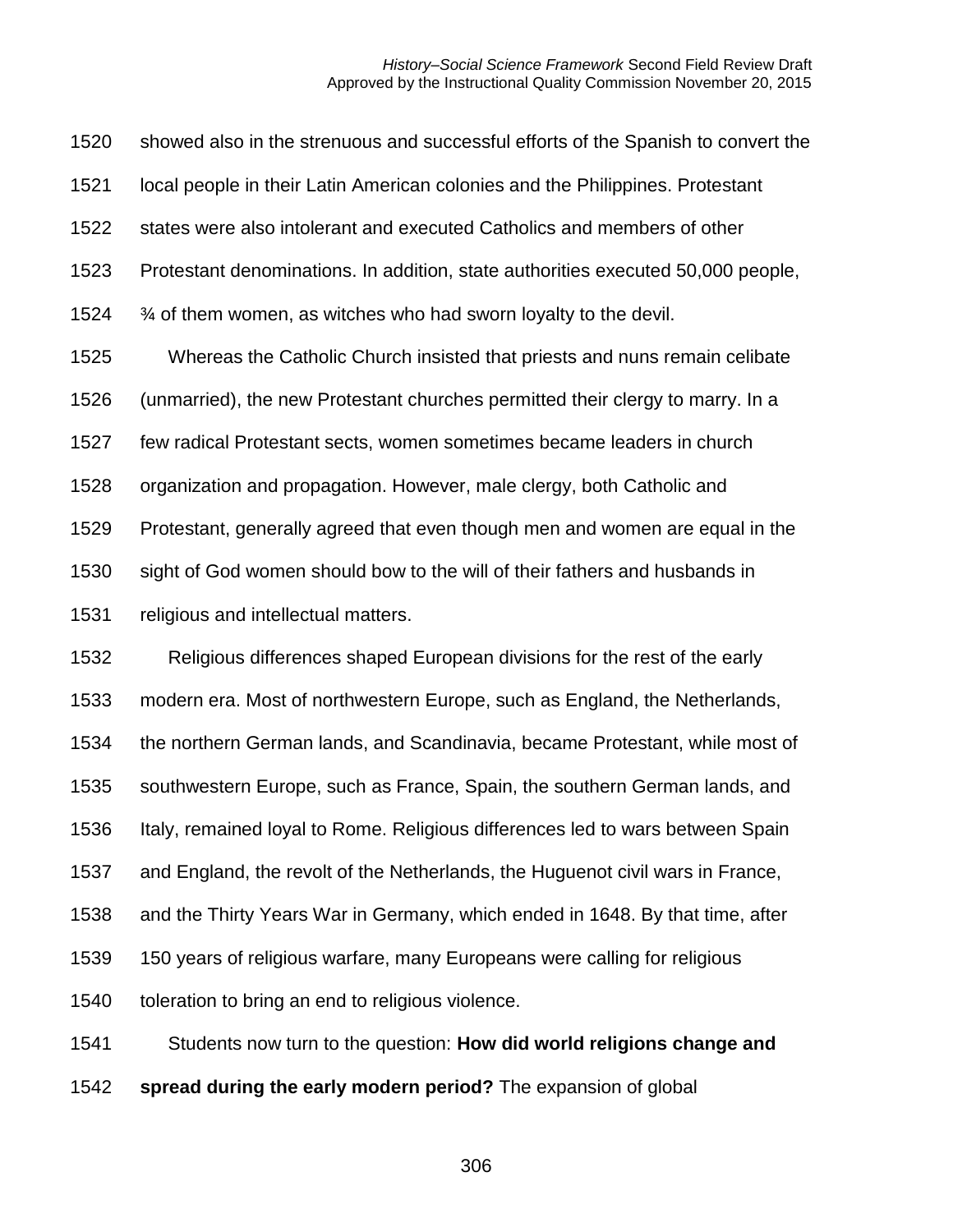communications facilitated the further expansion of major world religions, notably Christianity in the Americas and Southeast Asia, Islam around the Indian Ocean rim, and Theravada Buddhism from Sri Lanka to Southeast Asia. The Christian reformation played a significant role in motivating colonization of the Americas. European missionaries, especially Catholic missionary orders, spread reformed Christianity in Africa and Asia during the early modern period.

 A new world religion, Sikhism, was founded in 1469 in South Asia. Sikhism was founded by Guru Nanak, a social reformer who challenged the authority of the Brahmins and the caste order. Students learn about the Sikh Scripture (Guru Granth Sahib), articles of faith, the turban, and Sikh history. Guru Nanak taught that all human beings are equal and can realize the divine within them without any human intermediaries or priests. Sikhs believe that each individual can realize the divine on his or her own through devotion to God, truthful living, and service to humanity. The three basic principles of Sikhism are honest living, sharing with the needy, and praying to one God. With the addition of Sikhism, there were now four major religions of indigenous origin. While relations between people of different religions were often peaceful, generally, most Muslim rulers persecuted Sikhs as well as Hindus and Jains. Other Mughal rulers, most notably Akbar, encouraged and accelerated the blending of Hindu and Islamic beliefs as well as architectural and artistic forms.

 Religious enthusiasm and challenge to orthodoxy in the early modern period was not unique to Europe. In China the philosopher Wang Yangming (1472-

1529) initiated a reform of neo-Confucian teaching and practice, which he found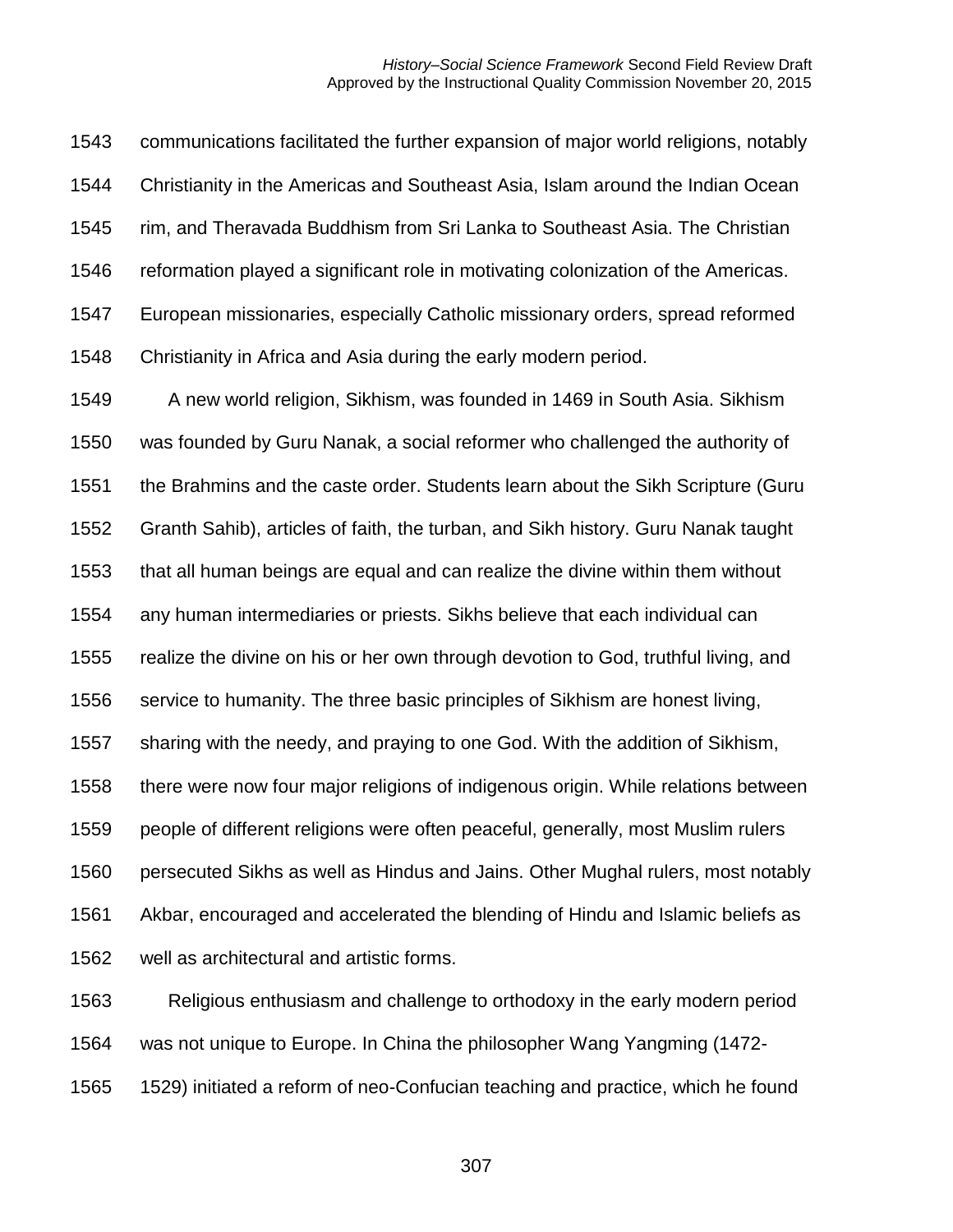dogmatic and snobbish. He argued that ordinary women and men have the capacity to lead honest lives and know good from evil without learning Confucian texts and performing ceremonies. In Iran, the Safavid Dynasty gave support to the Shi'a branch of Islam, thereby challenging Sunni authority. For another example of adoption and adaptation, students can analyze art and texts from Java to see how the journey of nine Sufi saints led to a synthesis of local animism, Hinduism and Islam. On a global scale, religious change in the early modern period tended to promote more personal forms of practice at the expense of the power of entrenched religious institutions and clerics. Religions continued to spread as people sought ways to understand the changes happening around them. The teacher makes the transition to the question: **What were the effects of** 

**the Renaissance and the Scientific Revolution?** by telling students that they

will be studying the development and spread of other sets of ideas besides

religious ones. The Renaissance was a cultural and intellectual movement that

began in the Italian city-states in the mid-fourteenth century and spread across

Europe by the sixteenth century.

The Italian Peninsula witnessed significant urbanization and the formation of

prosperous independent city-states such as Venice, Genoa, Florence and Milan.

With wealth generated from trade and industry, and inspired by commercial and

political rivalry with one another, these city-states experienced a remarkable

burst of creativity that produced the artistic and literary advances of the

Renaissance. Through extensive contact with Byzantine and Islamic scholars, a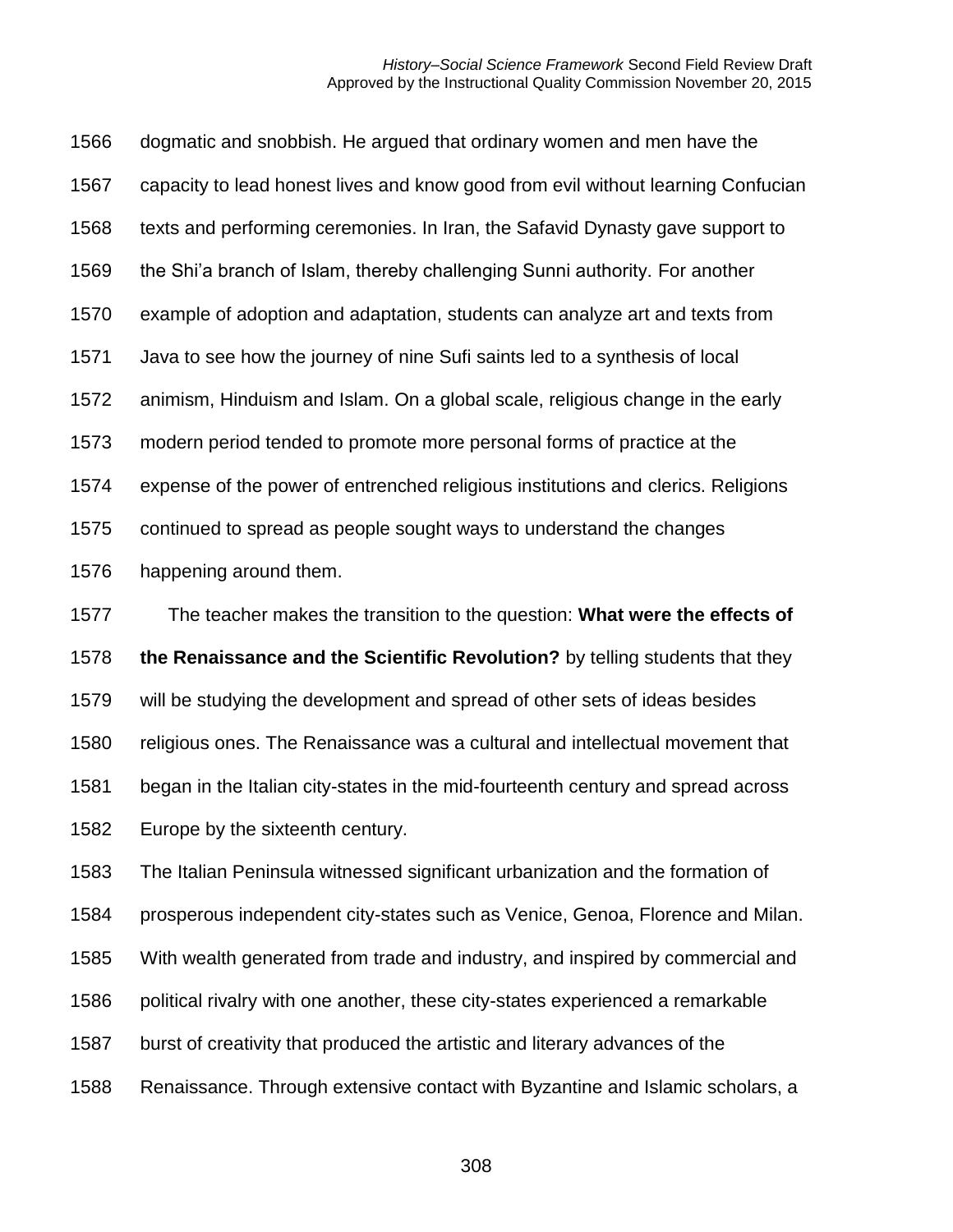considerable body of Greco-Roman knowledge was rediscovered. This revival of classical learning was named humanism. Humanists studied history, moral philosophy, poetry, rhetoric, and grammar, subjects they thought should be the key elements of an enlightened education. Humanism facilitated considerable achievements in literature, such as the works of Dante Alighieri, Machiavelli, and William Shakespeare, and the arts, such the painting and sculpture of Leonardo da Vinci and Michelangelo di Buonarroti Simoni. Students investigate the Renaissance artistic techniques, such as perspective and realistic portraits, and architectural masterpieces, such as the Sistine Chapel. After 1455, the printing press, using moveable metal type, and the availability of manufactured paper disseminated humanism and Italian Renaissance learning to other parts of Europe and beyond. In Northern Europe, humanist interest in the origin and development of languages inspired the creation of new and more exacting Greek and Latin versions of the New Testament as well as vernacular translations of the Bible. This emphasis on exact reading of the Christian scriptures was an important influence upon early Protestant thinkers. Humanism played a continuing role in advancing science, mathematics, and engineering techniques, as well as the understanding of human anatomy and astronomy. Discoveries led to a Scientific Revolution in early modern Europe.

- The long-term origins of the Scientific Revolution were rooted in the historical
- connections with Greco-Roman rationalism; Jewish, Christian, and Muslim
- science; and Renaissance humanism. European exploration and colonization in
- this period also stimulated a desire for intellectual understanding of the human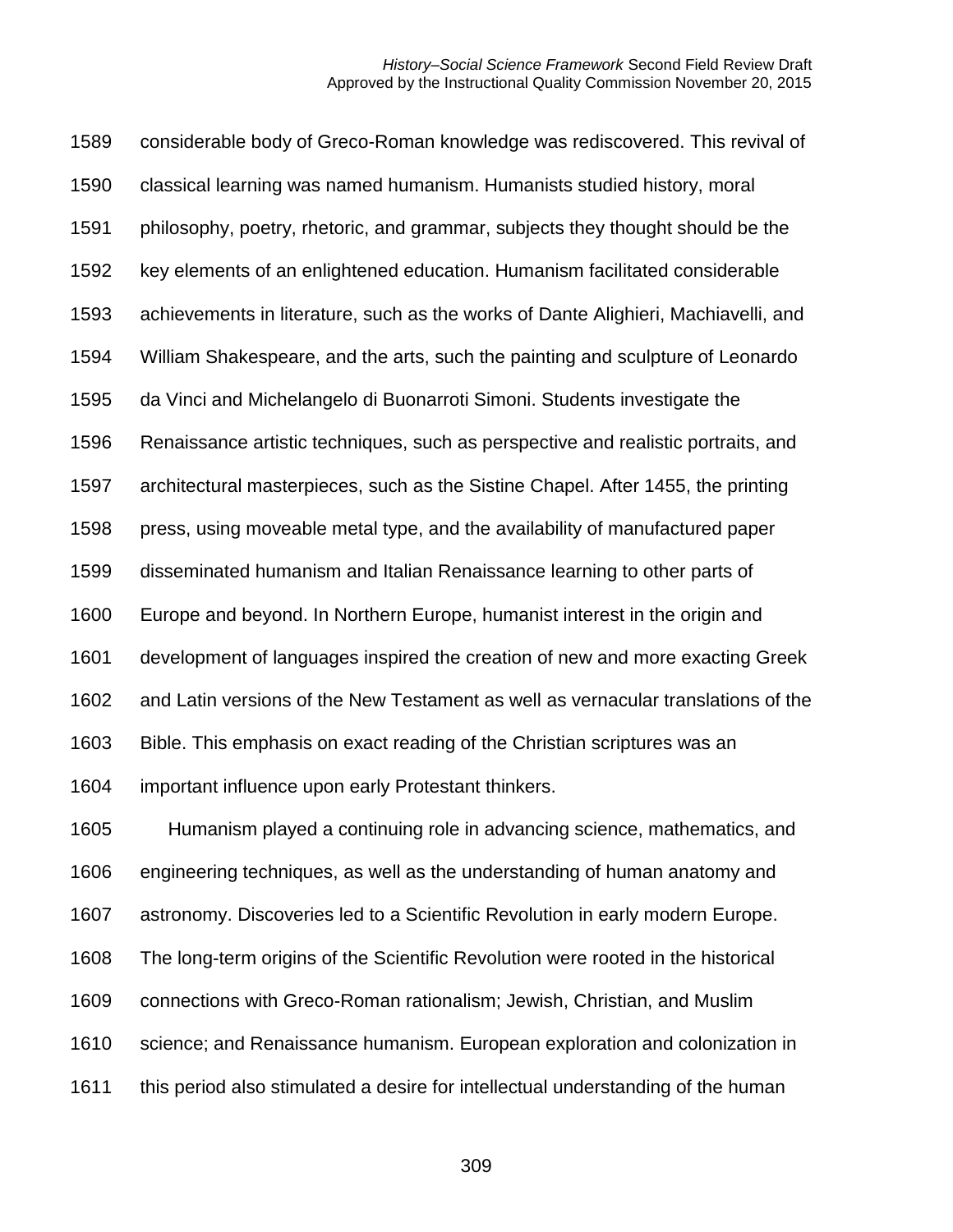and natural world. New information, new plants, and new animals from the Americas, which were not mentioned in the Bible nor by Aristotle and other ancient Greek authorities, led many to challenge traditional Christian and classical ideas about the universe. Scientists replaced reliance on classical authorities with the methodologies of the Scientific Revolution: empiricism, scientific observation, mathematical proof, and experimental science. They created what is today known as the scientific method. A number of significant 1619 inventions and instruments in over the  $16<sup>th</sup>$  and  $17<sup>th</sup>$  centuries—the telescope, microscope, thermometer, and barometer— furthered scientific knowledge and understanding. There were significant scientific theories in astronomy and physics, including those associated with Nicolaus Copernicus, Johannes Kepler, Sir Isaac Newton, and Galileo Galilei (a physicist and astronomer who was charged with heresy by the Catholic Church for his public support of Copernicus' theory that the earth revolved around the sun; he spent his final days under house arrest).

 By the eighteenth century, scientific thinking and rational thought in Europe were reconciled with religious ideas and practice, as scientists justified their studies as identifying the patterns of the natural world to discover the plan of the divine. Many people accepted the concept that the universe operates according to natural laws, which human reason can discover and explain. The development of a culture of scientific inquiry in Europe was associated with its autonomous universities in some countries. In these institutions scholars received some legal protection and were relatively free to study and argue what they pleased.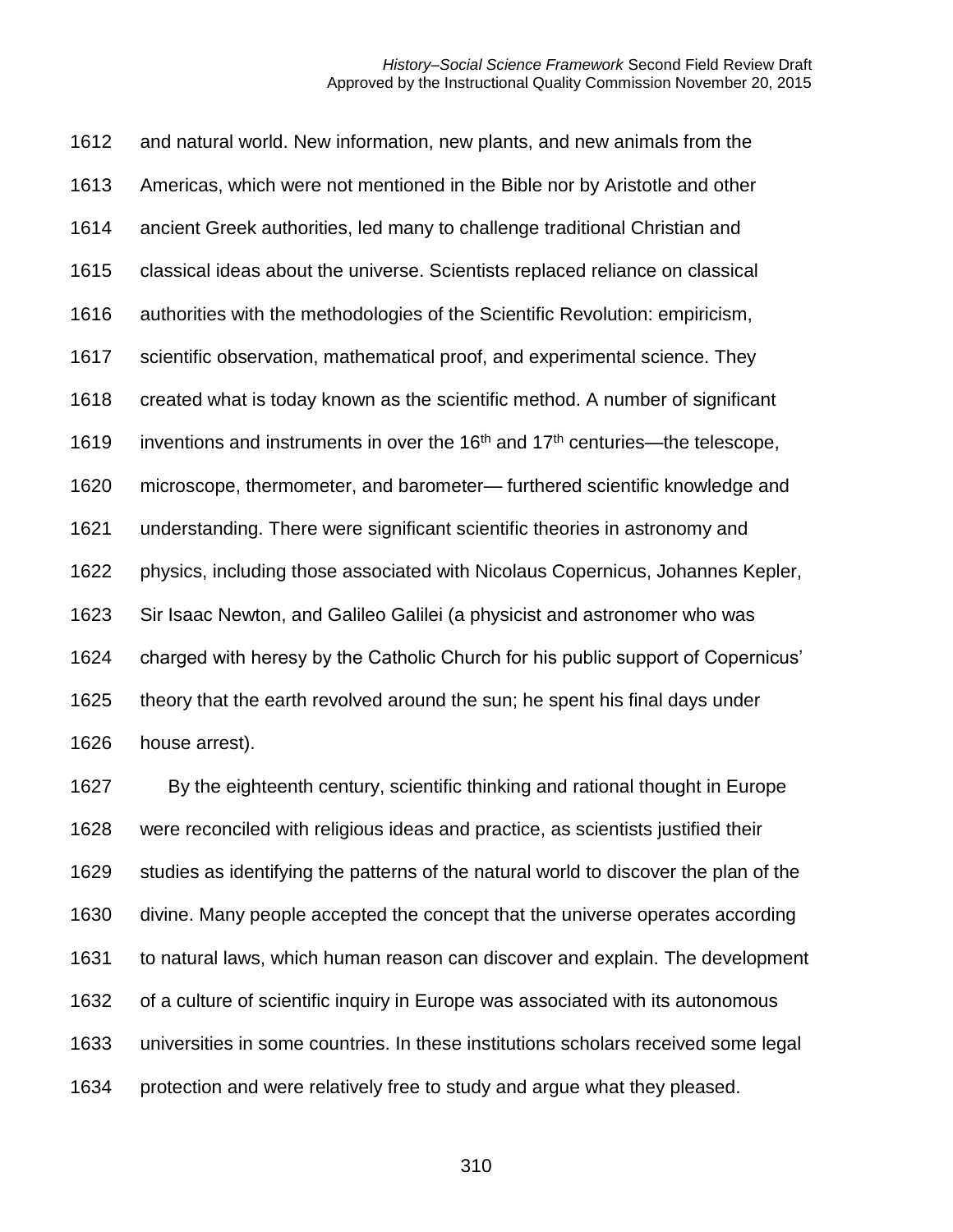| 1635 | Gradually, European scientific knowledge began to inform military, agricultural,           |
|------|--------------------------------------------------------------------------------------------|
| 1636 | and metallurgical technologies. By the early eighteenth century, this culture of           |
| 1637 | scientific inquiry was diffused beyond Europe through the establishment of                 |
| 1638 | universities in Mexico, Peru, and North America. The teacher sets up a gallery             |
| 1639 | walk of major inventions and discoveries of the Scientific Revolution and gives            |
| 1640 | students a source analysis chart that includes the questions: What were the                |
| 1641 | effects of the Scientific Revolution? What modern ideas or technologies                    |
| 1642 | came from this invention or discovery? When students have completed                        |
| 1643 | gallery walk, the teacher leads a discussion of the effects of the Scientific              |
| 1644 | Revolution, and lists effects on the board as students identify them.                      |
| 1645 | Newton's recognition that nature was understandable, predictable, and bound                |
| 1646 | by natural laws proved an important inspiration to Locke and other early thinkers          |
| 1647 | associated with the Enlightenment who argued that such laws and                            |
| 1648 | understandings were applicable to the human and moral world as well. The                   |
| 1649 | Enlightenment emerged from the Scientific Revolution, and the political and                |
| 1650 | social conditions of the 18 <sup>th</sup> century. The students focus on the question: Why |
| 1651 | were the social contract and other ideas of the Enlightenment                              |
| 1652 | revolutionary? Beginning in the late seventeenth century, philosophers began to            |
| 1653 | employ the use of reason and scientific methods to scrutinize previously                   |
| 1654 | accepted political and social doctrines. Enlightenment thinkers, such as John              |
| 1655 | Locke, Jean-Jacques Rousseau, Charles-Louis Montesquieu, and Thomas                        |
| 1656 | Jefferson, proposed religious toleration, equal rights of all before the law, and the      |
| 1657 | Social Contract. The teacher focuses on the social contract, as it provides the            |